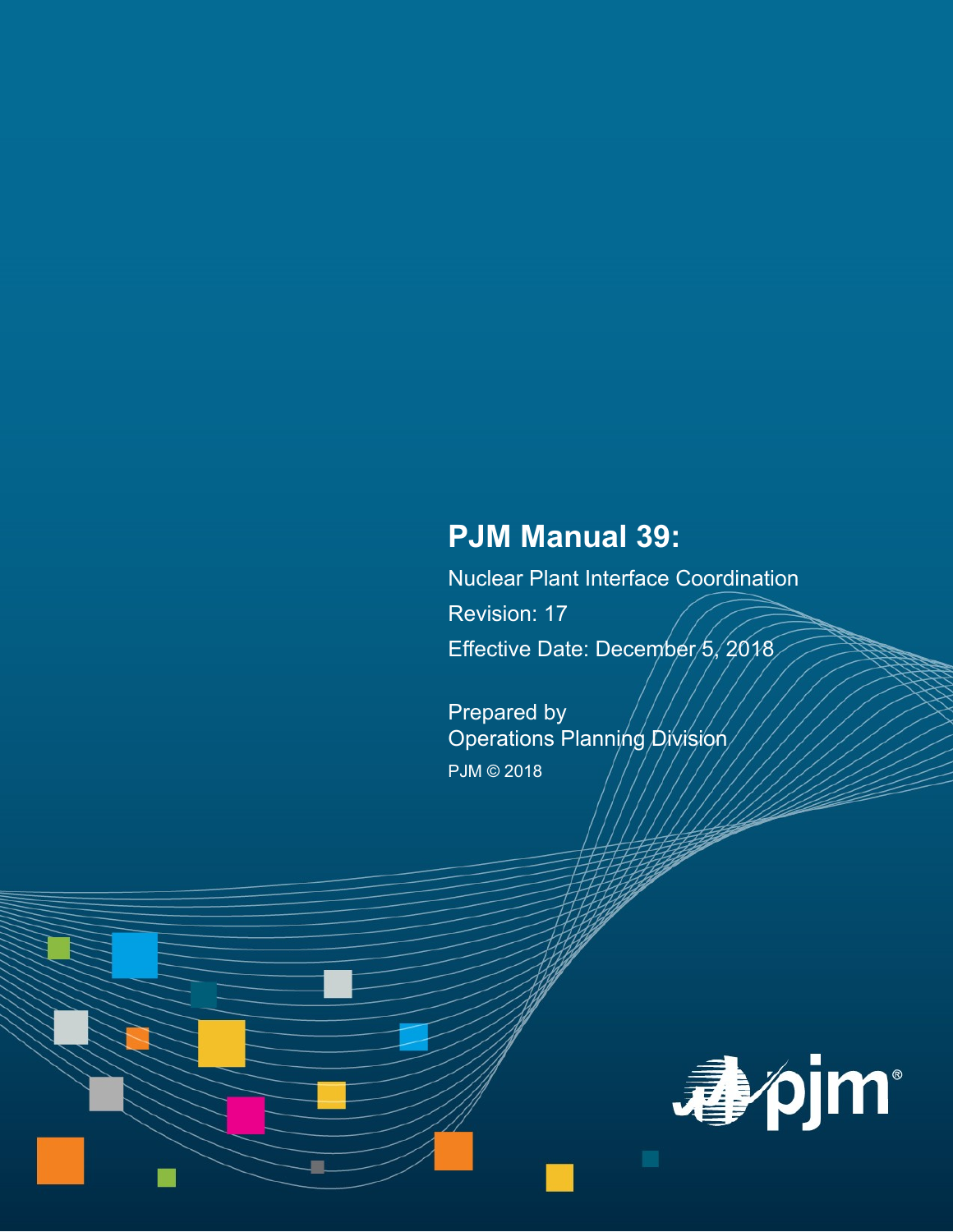

## **Table of Contents**

|                                                                     | $\mathbf{A}$ |
|---------------------------------------------------------------------|--------------|
|                                                                     |              |
|                                                                     |              |
|                                                                     |              |
|                                                                     |              |
|                                                                     |              |
|                                                                     |              |
| Section 1: Nuclear Plant Interface Requirements (NPIR) 9            |              |
|                                                                     |              |
|                                                                     |              |
|                                                                     |              |
|                                                                     |              |
|                                                                     |              |
|                                                                     |              |
| 2.4 Notification and Mitigation Protocols for NPIR Voltage Limits14 |              |
|                                                                     |              |
|                                                                     |              |
|                                                                     |              |
|                                                                     |              |
|                                                                     |              |
|                                                                     |              |
|                                                                     |              |
|                                                                     |              |
|                                                                     |              |
|                                                                     |              |
| Section 4: NUC-001 Requirements Not Addressed by M39 21             |              |
|                                                                     |              |
| Attachment A: Nuclear Plant Communications Protocol 23              |              |
|                                                                     | 23           |
|                                                                     |              |
|                                                                     |              |
|                                                                     |              |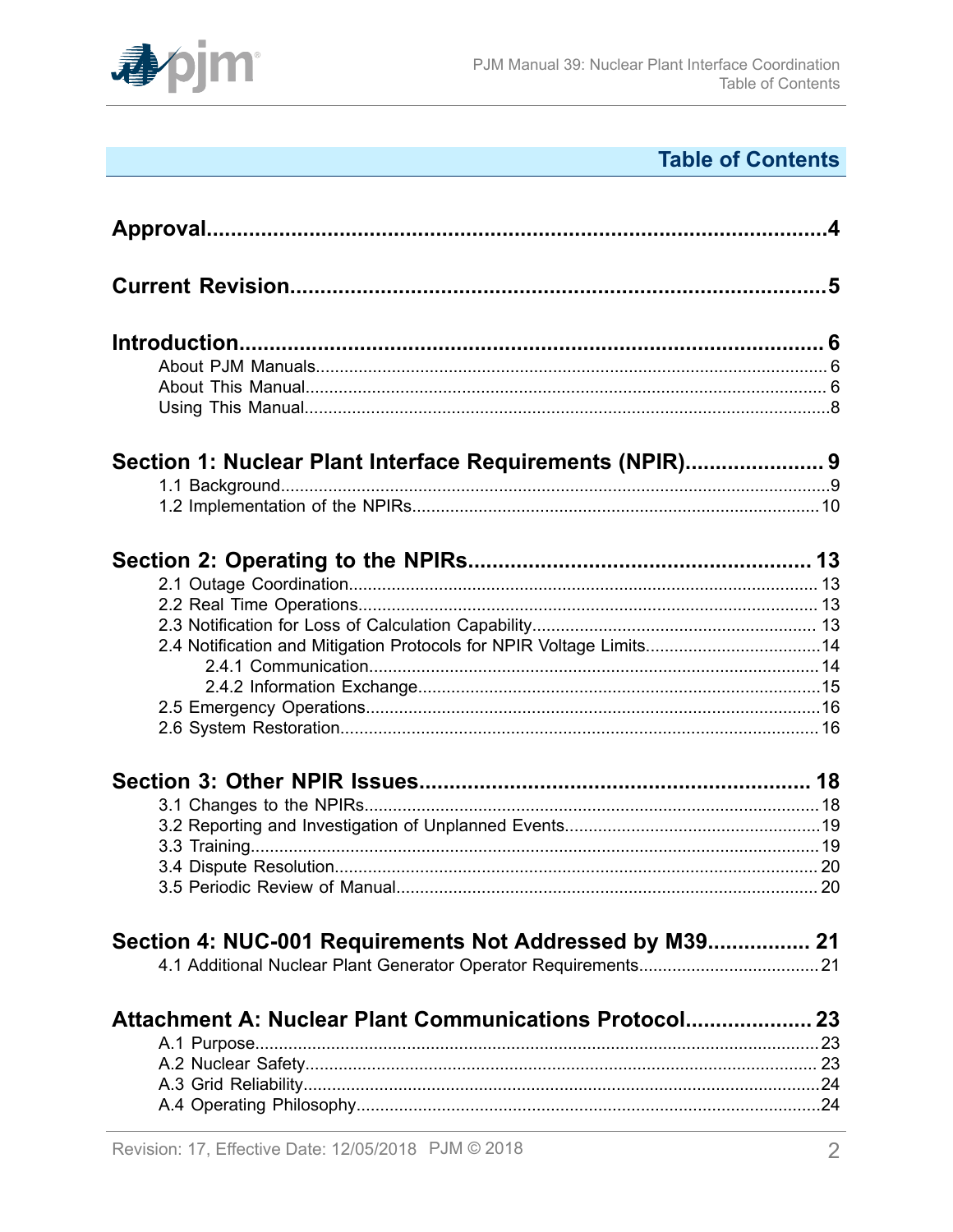

| Attachment C: Plant Specific NPIRs Revision History 42 |  |
|--------------------------------------------------------|--|
|                                                        |  |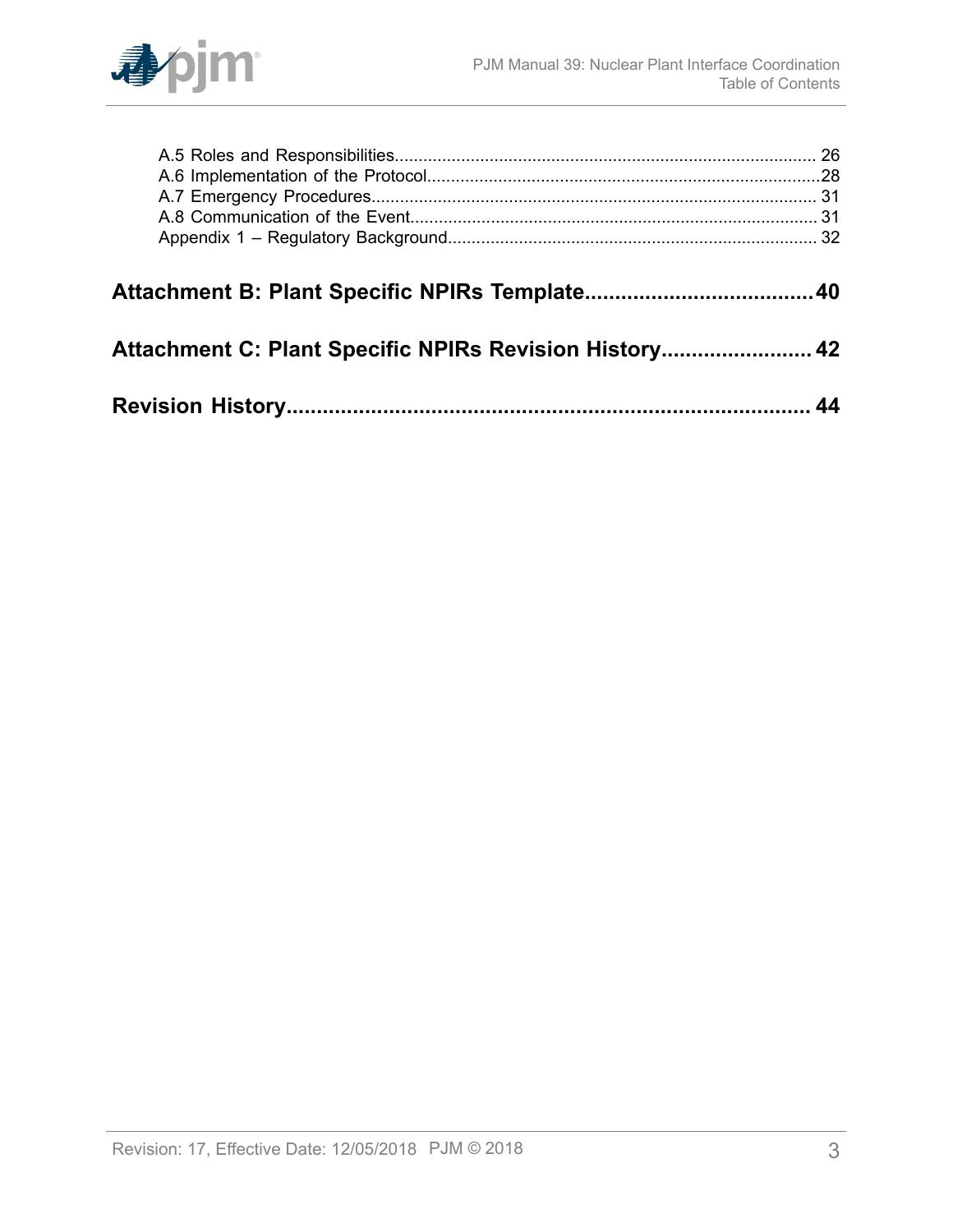

## <span id="page-3-0"></span>**Approval**

Approval Date: 12/05/2018 Effective Date: 12/05/2018

David Schweizer, Manager Generation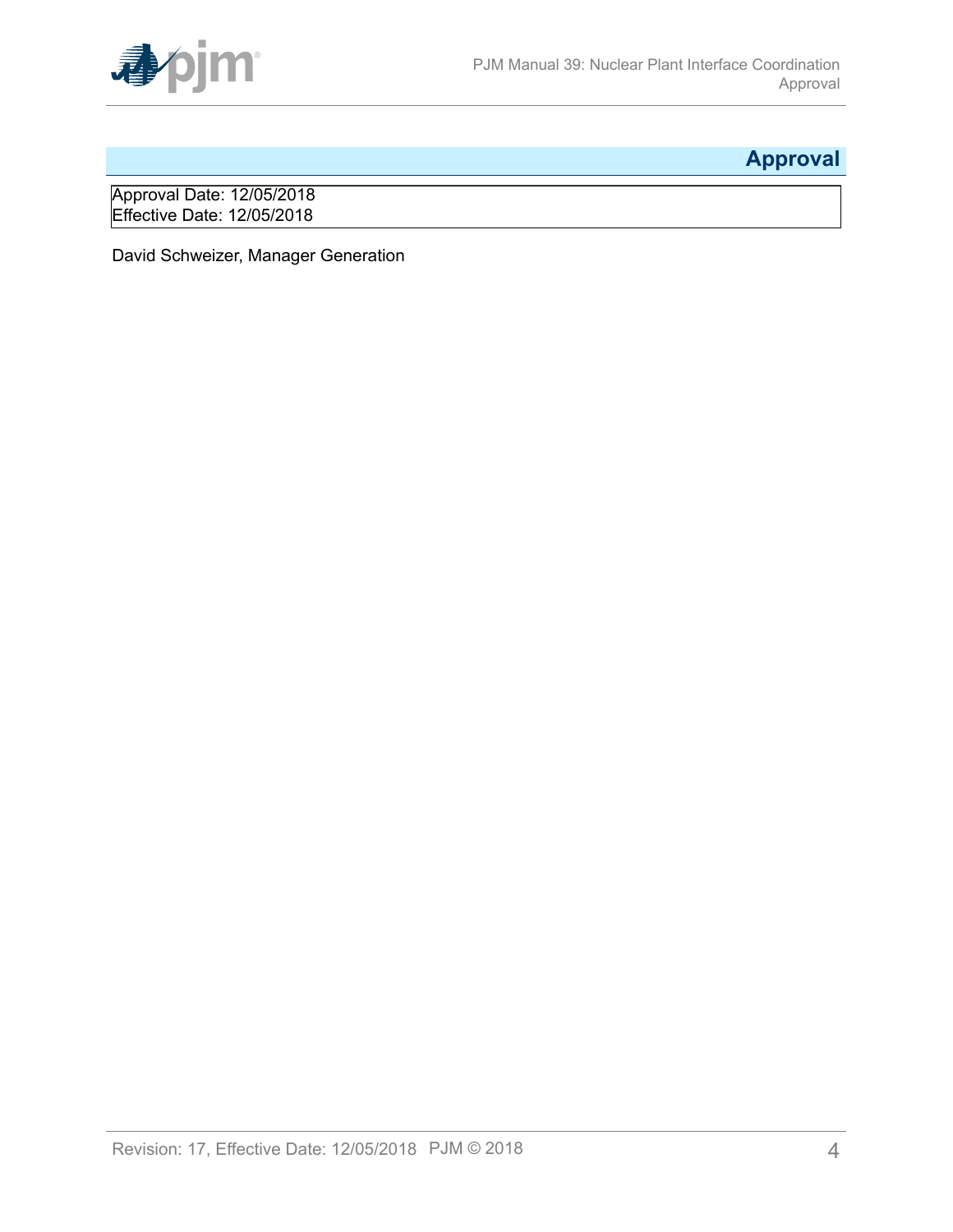

## <span id="page-4-0"></span>**Current Revision**

#### **Revision 17 (12/05/2018):**

• Attachment C: Plant Specific NPIRs Revision History: NPIR revision update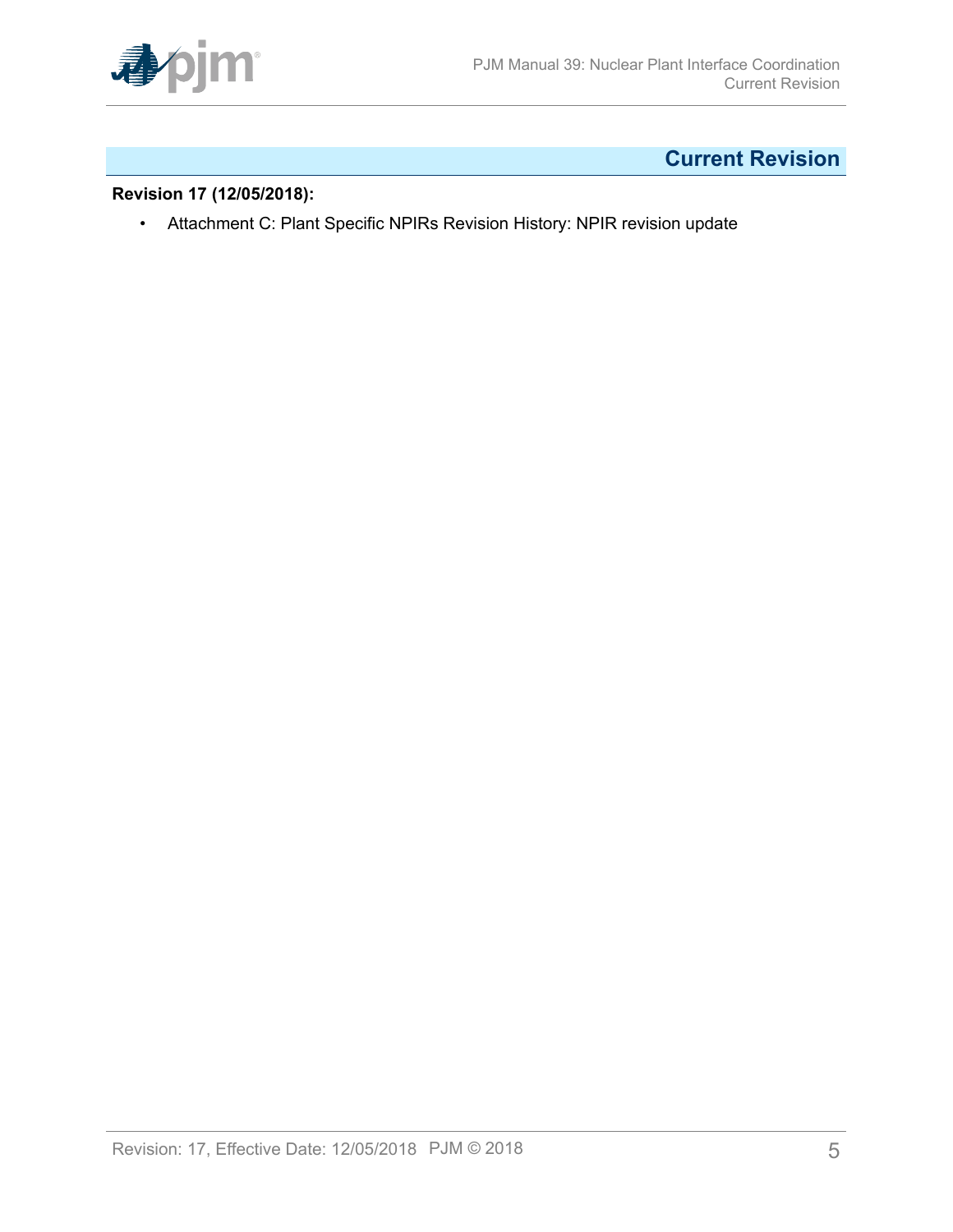

### <span id="page-5-0"></span>**Introduction**

Welcome to the PJM Manual for *Nuclear Plant Interface Coordination*. In this Introduction, you will find the following information:

- What you can expect from the PJM Manuals in general (see "*About PJM Manuals*").
- What you can expect from this PJM Manual (see "*About This Manual*").
- How to use this manual (see "*Using This Manual*").

### <span id="page-5-1"></span>**About PJM Manuals**

The PJM Manuals are the instructions, rules, procedures, and guidelines established by PJM for the operation, planning, and accounting requirements of PJM RTO and the PJM Energy Market. The manuals are grouped under the following categories:

- **Transmission**
- PJM Energy Market
- PJM Regional Transmission Planning Process
- Reserve
- Accounting and Billing
- PJM Administrative
- **Miscellaneous**

For a complete list of all PJM manuals, go to the Library section on PJM.com.

### <span id="page-5-2"></span>**About This Manual**

The PJM Manual for *Nuclear Plant Interface Coordination* focuses on how PJM and the PJM Members are expected to coordinate operations with the Nuclear Plant Generator Operator (NPGO) to ensure the Nuclear Plant Interface Requirements (NPIRs) are addressed and implemented while maintaining Bulk Electric System reliability.

The PJM Manual for *Nuclear Plant Interface Coordination* consists of four sections.

The sections are as follows:

- Section 1: Nuclear Plant Interface Requirements (NPIRs)
- Section 2: Operating to the NPIRs
- Section 3: Other NPIR Issues
- Section 4: NUC-001 Requirements Not Addressed by Manual 39

#### **Note:**

When 'NPIR' is used in this manual, it means Nuclear Plant Interface Requirements.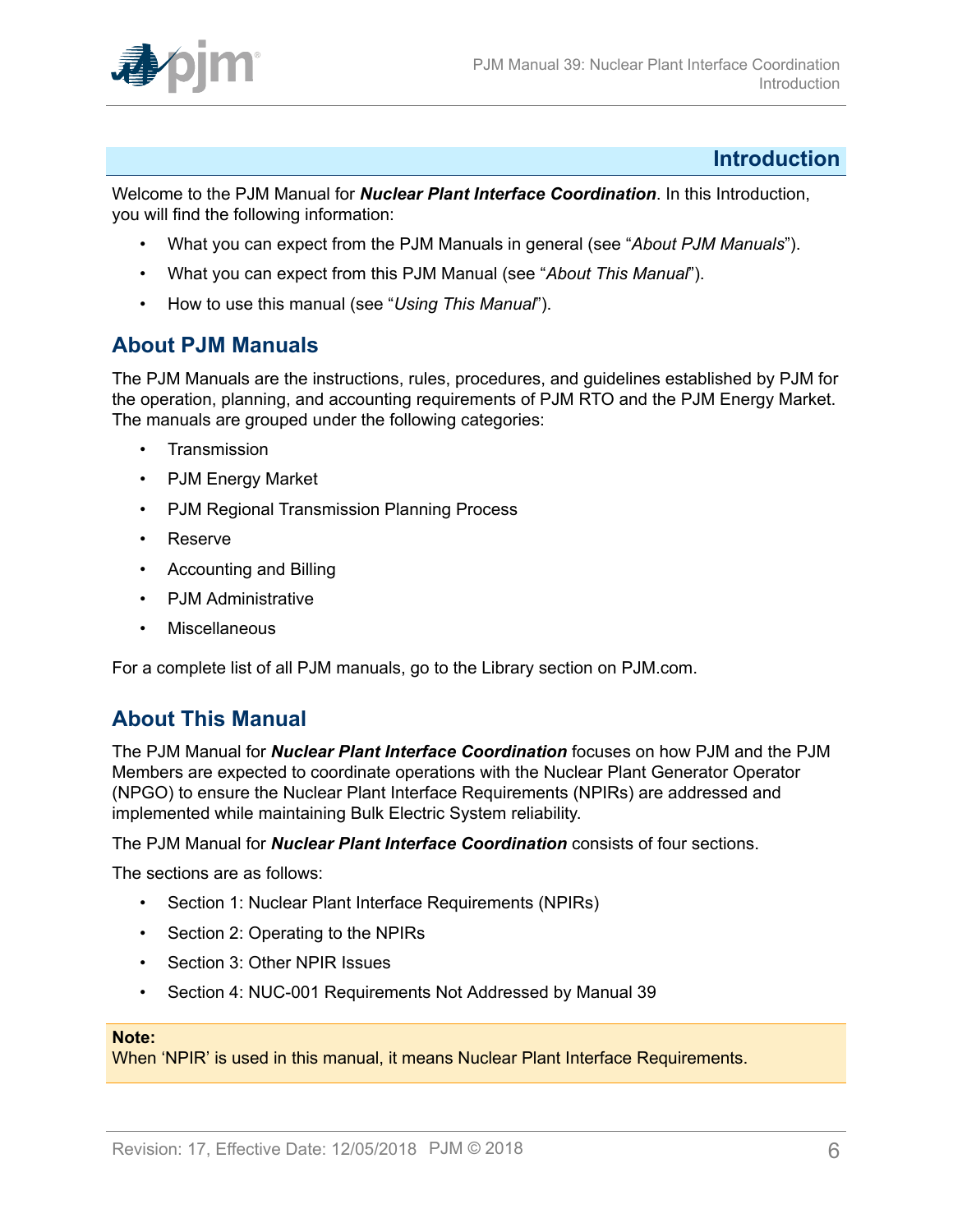

PJM shall work with NPGO and the appropriate PJM Committees to periodically review and update this manual and its attachments.

#### **Note:**

**1:** PJM and the PJM Member Nuclear Plant Generator Operators ("NPGO") and Transmission Entities ("TE"), as defined in NUC-001 (including amendments to NUC-001), covered by the NUC-001 requirements agree that Manual 39, as approved and implemented, represents an agreement, or one of the agreements, among the applicable NUC-001 covered entities that reflects the mutually agreed upon NPIRs and documents how the NPGOs and Transmission Entities shall address and implement the NPIRs. By approving and publishing Manual 39 on the PJM website, PJM acknowledges its agreement and intention to be bound by the Manual 39 requirements except as otherwise required under the PJM Tariff or any other FERC approved agreement, or any law, regulation or NERC Reliability Standard. Through the Operating Agreement (Section 11.3.2) the NPGOs and applicable TEs are required to comply with all approved and published PJM Manuals, including Manual 39 when approved and published on the PJM website except as otherwise required under the PJM Tariff or any other FERC approved agreement, or any law, regulation or NERC Reliability Standard.

**2:** All capitalized terms incorporate the definitions given to those terms in the "NERC Glossary of Terms", unless otherwise specifically stated.

**3:** The names of responsible entities, organizational relationships and responsibilities related to the NPIRs are contained within PJM Manual 39, Attachment B – Plant Specific NPIRs.

**4:** Manual 39 was developed to capture in one document an overall statement of the requirements and procedures applicable to NPGO and relevant TEs in PJM for the purpose of satisfying NPIRs; however, because most of the requirements and procedures preceded FERC adoption of NUC-001, PJM Manual 39 contains cross-references to other manuals where requirements and procedures in compliance with NUC-001 are set forth.

#### **Intended Audience**

The Intended Audiences for the PJM Manual for *Nuclear Plant Interface Coordination* are:

- *PJM Nuclear Power Plant Operators and Support Staff (also referred to as the Nuclear Plant Generator Operator)* — Conduct safe nuclear plant operations and interface with transmission system operators.
- *Transmission Owner (TO) and Generation Owner Operators* Conduct reliable operations of the Bulk Electric System and communicate with nuclear power plant operators. Unless noted otherwise Transmission Owners listed in Manual 39 are the Transmission Owner of the substation where the nuclear plant interconnects.
- *PJM System Operators* Conduct reliable operations of the Bulk Electric System.
- *PJM and TO Planners* Plan for the reliable operations of the Bulk Electric System, including safe nuclear plant operations consistent with NPIRs.

#### **References**

The references to other documents that provide background or additional detail directly related to the PJM Manual for *Nuclear Plant Interface Coordination* are: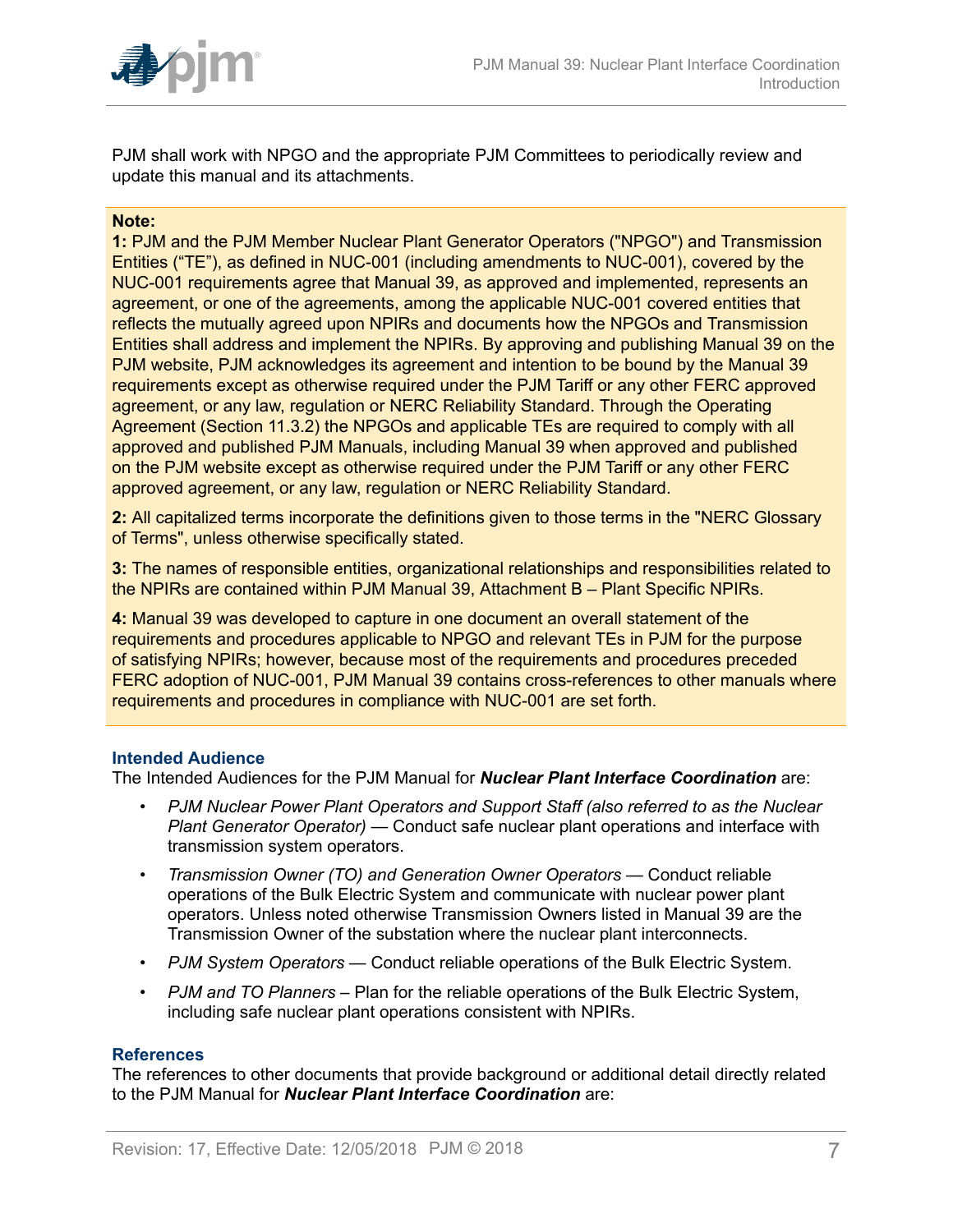

- PJM Manual for Control Center and Data Exchange Requirements (Manual 1)
- PJM Manual for Transmission Operations (Manual 3)
- PJM Manual for Energy Management Systems (EMS) Model Updates and Quality Assurance (QA) (Manual 3A)
- PJM Manual for Emergency Operations (Manual 13)
- PJM Manual for Generation & Transmission Interconnection Process (Manual 14A)
- PJM Manual for PJM Regional Transmission Planning Process (Manual 14B)
- PJM Manual for Definitions & Acronyms (Manual 35).
- PJM Manual for System Restoration (Manual 36)
- PJM Manual for Reliability Coordination (Manual 37)
- PJM Manual for Operations Planning (Manual 38)
- PJM Manual for Certification and Training Requirements (Manual 40)

### <span id="page-7-0"></span>**Using This Manual**

Because we believe that explaining concepts is just as important as presenting the procedures, we start each section with an overview. Then, we present details and procedures. This philosophy is reflected in the way we organize the material in this manual. The following paragraphs provide an orientation to the manual's structure.

#### **What You Will Find In This Manual**

- A table of contents
- An approval page that lists the required approvals and the revision history
- This introduction
- Sections containing the specific guidelines, requirements, or procedures including PJM actions and participant actions
- Attachments that include additional supporting documents, forms, or tables in this PJM Manual.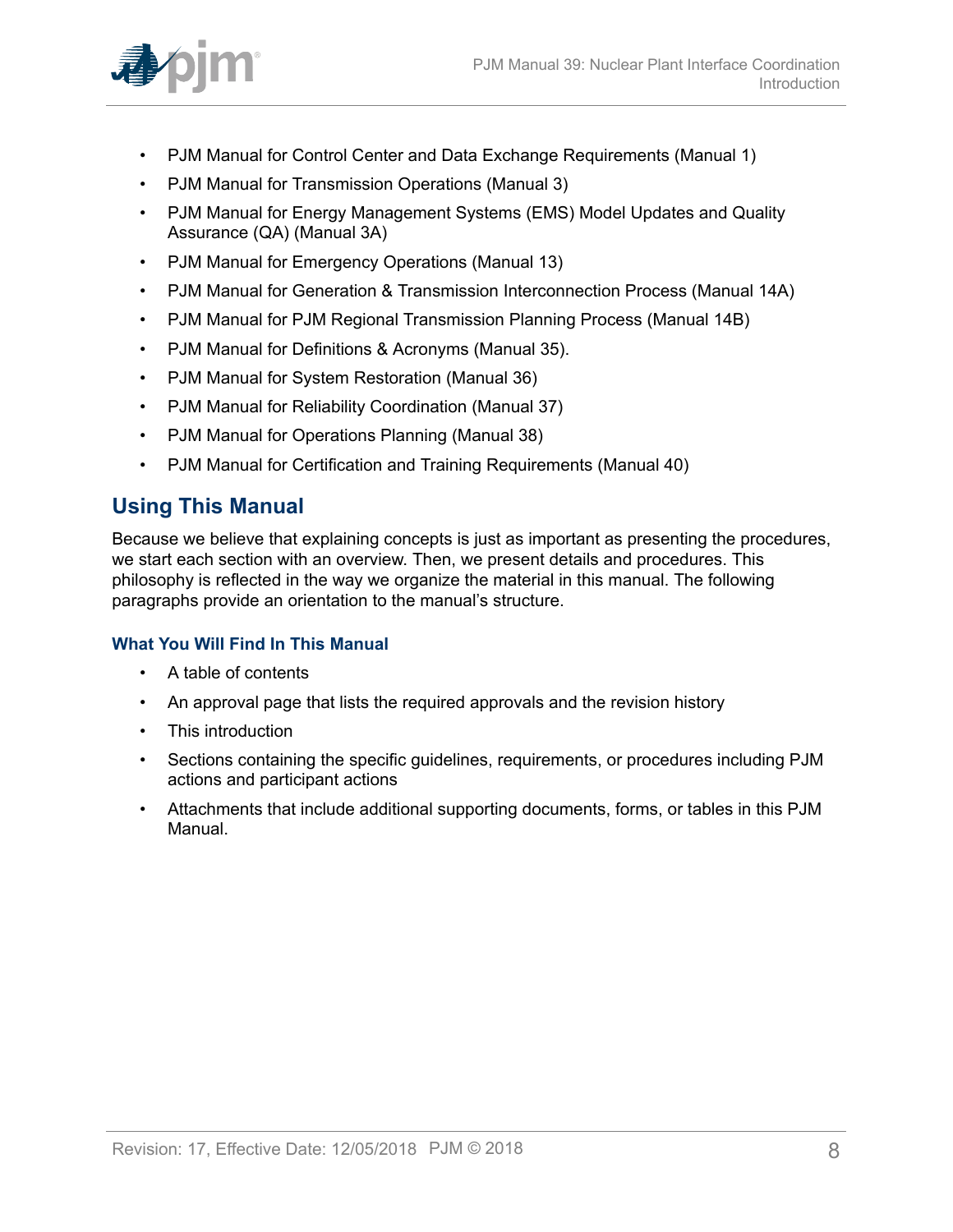

### <span id="page-8-0"></span>**Section 1: Nuclear Plant Interface Requirements (NPIR)**

Welcome to the Nuclear Plant Interface Requirements section of the PJM Manual for **Nuclear Plant Interface Coordination.**

This section of the manual addresses nuclear plant interface requirements.

### <span id="page-8-1"></span>**1.1 Background**

PJM and its member companies have a responsibility to ensure the safe, reliable operation of the bulk power transmission system while facilitating a fair and open energy market. The nuclear plant owners and operators have the responsibility to safely operate their facilities in compliance with all of the rules and requirements in order to protect the health and safety of the public. The licensee is accountable to the Nuclear Regulatory Commission (NRC) and personnel face possible criminal penalties for violations of the requirements of the nuclear facility license and the associated documents, including the technical specifications.

Of particular importance to both nuclear plant operations and transmission operations are those nuclear power plant licensing requirements, called Nuclear Plant Licensing Requirements (NPLR) included in the design basis of the nuclear plant and statutorily mandated, for:

- 1. Off-site power supply to enable safe shutdown of the nuclear plant during an electric system or plant event; and
- 2. Avoiding preventable challenges to nuclear safety as a result of an electric system disturbance, transient, or condition.

NERC Reliability Standard NPIRs are developed to satisfy the requirements of NERC Reliability Standard NUC-001. Manual 39 serves as the basis to document the requirements of NUC-001. Nuclear Plant Interface Requirements (NPIRs) are those requirements, based on NPLRs and electric system requirements that have been mutually agreed to by the Nuclear Plant Generator Operator and the applicable Transmission Entities<sup>1</sup>. The Transmission Entities are required to incorporate the NPIRs into their systems and processes, and to operate the transmission system so as not to violate the NPIRs. Planning enhancements shall be coordinated between Transmission Entities and NPGO, consistent with the PJM Manuals for PJM Region Transmission Planning Process (Manual 14B) and Generation and Transmission Interconnection Process (Manual 14A) to either revise the NPIRs or initiate transmission reinforcement to ensure the continued compliance with the plant if the NPIR Limits are more restrictive than Transmission System base limits contained within PJM Transmission Operations Manual (M03), Section 3: Voltage and Stability Operating Guidelines.

In order to implement the appropriate limits for planning and operations, the plant specific NPIRs must be known to the applicable Reliability Coordinators, Transmission Operators, Transmission Owners, Transmission Planners, Transmission Service Providers, Planning

<sup>&</sup>lt;sup>1</sup> Transmission Entities – As originally defined by NERC Reliability Standard NUC-001-1 titled "Nuclear Plant Interface Coordination", effective April 1, 2010. Transmission Entities identified in PJM manuals which contain requirement and procedures to support NUC-001 typically include applicable Reliability Coordinators, Transmission Operators, Transmission Owners and Generator Operators (non-nuclear).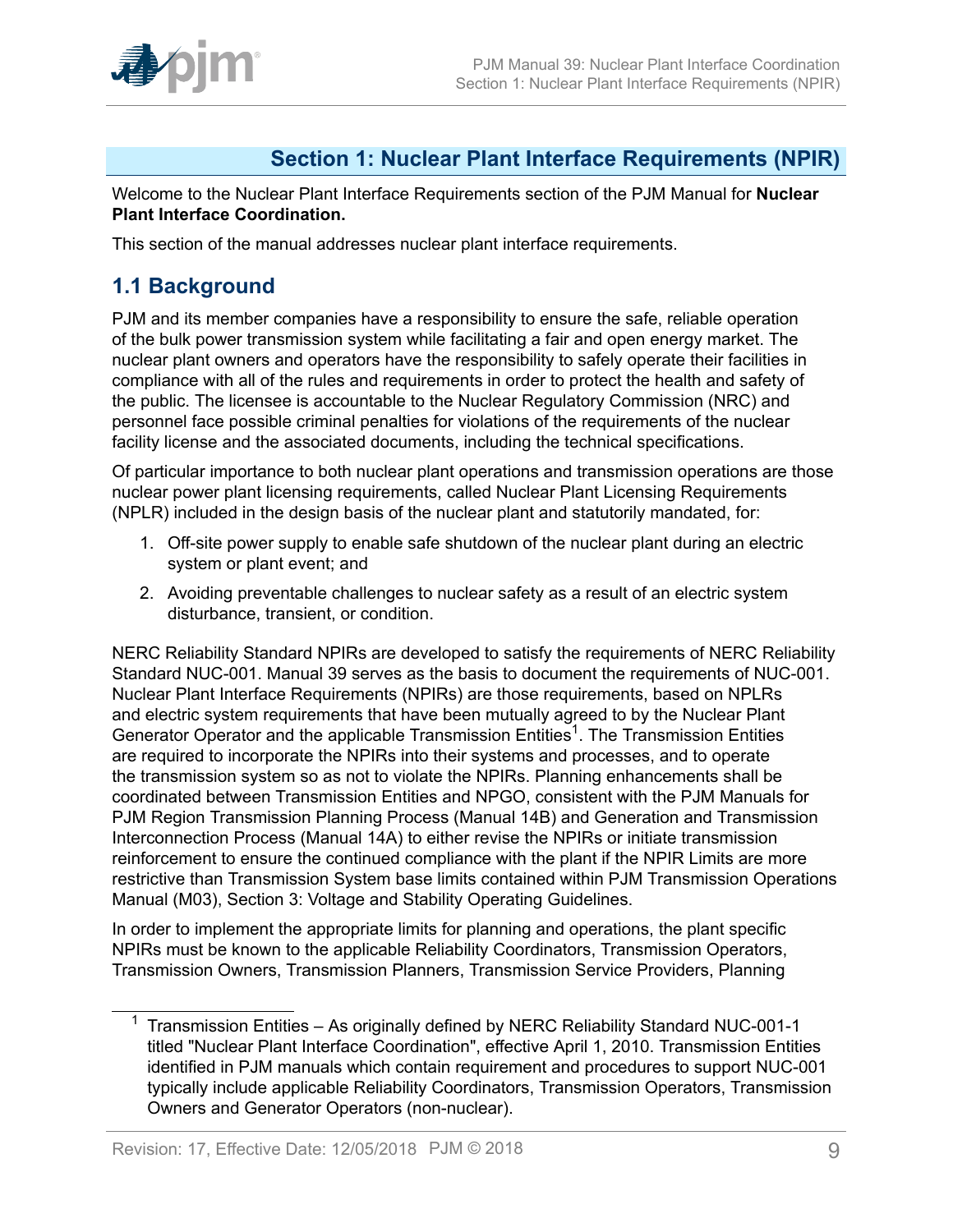

Authorities, Distribution Providers, Load-serving Entities, Generator Owners, Generator Operators, and Balancing Authorities. Further, the Reliability Coordinator, Transmission Operator, Transmission Owner and the Balancing Authority must conduct operations of the electric system that ensures that the NPIRs are upheld at all times. In cases where the NPIRs cannot be maintained within limits, the nuclear plant must be immediately notified so that it can take action to maintain compliance with the NPIRs. If compliance with the NPIRs is dependent on the performance of other neighboring Transmission Planners, Transmission Operators, Reliability Coordinators or Balancing Authorities, the NPIR request must be submitted to those entities by the NPGO.

In lieu of separate bilateral or multi-lateral agreements between the NPGO, the transmission owner(s), and PJM, operational aspects of the NPIRs are to be performed in accordance with the requirements of the PJM agreements and manuals. Many of the requirements contained in NERC Reliability Standard NUC-001 are addressed in the PJM agreements and manuals. The remaining requirements of NUC-001 are addressed in separate agreements between the NPGOs and their respective Transmission Entities. Contents of Plant Specific Nuclear Plant Interface Requirements are documented in template format consistent with Attachment B. Due to the critical nature of the information, PJM, applicable Transmission Entities and NPGO maintain a current revision of the NPIRs but they are not published as part of this manual.

### <span id="page-9-0"></span>**1.2 Implementation of the NPIRs**

The NPGO is responsible for extracting requirements from its licensing documentation and design basis for inclusion into the NPIRs. Candidate NPIRs are to be transmitted to the Transmission Entities and PJM with the proposed requirements that the TEs and PJM will be expected to operate to. PJM and TO Real-time communication requirements are documented in PJM Transmission Operations Manual 03 (M03) Section 5: Index and Operating Procedures for PJM RTO Operations, Voltage Control at Nuclear Stations. PJM Day-ahead analysis and communication requirements are documented in PJM Operations Planning Manual 38 (M38) Attachment B: Transmission Reliability Analysis Procedure and PJM Reliability Coordination Manual 37 (M37) Attachment A: PJM Reliability Plan.

#### **PJM Actions**

PJM is responsible for the following activities:

- Receipt of proposed NPIRs as submitted by the NPGO and acknowledge receipt of the NPIRs back to the nuclear licensee. (NERC Reliability Standard NUC-001, R1)
- Incorporation of the mutually agreed NPIRs into the PJM operating requirements, including: (NERC Reliability Standard NUC-001, R4.1)
	- o Obtaining the necessary data from the NPGO or other entities that are necessary to support calculation and monitoring of the NPIRs in real time operations (PJM Manual for Energy Management Systems (EMS) Model Updates and Quality Assurance (Manual 3A)).
	- o Inclusion into the operating reliability analyses (See Manual M-38, Operations Planning)
	- o Incorporation of the NPIRs into the PJM operating limits that are monitored by the PJM real time operating tools. (See Manual M-03, Transmission System Operations,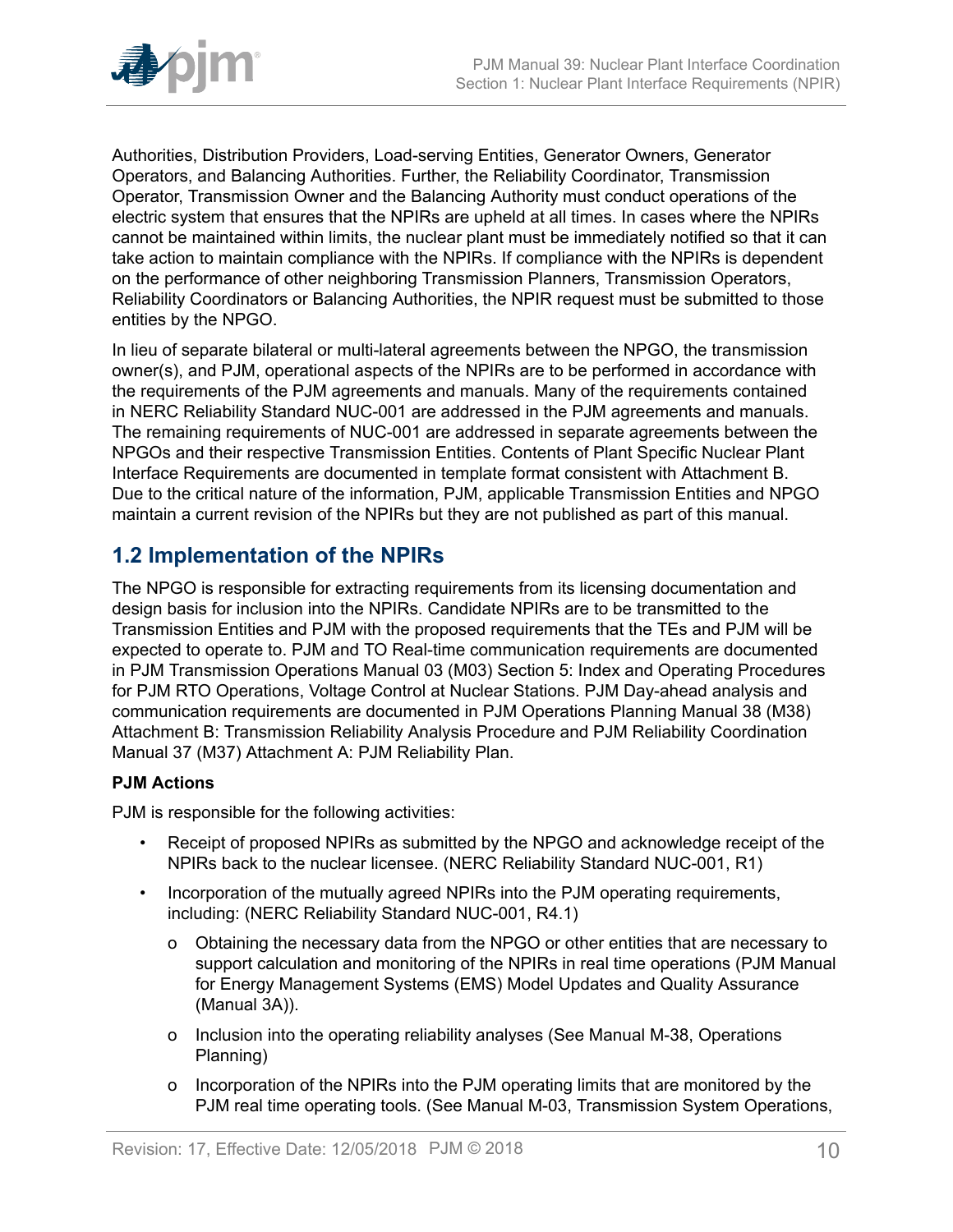

Attachment C: Requesting Voltage Limit Exceptions to the PJM Base-Line Voltage Limits).

- o Assisting the Nuclear Plant Generator Operator in coordinating with the other members and external entities to ensure that the NPIRs are included in their operating plans.
- o Operate the electric system to meet the NPIRs (NERC Reliability Standard NUC-001, R4.2)
- o Notify the Nuclear Plant Generator Operators through the TOs (in accordance with M03), when the ability to assess the operation of the electric system affecting NPIRs is lost. (NERC Reliability Standard NUC-001, R4.3)
- Incorporation of the NPIR into the PJM planning analysis process. The frequency of planning analyses will be that which is required in the PJM RTEP process. (Manual 14B – Generation and Transmission Expansion Planning, NERC Reliability Standard NUC-001, R3, R9.2.3)
- The results of the planning analyses are made available to all participants, including the NPGOs, according to the RTEP process. (NERC Reliability Standard NUC-001, R3)
- If the planning analysis results identify the need for transmission reinforcements in the future in order to maintain compliance with the NPIRs, then PJM shall contact the NPGO to determine whether a change to the NPIRs could be implemented to reduce or eliminate the need for transmission reinforcements or whether the appropriate reinforcements are required to be constructed in a timely manner to ensure that the transmission system will be able to operate within the limits of the NPIRs at all times (NERC Reliability Standard NUC-001, R3).
- The Nuclear Generator Owner will be responsible for costs of reinforcements resulting from more limiting plant limitations.

#### **NPGO Actions**

PJM NPGOs are responsible for performing the following activities:

- Extracting licensing requirements from the licensing documentation and analysis for development as NPIRs.
- Providing proposed NPIRs in writing to the applicable TEs (i.e. Transmission Owners, Balancing Authorities, Transmission Operators, Transmission Planners, Transmission Service Providers, Reliability Coordinators, Distribution Providers, Load Serving Entities, Planning Authorities, Generator Owners, and Generator Operators). (NERC Reliability Standard NUC-001, R1)
- Verifying that the NPIR transmittals have been received by all of the Transmission Entities. (NERC Reliability Standard NUC-001, R1)
- Identifying the parameters, limits, configurations, and operating scenarios that comprise the NPIRs and, as applicable, procedures for providing any specific data not provided within the agreement. (NERC Reliability Standard NUC-001, R9.2.1)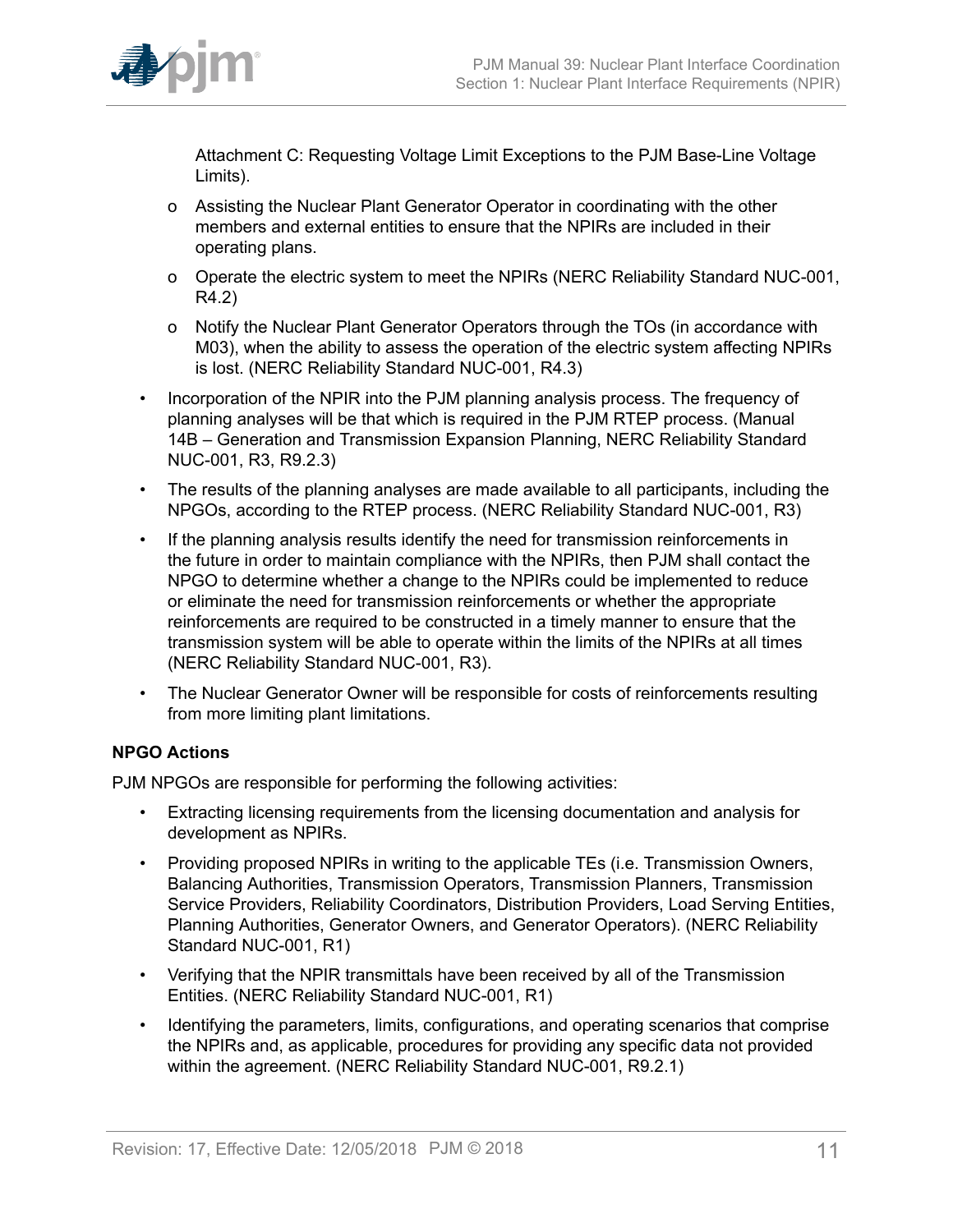

- Establishing the ownership demarcation of the electrical facilities, so that the boundaries of operational control and the associated responsibility for maintenance are clear. (NERC Reliability Standard NUC-001, R9.3.1)
- Specifying analyses and the frequency of such analyses necessary to ensure continuous compliance with the NPIRs (NERC Reliability Standard NUC-001, R9.2.3).
- NPGO shall operate per Manual 39, which was developed to satisfy the requirements of NUC-001. (NERC Reliability Standard NUC-001, R5).
- NPGO shall establish agreements with other Transmission Entities to address requirements of NERC Reliability Standard NUC-001 that are not addressed within this manual and are identified in Section 4: NUC-001 Requirements Not Addressed by Manual 39.

#### **Transmission Owner (TO) Actions**

PJM Transmission Owner(s) is responsible for the following activities:

- Acknowledge receipt of the NPIRs as submitted by the NPGO. (NERC Reliability Standard NUC-001, R1)
- Establishing the ownership demarcation of the electrical facilities, so that the boundaries of operational control and the associated responsibility for maintenance are clear. (NERC Reliability Standard NUC-001, R9.3.1)
- Incorporation of the NPIRs into the TO operating requirements, including:
	- o Obtaining the necessary data from the NPGO or other entities that are necessary to support calculation and monitoring of the NPIRs in real time operations.
	- o Inclusion into the operating reliability analysis. (NERC Reliability Standard NUC-001, R4.1)
	- o Incorporation of the NPIRs into the operating limits that are monitored by the real time operating tools and operate to those limits. (NERC Reliability Standard NUC-001, R4.2)
	- o Upon direction/consultation from/with PJM, inform the Nuclear Plant Generator Operator when the ability to assess the operation of the electric system affecting NPIRs is lost. (NERC Reliability Standard NUC-001, R4.3)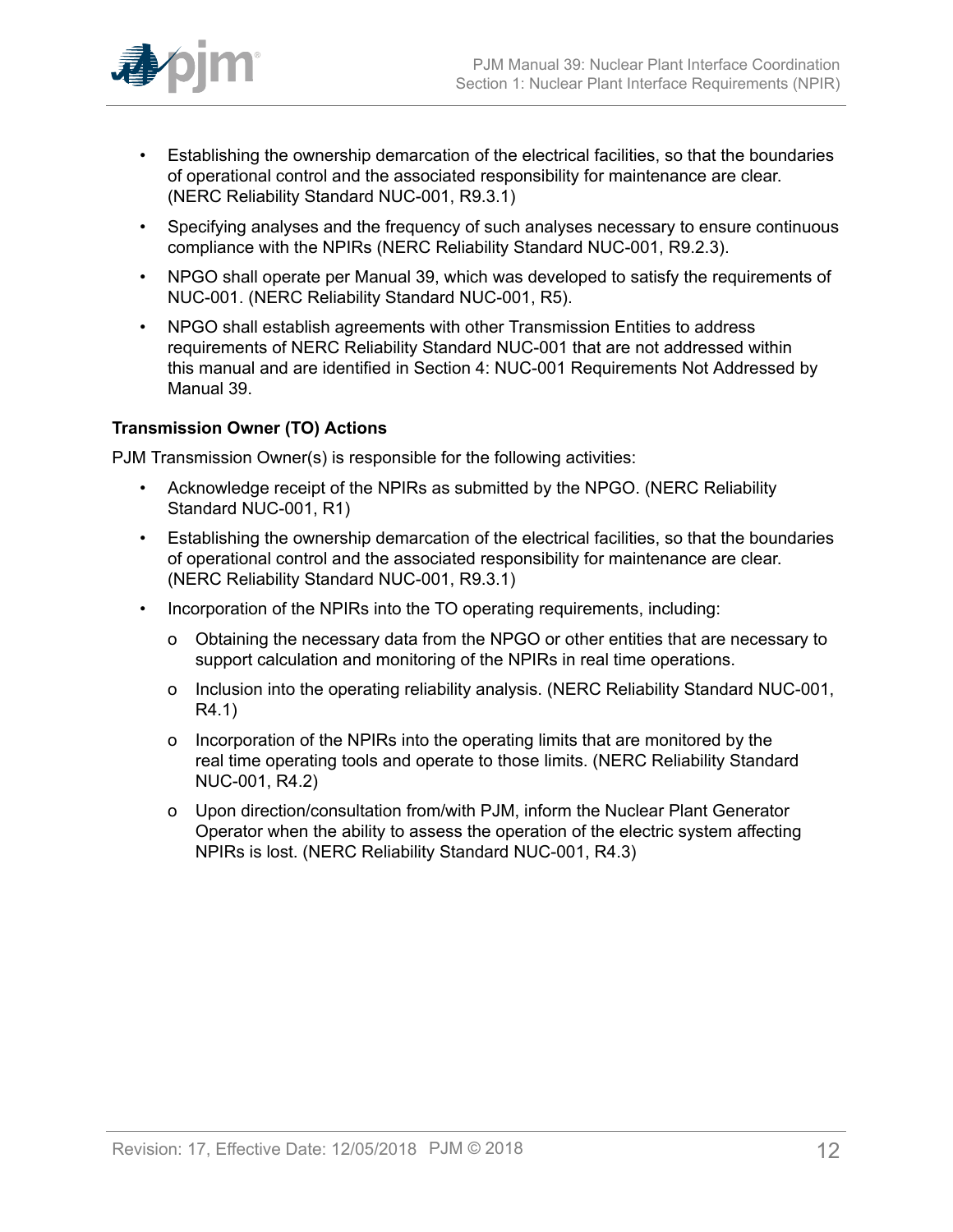

### <span id="page-12-0"></span>**Section 2: Operating to the NPIRs**

Welcome to the *Operating to the NPIRs* section of the PJM Manual for *Nuclear Plant Interface Coordination*. In this section, you will find the following information:

- Outage Coordination
- Real Time Operations
- Notification for Loss of Calculation Capability
- Notification and Mitigation Protocols for NPIR voltage limits
- Emergency Operations
- System Restoration

### <span id="page-12-1"></span>**2.1 Outage Coordination**

PJM is responsible for coordinating and approving requests for outages of generation and transmission facilities, as necessary, for the reliable operation of the PJM RTO. PJM will coordinate outages which affect the NPIRs with the NPGO and TEs. Outage coordination for outages, including testing and calibration of equipment related to the NPIRs, will be in accordance with M-38, Operations Planning, Section 2 and Attachment B: Transmission Reliability Analysis Procedure. [NERC Reliability Standard NUC-001, R6 and R9.3.3]

The Transmission Owner, whose asset connects to the same substation where the nuclear plant interconnects, or results in an off-site station light and power source to be outaged or single-sourced, or results in a loss of power flow to the nuclear plant or off-site source, and is performing the work is responsible to submit and coordinate planned outages consistent with timing requirements identified in the plant specific Nuclear Plant Interface Requirements

## <span id="page-12-2"></span>**2.2 Real Time Operations**

PJM and the applicable Transmission Owners will monitor the NPIR limits in real time, in accordance with PJM Transmission Operations Manual (M-03), Section 5: Index and Operating Procedures for PJM RTO Operations, Voltage Control at Nuclear Stations. PJM and the Transmission Entities will take action in real time, to ensure that the NPIRs are not violated. [NERC Reliability Standard NUC-001, R4.2, R5]

### <span id="page-12-3"></span>**2.3 Notification for Loss of Calculation Capability**

The continuous calculation and monitoring of post-contingency voltages for nuclear power plants (for the loss of the nuclear unit) is an important requirement to ensure that adequate voltage is always available for the operation of the nuclear safety systems. Given this requirement, the nuclear power plant(s) shall be notified in cases where the transmission monitoring capability (at PJM and the Transmission Owner) becomes unavailable and the ability to calculate the post-contingency voltages is lost. [There may be situations where the calculations are only being performed at PJM. In this case, loss of the PJM capability shall trigger the notification to the nuclear power plant(s).] The notification will go via the All-Call from PJM to the Transmission Owner(s) who will then communicate with the applicable nuclear power plant(s) consistent with PJM Transmission Operations Manual (M-03), Section 5: Index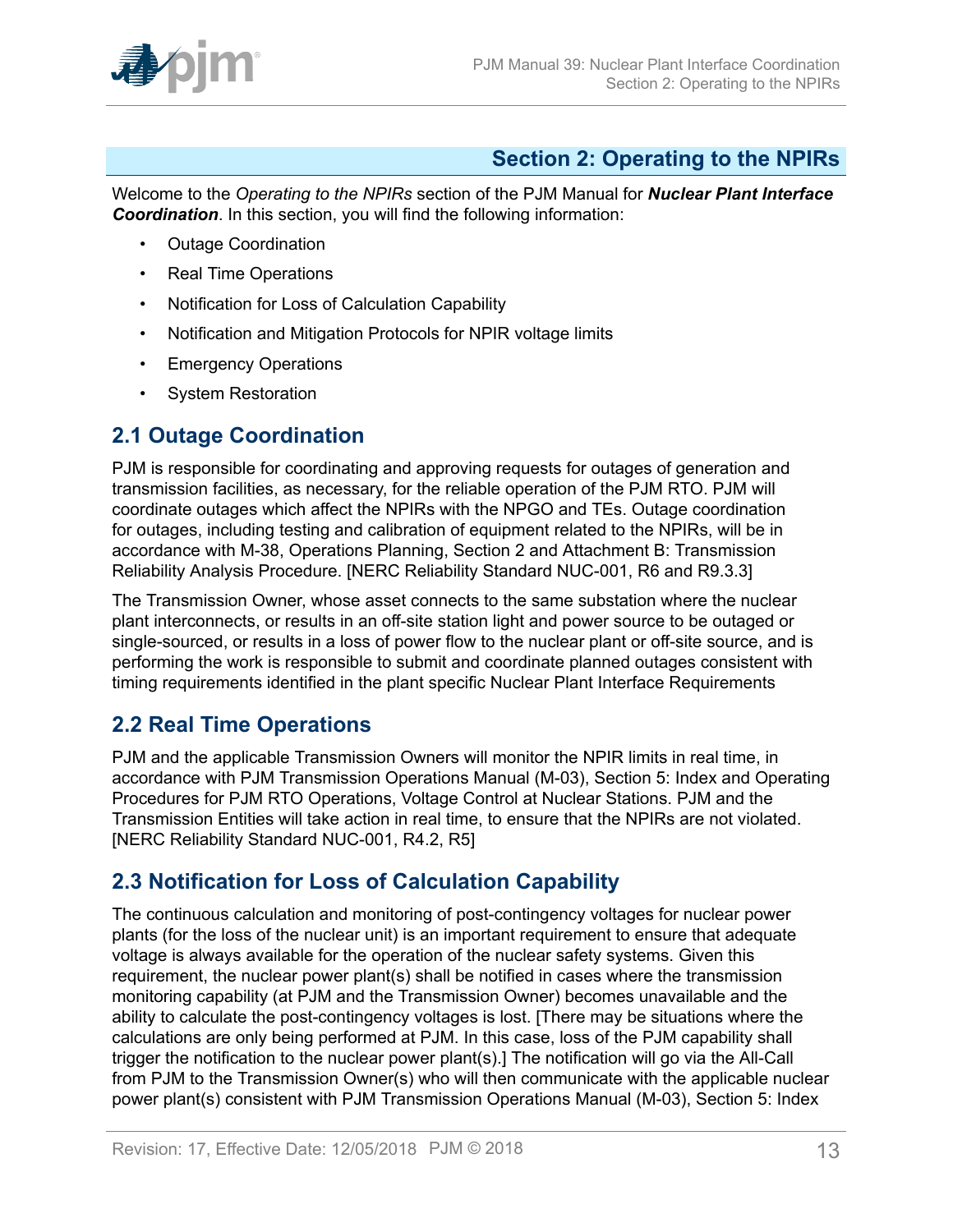

and Operating Procedures for PJM RTO Operations, Voltage Control at Nuclear Stations [NERC Reliability Standard NUC-001, R4.3]. Such notification shall occur within 30 minutes of the loss of EMS capability [NERC Reliability Standard NUC-001, R9.3.4]

## <span id="page-13-0"></span>**2.4 Notification and Mitigation Protocols for NPIR Voltage Limits**

The maintenance of acceptable actual and post-contingency voltages at the substations of nuclear power plants is critical to assuring that the nuclear safety systems will work properly if required. In order to provide this assurance, the nuclear power plant operators must be notified whenever actual or post-contingency voltages are determined to be below acceptable limits. This requirement applies to all contingencies involving the tripping of the nuclear plant generator or any transmission facility as the contingent element. The notification is required even if the voltage limits are the same as the standard PJM voltage limits. [NERC Reliability Standard NUC-001, R4.3]

Generally, nuclear plants may have voltage limits that are more restrictive than standard PJM voltage limits. In the case where standard PJM voltage limits, as defined by the Transmission Owner (TO), are more restrictive, PJM will direct redispatch without consultation of nuclear plants after all non-cost measures are implemented; however, PJM will still notify the NPGO of the violation to the limit. [NERC Reliability Standard NUC-001, R4.2] Off-cost generation will set Locational Marginal Prices (LMP). In the case where NPIR voltage limits are more restrictive than standard PJM voltage limits, all costs required to mitigate the violations will be borne by the generation owner.

PJM's EMS models and operates to the most restrictive substation voltage limit for both actual and N-1 contingency basis. PJM will initiate notification to nuclear plants if the PJM EMS results indicate nuclear substation voltage violations. This notification should occur within 15 minutes for voltage contingency violations and immediately for actual voltage violations. To the extent practical, PJM shall direct operations such that the violation is remedied within 30 minutes. [NERC Reliability Standard NUC-001, R9.3.4]

#### <span id="page-13-1"></span>**2.4.1 Communication**

All communication of future and current operations between PJM and the nuclear plant should be through the Transmission Owner (TO). If there is any confusion about a communication, the plant can talk directly with PJM, however, the Transmission Owner should be apprised of the discussion. If PJM to a nuclear plant direct discussions are needed the preferred method would be a 3-way call among all parties (i.e., inclusion of TO). Attachment A, entitled Nuclear Plant Communications Protocol, provides additional background materials and defines roles and responsibilities to ensure appropriate communications between NPGO and Transmission Entities. PJM Control Center Requirements Manual (M01) Section 4: Voice Communications details 3-part communication requirements. If off-cost operations are required based on a more restrictive NPIR voltage limit, the Nuclear Plant Operator may consult with the related Market Operations Center (MOC), as defined within the PJM Operating Agreement Section1.3.12, and evaluate whether an alternative such as operating at a reduced output would alleviate the voltage violation and is more cost effective. PJM will provide the approximate nuclear plant reduction, if applicable. (NERC Reliability Standard NUC-001, R9.4.1)

All communication of imminent or actual real-time operations should be through the Transmission Owner (TO) of the substation where the nuclear plant interconnects.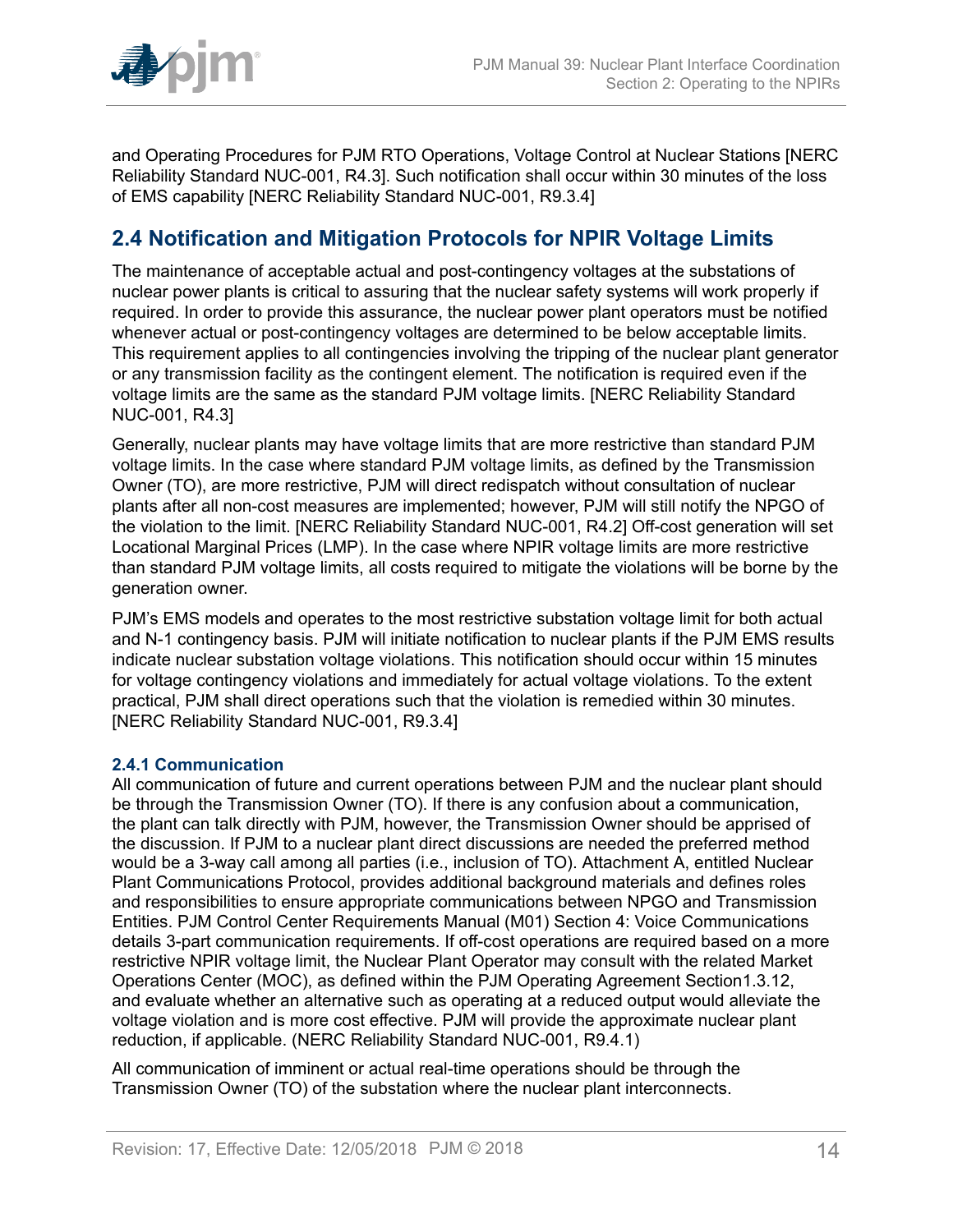

All communication regarding outage planning should be facilitated by the asset owner submitting the planned outage.

#### <span id="page-14-0"></span>**2.4.2 Information Exchange**

Normally, PJM does not provide information relative to transmission operation to any individual market participant without providing that information to all. However, in this unique condition where the public health and safety requirement is to have a reliable source for safe unit shutdown and/or accident mitigation; it is imperative that specific information be provided to a nuclear plant (this information should not be provided to their marketing members). If PJM observes voltage violations or anticipates voltage violations (pre or post-contingency) at any nuclear stations, PJM is permitted to provide the nuclear plant with the actual voltage at that location, the post-contingency voltage at that location (if appropriate) and limiting contingency causing the violation. The operation for more restrictive NPIR limits at these nuclear stations should not be posted or provided to the market via eData, once off-cost operations are initiated. PJM Transmission Operations Manual (M-03), Section 5: Index and Operating Procedures for PJM RTO Operations, Voltage Control at Nuclear Stations contain the defined procedure to analyze and communicate NPIR or PJM limit violations to the NPGO.

#### **PJM Action**

- PJM shall notify the nuclear plant, through the Transmission Owner, of calculated post contingency voltage violation of the Nuclear Plant Generator Operator requirements (Transmission Owner or more limiting voltage limits defined in the NPIRs).
- PJM shall notify the nuclear plant, through the Transmission Owner, of violations to actual voltage limits (Transmission Owner or more limiting voltage limits defined in the NPIRs). Actions taken to mitigate violations of more restrictive NPIR limits must be agreed upon by the nuclear plant and logged by PJM.
- All non-cost actions should be implemented prior to MW adjustments.
- All costs required to mitigate violations of more restrictive NPIR voltage limits will be borne by the generation owner.
	- o Controlling actions must be cost-capped, if applicable.
	- o LMP shall not be used to control the voltage at these locations.
	- o TLR shall not be used to control the voltage at these locations.
- PJM shall notify the nuclear plant, through the Transmission Owner, when the voltage level is restored within limits (and stable).
- PJM shall attempt to control more restrictive NPIR voltage limitations within 30 minutes.
- PJM will continue to monitor the appropriate voltage limits based on changes provided.

#### **Transmission Owner Action**

- Transmission Owner shall independently monitor for Nuclear Plant actual and contingency voltage violations as reflected on the Transmission System.
- Transmission Owner will communicate notifications from PJM to the nuclear plant (Transmission Owner or more limiting NPIR voltage limit violations).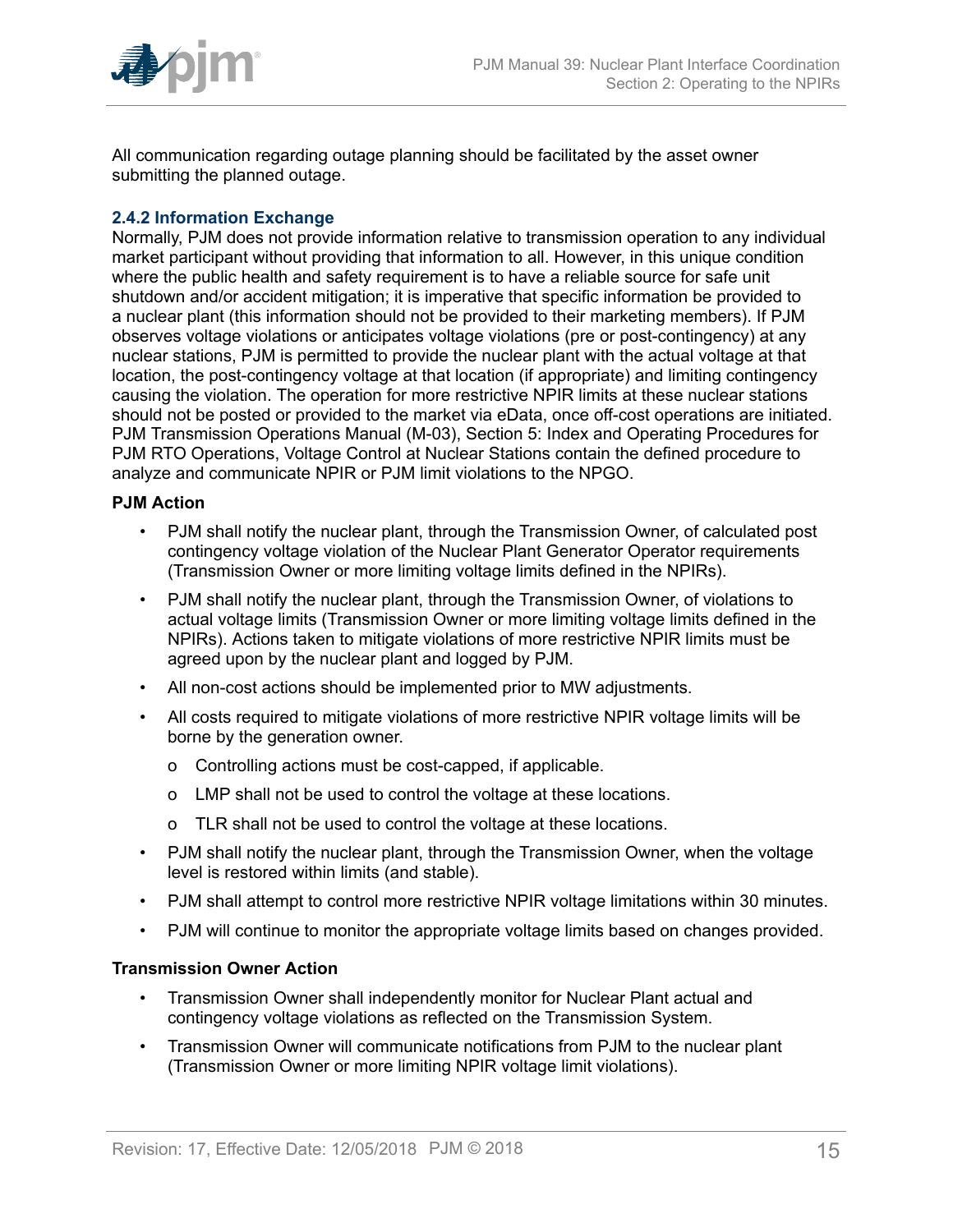

• Transmission Owners will monitor the appropriate voltage limits based on changes to more limiting NPIR voltage limits as provided by the Nuclear Plant Operator.

#### **NPGO Action**

- Nuclear plant will notify PJM when different (new or default) temporary voltage limits shall be used based on various plant service loading conditions. The process to communicate temporary voltage limit restrictions is documented in the PJM Manual for Transmission Operations (M03), Attachment C: Requesting Voltage Limit Exceptions to the PJM Base-Line Voltage Limits.
- Determine internal plant options, and if appropriate, provide revised limits.
- Coordinate with MOC to evaluate PJM provided redispatch option (no cost or unit information will be provided).
- Provide PJM with decision to redispatch if applicable.
- Provide PJM with decision that nuclear plant will closely monitor plant activities and will take action within the plant if conditions change and inform PJM not to implement offcost.
- Provide PJM with clear direction if they do not want PJM to perform redispatch.

#### **Note:**

PJM's goal is to resolve all security violations (i.e., N-1 contingency) within 30 minutes, however; inherent communication delays related to off-cost agreement for NPIR voltage limits may not permit this goal to be achieved.

### <span id="page-15-0"></span>**2.5 Emergency Operations**

Emergency operations are conducted in accordance with PJM Manual, M-13, Emergency Operations. Any situation or operation that either impacts or could impact the continuing ability to comply with the NPIRs must be communicated to the nuclear plant, as provided for in the manual. The process for communicating is explained in Attachment A, Nuclear Communications Protocol. [NERC Reliability Standard NUC-001, R9.4.1 and R9.4.2)]

### <span id="page-15-1"></span>**2.6 System Restoration**

System restoration is conducted in accordance with PJM Manual, M-36. PJM and the Transmission Owner will provide the Nuclear Plant Generator Operator provisions for coordination during an off-normal or emergency event affecting NPIRs, including timely information explaining the event, an estimate of when the system will be returned to a normal state, and the actual time the system is returned to normal. (NERC Reliability Standard NUC-001, R9.3.5 and R9.4.2).

Offsite power should be restored as soon as possible to nuclear units, both to units that had been operating and to those units that were already offline prior to the system disturbance, without regard to using these units for restoring customer load. There is a heightened urgency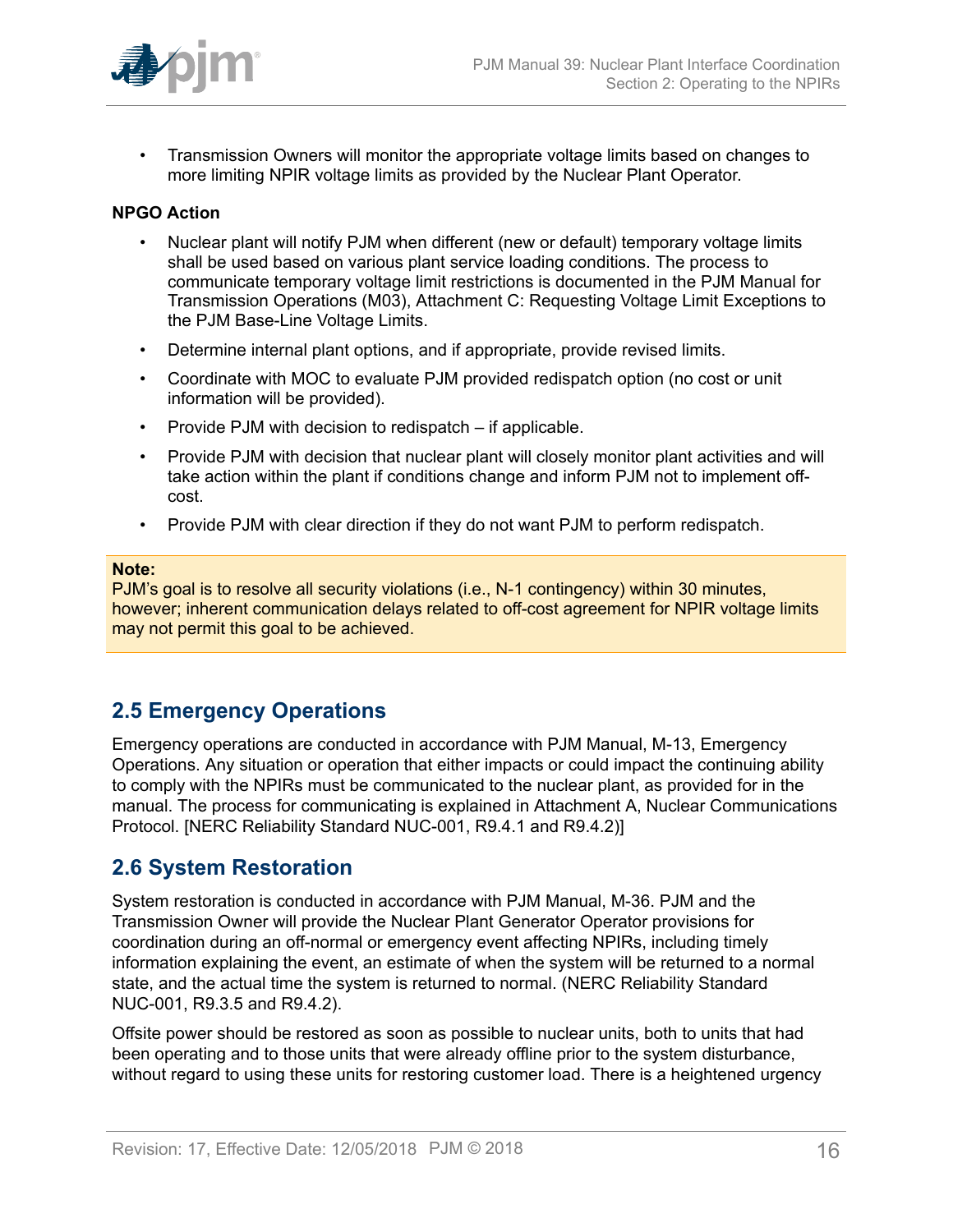

if the nuclear plant has lost both offsite and onsite AC power (NERC Reliability Standard NUC-001, R9.3.5).

Safe shutdown loading shall be considered in the following manner in the plant specific NPIRs:

• *For the purpose of determining the TO/TOP zonal blackstart requirement for critical load, as defined in PJM Manual 36, the minimum required load capability of an offsite power source, in order to maintain the unit(s) in safe shutdown and to allow the transition to cool down using the main condenser, are xx.x MVA\* at yy.y% power factor for Unit 1 and xx.x MVA at yy.y% power factor for Unit 2 The load capability also allows transition from natural circulation. Providing offsite power for Plant XXX is a restoration priority. The target restoration time of four hours is to be a drilled upon goal - however it is not a requirement since restoration times will be dependent on the nature of the LOOP event.*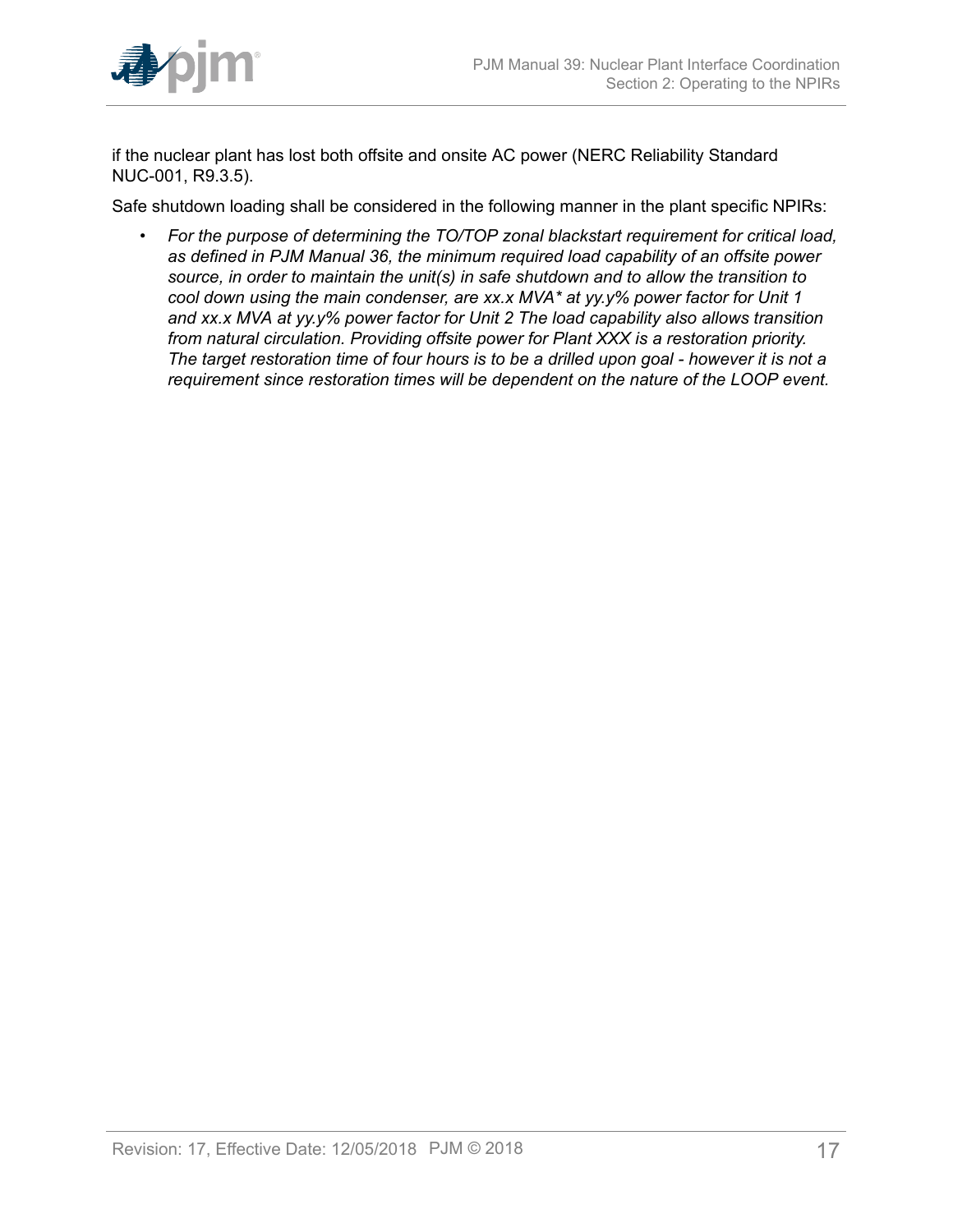

### <span id="page-17-0"></span>**Section 3: Other NPIR Issues**

Welcome to the *Other NPIR Issues* section of the PJM Manual for **Nuclear Plant Interface Coordination**. In this section, you will find the following information:

- Changes to the NPIRs
- Reporting and Investigation of Unplanned Events
- Training
- Dispute Resolution
- Periodic Review of Manual

### <span id="page-17-1"></span>**3.1 Changes to the NPIRs**

The NPGO shall inform PJM and the other applicable Transmission Entities whenever there is a proposed change to the NPIRs. Similarly, PJM and the Transmission Entities shall inform the NPGO whenever there is an actual or proposed change to the transmission system that can impact the ability of the electric system to meet the NPIRs. All such changes need to be communicated as soon as known, as monitoring systems and operator training may need to be updated to support the change. It is important that there be a clear understanding between the NPGO, PJM, and the other applicable Transmission Entities as to when the change becomes effective, so that there be no discontinuity or confusion in compliance requirements. [NERC Reliability Standard NUC-001, R7, R8]

Revisions to nuclear plant specific NPIRs may require actions to be implemented by one or more parties prior to formal incorporation of the NPIRs into Manual 39. In general, the milestone date(s) for the implementation / required actions by one or more parties should be documented in formal correspondence between the parties.

PJM stakeholder / committee approval of nuclear plant specific NPIR revisions is not required; however, PJM will post notification of changes to M39 Attachment C Plant Specific NPIR Revision History as informational updates on the respective PJM stakeholder meeting agendas. The effective date of revised plant specific NPIRs may be prior to the effective date of the version of Manual 39 that includes the revised NPIRs.

#### **PJM Actions**

- Receive proposed changes to the plant specific NPIRs from the NPGO.
- Identify changes that may impact the ability of the electric system to meet the NPIRs and communicate that information to the Transmission Entities and the NPGO.
- Incorporate NPIR changes into monitoring systems, planning criteria, analysis techniques, operator training materials, etc. to ensure that the modified NPIRs will be properly considered in real time operations and planning studies.
- Inform the NPGO of actual or proposed changes to electric system design (e.g., protective relay setpoints), configuration, operations, limits, or capabilities that may impact the ability of the electric system to meet the NPIRs. (NERC Reliability Standard NUC-001, R7)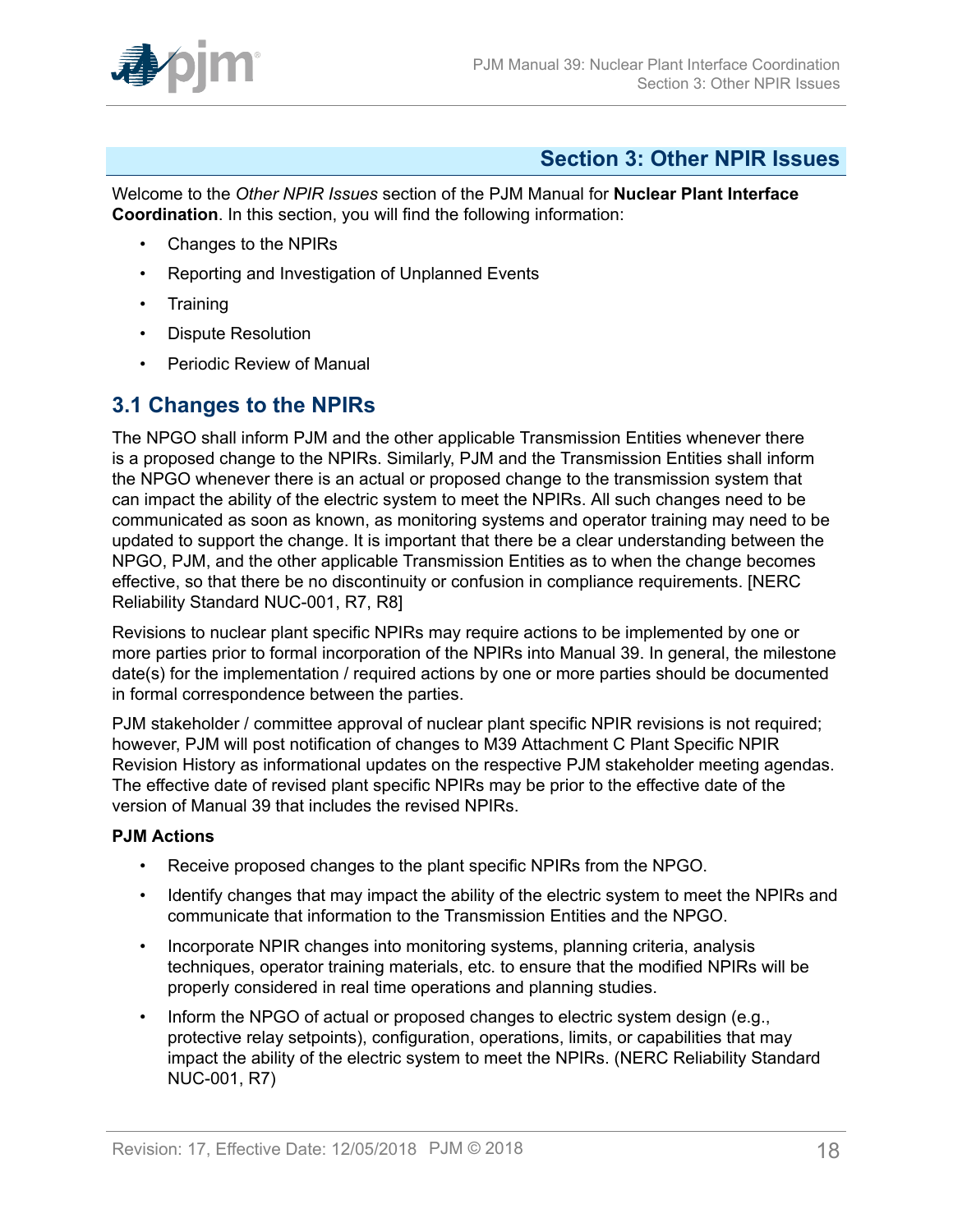

#### **NPGO Action**

- Provide a redline version of the proposed NPIR, including proposed changes to nuclear plant design, configuration, operations, limits, protection systems, or capabilities that may impact the ability of the electric system to meet the NPIRs. The NPIRs shall be provided in writing to the TEs (i.e. Transmission Owner(s), Balancing Authorities, Transmission Operators, Transmission Planners, Planning Authorities, Transmission Service Providers, Reliability Coordinators, Distribution Providers, Load Serving Entities, Generation Owners and Generation Operators) as applicable.
- Communicate with PJM, other members, and external entities, to explain and clarify the proposed changes to the NPIRs and its incorporation into the operations of PJM and the other members.
- Once all parties concur with NPIR revisions, provide both redline (including all changes from the previous version) and clean versions of the updated NPIRs that include an effective date.

#### **Transmission Owner Actions**

- Receive proposed changes to the NPIRs from the NPGO.
- Incorporate NPIR changes into monitoring systems, analysis techniques, operator training materials, etc. to ensure that the modified NPIRs will be properly considered in real time operations.
- Inform the NPGO of actual or proposed changes to electric system design (e.g., protective relay setpoints), configuration, operations, limits, or capabilities that may impact the ability of the electric system to meet the NPIRs (NERC Reliability Standard NUC-001, R7).

### <span id="page-18-0"></span>**3.2 Reporting and Investigation of Unplanned Events**

PJM, Transmission Owners and the NPGO shall coordinate investigations of causes of unplanned events affecting the NPIRs and develop solutions to minimize future risk of such events. Unplanned events that impact the NPIRs will be reported to governmental agencies if such events meet the reporting criteria, as detailed in PJM Manual for Emergency Operations (M-13), Attachment L: Event Investigation Program. [NERC Reliability Standard NUC-001, R9.4.4] The event may also be investigated according to the PJM Event Investigation Process, which is included in PJM Manual M-13, Emergency Operations. [NERC Reliability Standard NUC-001, R9.4.3]

### <span id="page-18-1"></span>**3.3 Training**

Specific training on this manual is included in the curriculum for the PJM System Operators (PJM Dispatch, PJM Transmission Owners and Market Operations Centers). Specific training for the member operators will be conducted as part of the PJM Initial Training Program and refreshed on a periodic basis at the annual PJM Spring Operator Seminar. PJM System Operator training requirements are defined within PJM Manual for Certification and Training Requirements (Manual 40). [NERC Reliability Standard NUC-001, R9.4.5]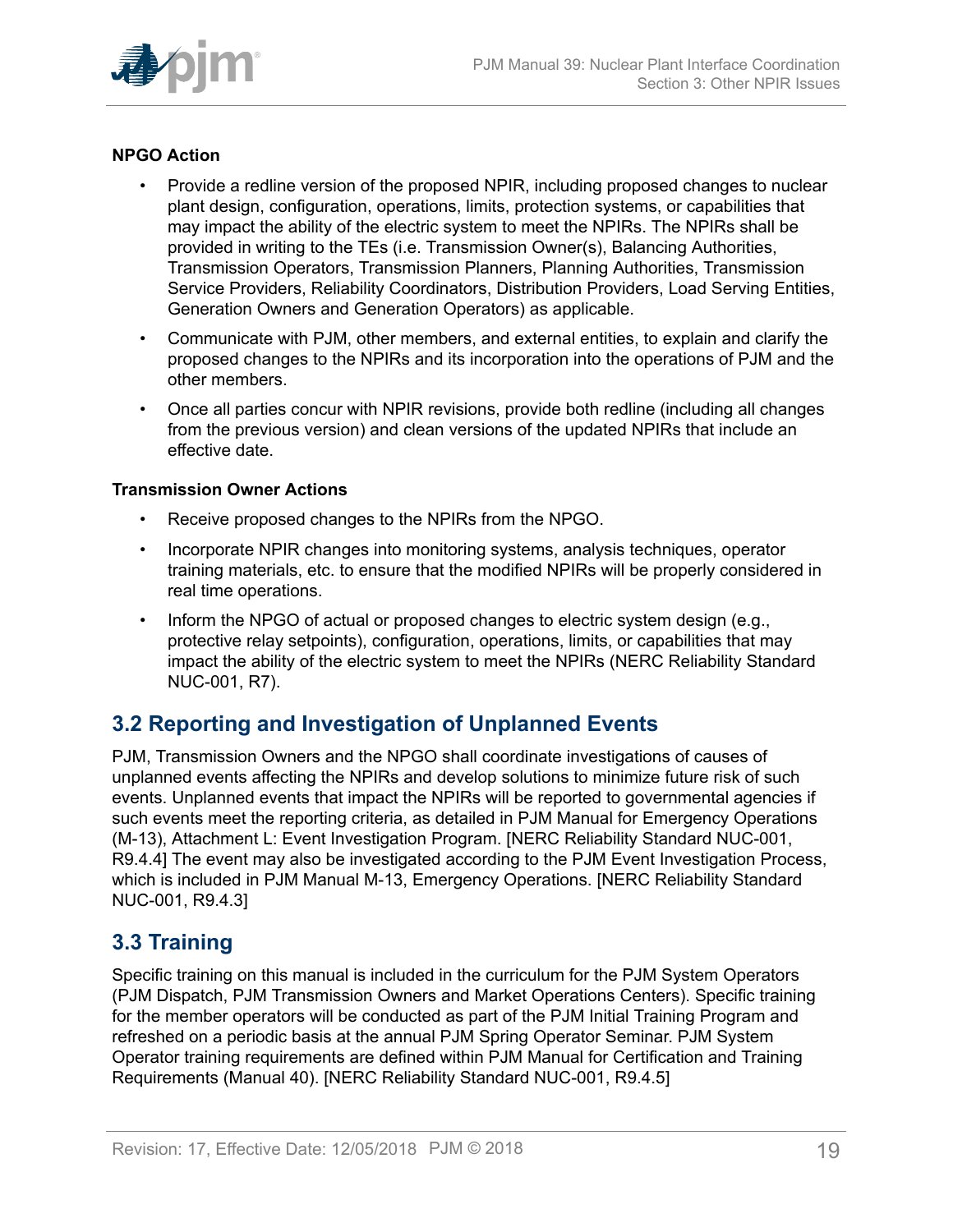

## <span id="page-19-0"></span>**3.4 Dispute Resolution**

Should the execution of the requirements of this process, which are embodied in the PJM agreements and manuals, result in a dispute between any interested parties, the PJM Dispute Resolution Procedures (Schedule 5 of the PJM Operating Agreement) shall be used.

### <span id="page-19-1"></span>**3.5 Periodic Review of Manual**

PJM will lead a periodic review of this manual sponsored by the System Operations Subcommittee, with support from the Nuclear Generators Owners Users Group (NGOUG), with a periodicity not to exceed every 3 years. As part of this review, NPGO will lead a review of the NPIRs to include applicable Transmission Entities and shall revise NPIRs if required. PJM will add revised NPIRs in Attachment B and update revision history in Attachment C.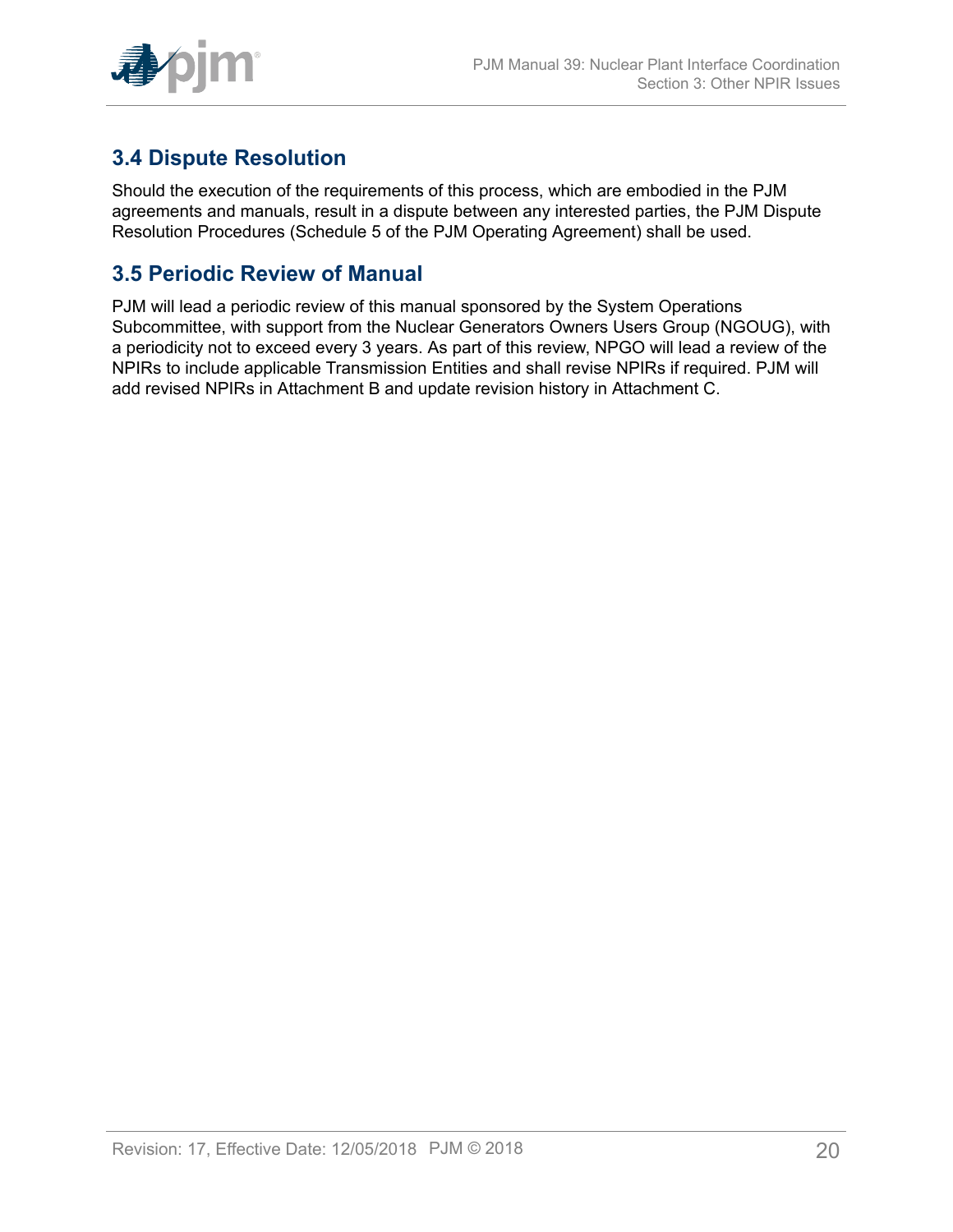

### <span id="page-20-0"></span>**Section 4: NUC-001 Requirements Not Addressed by M39**

Welcome to the *NUC-001 Requirements Not Addressed by M39* section of the PJM Manual for **Nuclear Plant Interface Coordination**. In this section, you will find the following information:

• Additional NPGO Requirements

### <span id="page-20-1"></span>**4.1 Additional Nuclear Plant Generator Operator Requirements**

In order to fully comply with NERC Reliability Standard NUC-001, the PJM NPGO shall establish one or more agreements with applicable Transmission Entities to address requirements of NERC Reliability Standard NUC-001 and the NPIRs that are not explicitly addressed within the body of this manual.

Attachment B of M39 contains the complete set of NPIRs for each nuclear plant as defined in NUC-001. For the requirements not handled in the body of M39, separate agreements will need to be established between NPGOs and applicable transmission entities. PJM Manual 39 applies to the subset of NPGO NPIRs and NERC Reliability Standard NUC-001 requirements applicable as a result of PJM's function as a Transmission Operator (TOP), Reliability Coordinator (RC), and Planning Authority (PA). The applicable requirements are identified in each nuclear plant NPIRs (Attachment B of M39) and further detailed within the body of this manual.

Given PJM's function as a TOP, RC and PA for the NPGO, some of the NUC-001 requirements do not apply to PJM. Specifically, the following NUC-001 Requirements do not apply to PJM as a TOP, RC or PA:

| <b>NUC-001</b><br><b>Requirement</b> | <b>Description</b>                                                                                                                                                                                                                                                                                                                                                                                            | <b>Reason not Applicable to PJM</b>                                                                                                                                                |
|--------------------------------------|---------------------------------------------------------------------------------------------------------------------------------------------------------------------------------------------------------------------------------------------------------------------------------------------------------------------------------------------------------------------------------------------------------------|------------------------------------------------------------------------------------------------------------------------------------------------------------------------------------|
| R <sub>5</sub> .                     | Per the Agreements developed in<br>accordance with this standard, the<br>Nuclear Plant Generator Operator<br>shall operate the nuclear plant to<br>meet the NPIRs.                                                                                                                                                                                                                                            | This requirement is specific to the Nuclear<br>Plant Generator Operator and does not<br>apply to PJM.                                                                              |
| R7.                                  | Per the Agreements developed<br>in accordance with this standard,<br>the Nuclear Plant Generator<br>Operator shall inform the applicable<br><b>Transmission Entities of actual</b><br>or proposed changes to nuclear<br>plant design (e.g., protective relay<br>setpoints), configuration, operations,<br>limits, or capabilities that may impact<br>the ability of the electric system to<br>meet the NPIRs. | This requirement is specific to the Nuclear<br>Plant Generator Operator and does not<br>apply to PJM.                                                                              |
| R9.3.6.                              | Coordination of physical and cyber<br>security protection at the nuclear<br>plant interface to ensure each asset<br>is covered under at least one entity's<br>plan.                                                                                                                                                                                                                                           | This requirement is the responsibility of the<br>asset owners and PJM does not own any<br>of the applicable assets. This requirement<br>is specific to the Nuclear Plant Generator |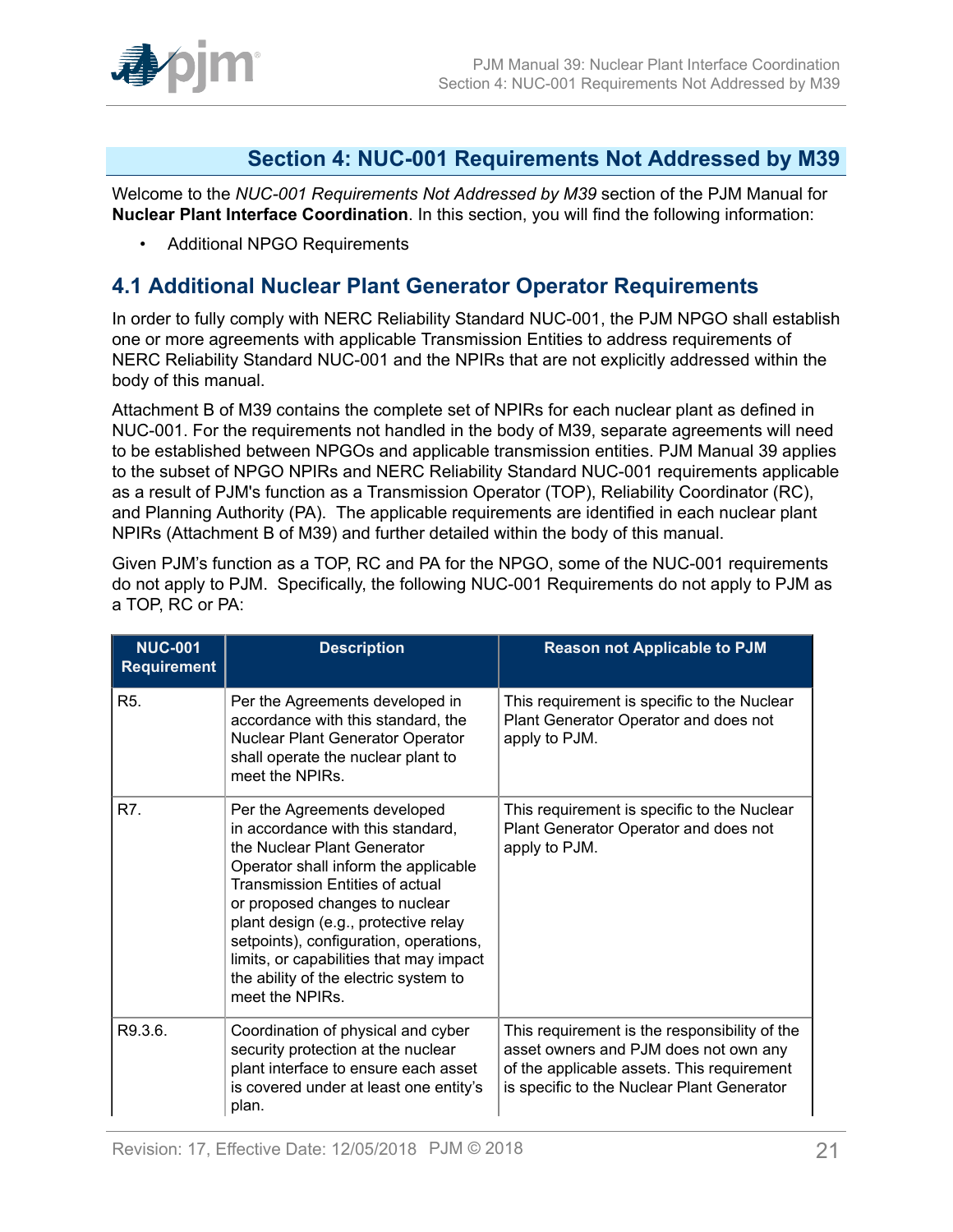

| <b>NUC-001</b><br>Requirement | <b>Description</b> | <b>Reason not Applicable to PJM</b>                                                 |
|-------------------------------|--------------------|-------------------------------------------------------------------------------------|
|                               |                    | Owner and applicable Transmission Owner,<br>and is therefore not applicable to PJM. |

#### **PJM Actions**

• PJM shall provide support to NPGO to assist in identifying applicable Transmission Entities that the NPGO may have to establish agreements with to comply with NUC-001.

#### **NPGO Action**

• NPGO shall establish necessary agreements with applicable Transmission Entities to ensure compliance with NUC-001.

#### **Transmission Owner Actions**

- Transmission Owner shall provide support to NPGO to assist in identifying other entities that the NPGO may have to establish agreements with to comply with NUC-001.
- Transmission Owner shall work with NPGO to establish agreements necessary to comply with NUC-001.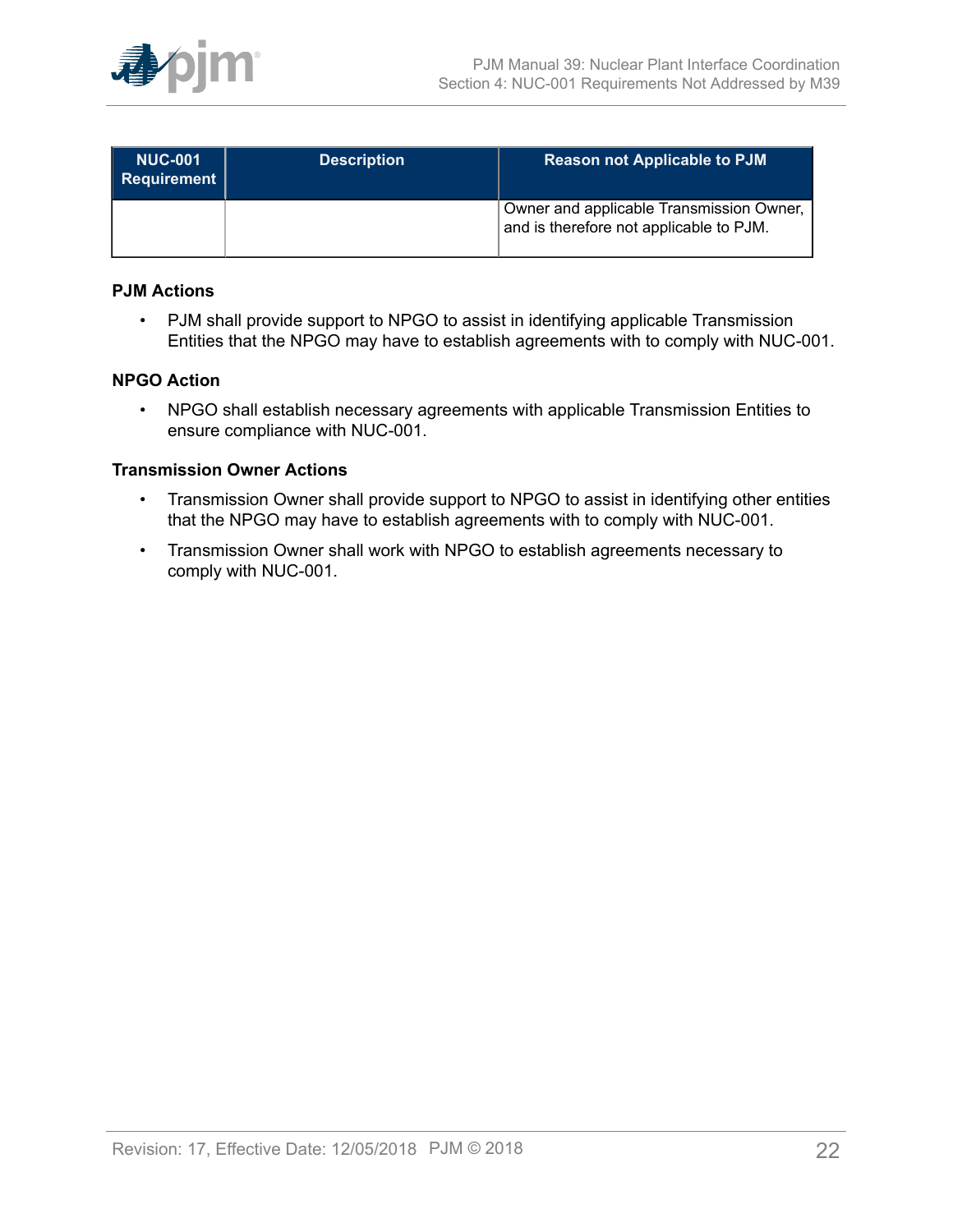

### <span id="page-22-0"></span>**Attachment A: Nuclear Plant Communications Protocol**

### <span id="page-22-1"></span>**A.1 Purpose**

PJM and its member companies have a responsibility to ensure the safe, reliable operation of the bulk power transmission system while facilitating a fair and open energy market. The nuclear plant owners and operators have the responsibility to safely operate their facilities in compliance with all of the rules and requirements in order to protect the health and safety of the public. The proper execution of these responsibilities by the respective set of parties can have very significant impact on the others. The collective requirements are not mutually exclusive, but support the business needs of nuclear and transmission as they both strive to maintain operational excellence.

It is imperative that the nuclear plant owners and operators, the transmission owning members of PJM, and PJM work seamlessly together to carry out these significant responsibilities. A key aspect of that mutual effort to achieve operational excellence is to provide accurate and timely communications among the parties so that all operations are conducted safely and reliably.

Given that the respective regulatory obligations and lexicons are different, the purpose of this document is to provide explanatory information for both the nuclear and transmission businesses to enable the seamless cooperation and communication that we all seek. Also, each business needs to understand the key phrases and terms that each other use to signify critical events that require open and immediate response from the other. Understanding and properly using the key phrases will ensure that each business supports the other in the proper execution of their respective responsibilities and obligations.

This document provides examples of significant events that require implementation of this protocol document in order to ensure safe and reliable operation of both the transmission system and nuclear generation facilities.

### <span id="page-22-2"></span>**A.2 Nuclear Safety**

The Atomic Energy Act of 1954 and the Energy Reorganization Act of 1974, "empowers the NRC to establish by rule or order, and to enforce, such standards to govern these uses as the Commission may deem necessary or desirable in order to protect health and safety and minimize danger to life or property."<sup>2</sup>

"The nuclear industry is strictly regulated because radioactive materials are potentially hazardous. Radioactive materials give off radiation, which can be hazardous to people exposed to it in significant amounts. The amount of harm depends on the type and amount of radioactive material, the distance between the source of the radiation and a person, and the length of time a person is exposed to the radiation. If radioactive materials are properly handled and regulated, they do not pose a significant risk to the public or to workers. $3$ 

<sup>&</sup>lt;sup>2</sup> NRC Website

<sup>3</sup> NRC Website NUREG/BR-0164, Rev. 9 June 2012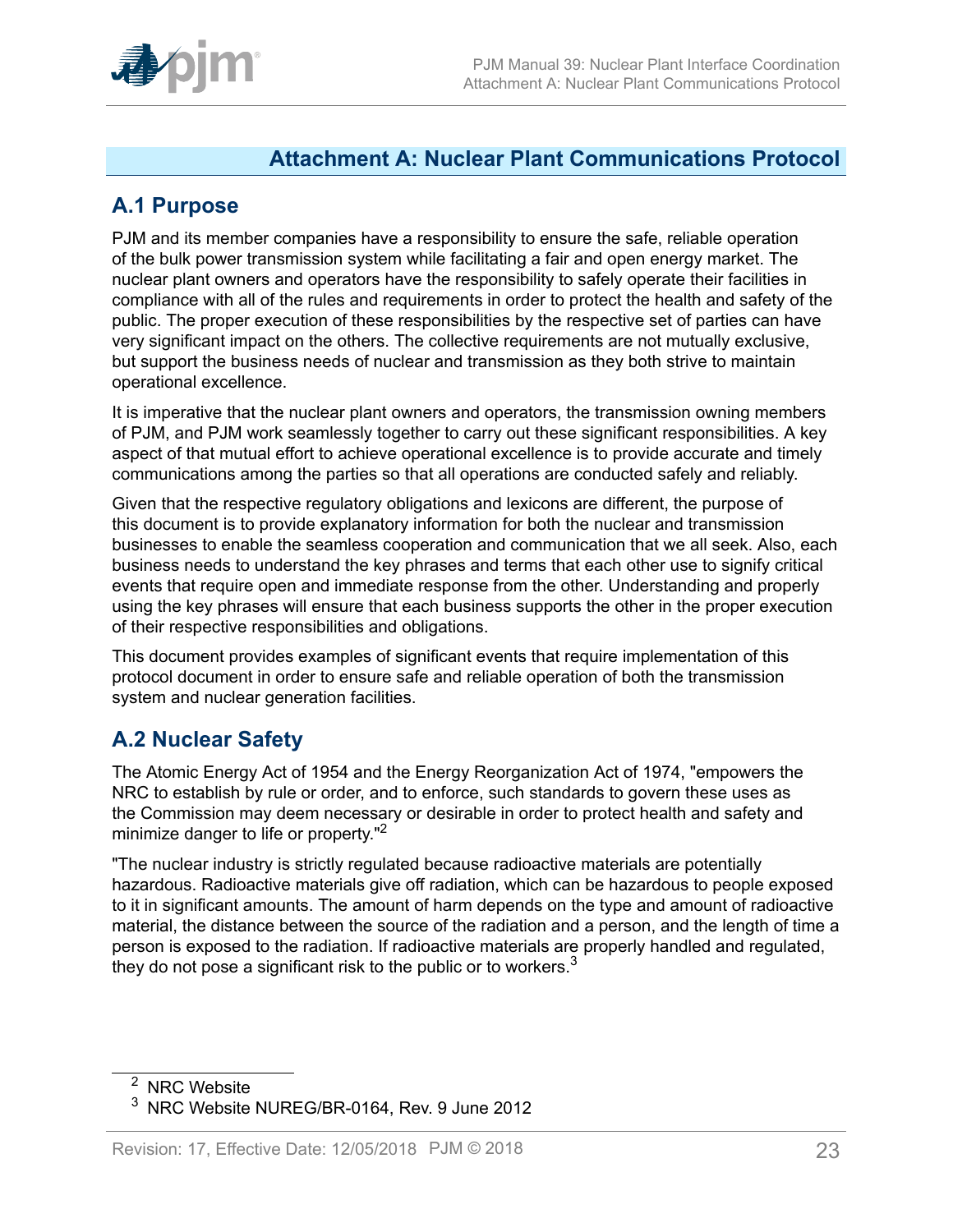

## <span id="page-23-0"></span>**A.3 Grid Reliability**

Bulk-power systems are fundamentally different from other large infrastructure systems, such as air-traffic control centers, natural-gas pipelines, and long-distance telephone networks. Electric systems have two unique characteristics:

- The need for continuous and near instantaneous balancing of generation and load, consistent with transmission-network constraints. This requires metering, computing, telecommunications, and control equipment to monitor loads, generation, and the voltages and flows throughout the transmission system, and to adjust generation output to match load. Generation must follow load in near real time because it is difficult and expensive to store electricity.
- The transmission network is primarily passive. Unlike natural gas pipelines, transmission grids have few "control valves" or "booster pumps" to regulate electrical flows; control actions are limited primarily to adjusting generation output and to opening and closing switches to add or remove transmission lines from service.

These two unique characteristics lead to four reliability consequences with practical implications that dominate power system design and operations. The consequences are:

- Every action can affect all other activities on the grid. Specifically, changes in the locations and amounts of power generated and consumed, and in the configuration of the transmission grid can affect flows throughout the system. Therefore, the operations of all bulk-power participants must be coordinated.
- Cascading problems that increase in severity are a real problem. Failure of a single element can, if not managed properly, cause the subsequent rapid failure of many additional elements, disrupting the entire transmission system.
- The need to be ready for the next contingency, more than current conditions, dominates the design and operation of bulk-power systems. It is usually not the present flow through a line or transformer that limits allowable power transfers, but rather the flow that would occur if another element fails.
- Because electricity flows at nearly the speed of light, maintaining reliability often requires that actions be taken instantaneously (within fractions of a second), which requires computing, communication, and control actions that are automatic.<sup>4</sup>

## <span id="page-23-1"></span>**A.4 Operating Philosophy**

#### **A.4.1 Nuclear Safety Nuclear Risk Management**

Nuclear power plants assess risk based on a plant risk model, usually a computer model, at various plant operating conditions. The objective of risk management is to control risk increases

<sup>4</sup> Hirst, Eric. Electric Reliability—Potential Problems and Possible Solutions. May 2000 , page 4.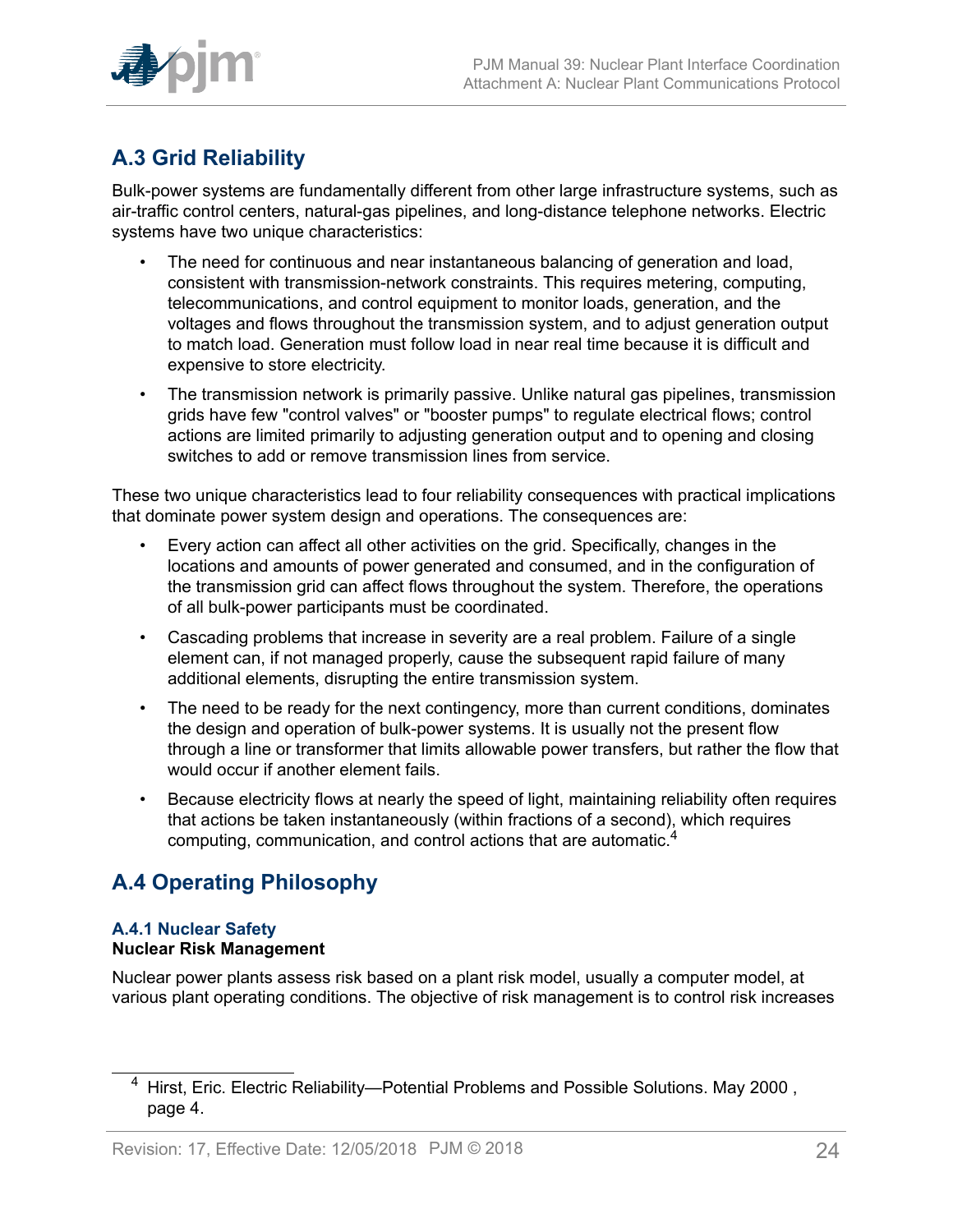

from maintenance activities on Maintenance Rule $^5$  (10CFR50.65) structure systems and components (SSCs). While the plant may experience an increase in instantaneous risk during scheduled activities, the overall plant risk will decrease as a result of the activities. Preventative and corrective maintenance and modifications control the aging process, renew equipment and correct deficiencies in the equipment. The equipment reliability is improved as a result of the activities.

The risk program will protect systems and equipment vital to the safe shutdown of the nuclear units. Performing work on maintenance rule equipment for any reason - corrective or preventative maintenance, surveillance testing, etc. - removes the equipment from its normal alignment. The additional risk involved with these evolutions must be assessed. The results of the assessment must then be used to manage the risk based on the magnitude and duration of the risk impact, the nature of the activity and other factors.

#### **Nuclear Safety Significant**

A condition or potential condition which can lead to operation in a degraded mode, with regard to safety systems, which may exceed the Limiting Conditions for Operation (LCO) as defined by the nuclear plant specific Technical Specifications. Events declared as "Nuclear Safety Significant" by the nuclear plant operators are with the intent to minimize the consequences of undue risk to the public health and safety. In these scenarios, requests for information that may ordinarily be understood as market sensitive due to Code of Conduct concerns should be granted as the nuclear safety concerns are paramount.

#### **A.4.2 Transmission**

The Bulk Electric System is planned, maintained and operated such that it can withstand the loss or outage of any single element, such as a transmission line, transformer, or generation plant or contingency without causing the remaining elements of the system to become overloaded or to cause cascading outages.

The philosophy is contained in the purpose statement from NERC Reliability Standard TOP-004, Transmission Operations:

"To ensure that the transmission system is operated so that instability, uncontrolled separation, or cascading outages will not occur as a result of the most severe single Contingency and specified multiple Contingencies."

To ensure that the N-1 operating philosophy is not violated, PJM and the other control area operators of North America use analytical tools which simulate the loss of each element (a contingency) and calculate that the remaining system will be secure from the thermal (conductor or equipment heating), voltage (magnitude and stability) and stability (transient and dynamic) perspectives. (In PJM's case, the analysis is on-line, running approximately every minute.) If the security analysis program identifies a contingency or actual violation, PJM's operators will initiate any number of actions, including re-dispatch of generation, reconfiguring the transmission system (e.g. opening lines, removing equipment from service, etc.), invoking emergency procedures, or interrupting load or combinations of the above. Normally, the consequences of not responding correctly or timely enough is to cause protective devices on

 $5$  Maintenance Rule equipment generally includes any equipment that could cause a plant trip and may include switchyard equipment and other non-safety related equipment. The purpose of the Maintenance Rule is to monitor and analyze important plant equipment to ensure that the overall maintenance program related to this equipment is effective.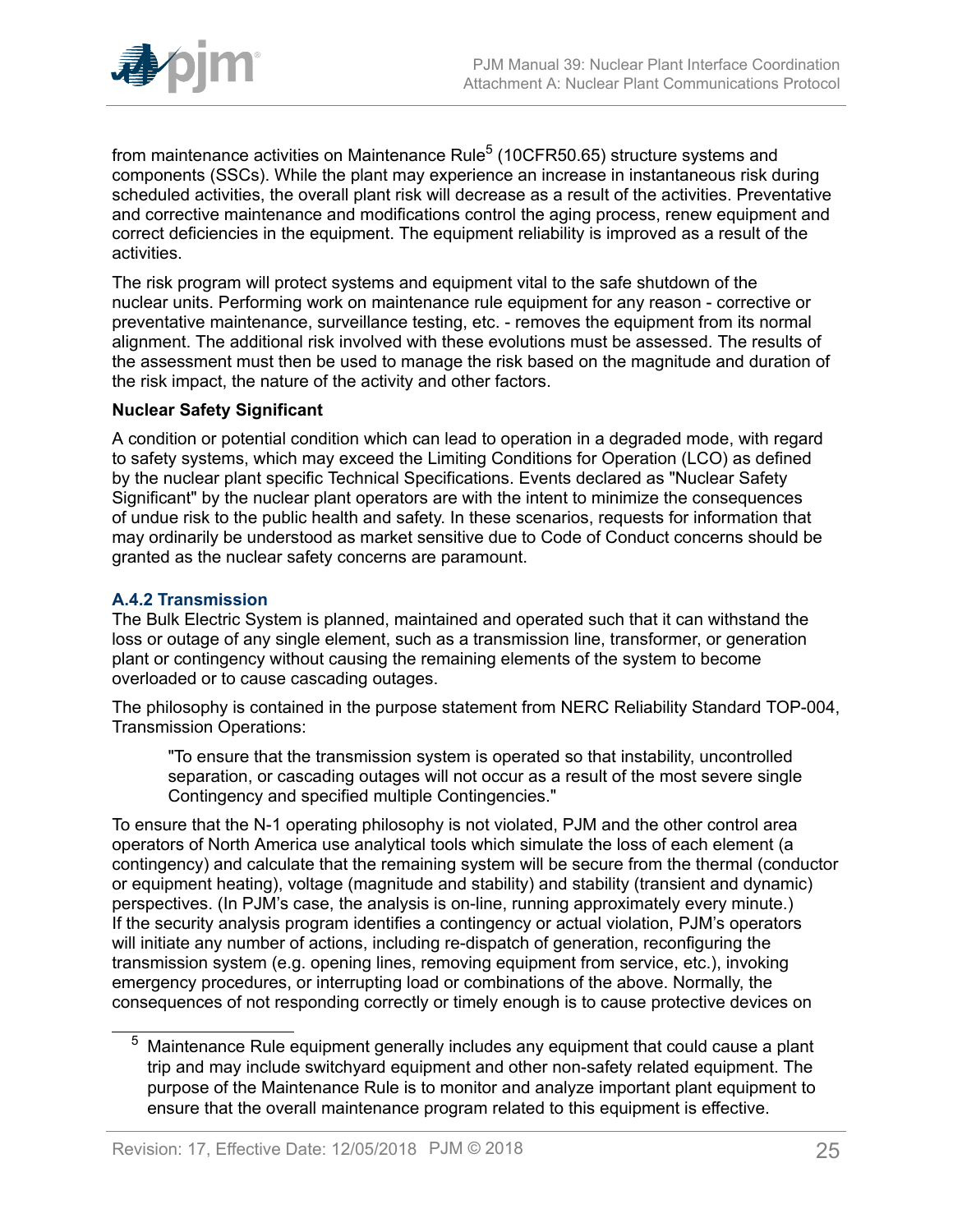

the equipment to operate taking the equipment out of service. However, such events can also lead to catastrophic equipment failure from overheating, or induce a cascading outage which can interrupt large numbers of customers, etc.

## <span id="page-25-0"></span>**A.5 Roles and Responsibilities**

#### **A.5.1 Nuclear Plant Operations Operate in compliance with the license**

The nuclear plant must operate in accordance with the provisions of its license. It is accountable to the NRC and personnel may face criminal penalties for violations of the requirements of the license and the associated documents, including the technical specifications.

Any request for a nuclear plant to deviate from any regulatory requirement must allow time for the plant owner, the Transmission Owner, and PJM to approach the NRC with the appropriate analysis to justify the request. It is simply not possible for the nuclear plant to honor such requests in real time. Also, such a request will only be considered when the electrical system emergency is such that there is significant risk of widespread outages impacting large numbers of consumers. Therefore, it is imperative that PJM, through the Transmission Owner and the applicable market operations center, fully inform the nuclear plant of any impending system problems or emergencies that could require unusual operations by the nuclear plant.

#### **Inform Market Operations Center (MOC) and/or Local Control Center (LCC) of impending plant status changes or regulatory circumstances that could impact power production**

Nuclear plant generation is a very significant portion of the PJM generating assets. As such, any changes to the ability of the nuclear plants to provide energy will likely have significant impacts to PJM's generation schedule and will be difficult to replace in a short period of time. Therefore, it is very important that any condition of the nuclear plant's operational capability be communicated to the MOC, the associated LCC, and to PJM so that analysis can be conducted to assess any system impacts and to develop contingency plans. Following notification, through established communication channels with the associated LCC and PJM as detailed in Section 2.4.1, of a grid-side event that impacts the NPIRs, the nuclear plant shall in turn communicate through the established communication channels, any resultant limiting conditions experienced at the plant, such as but not limited to offsite power no longer being considered operable, or initiation of shutdown sequence to comply with a Technical Specification requirement. This is intended to ensure PJM and LCC awareness of impacts to the plant as they operate the system to meet the NPIRs.

#### **Coordinate maintenance outages with MOC and/or LCC**

Normally, the nuclear plant outages are planned far in advance. However, there can be situations where transmission work needs to be done during the window of the nuclear plant outage. Such coordination is important to ensuring that the minimum amount of outage time is needed to accomplish the necessary maintenance for the nuclear plants and the transmission facilities.

#### **Respond to transmission system operator requests**

Requests from the transmission system operators will come into the nuclear plant from the MOC or the LCC. In some circumstances, the various parties may be convened by PJM on a conference call. All requests need to be complied with on a timely basis after consideration of consequences to nuclear safety, personnel safety, and equipment protection. If there are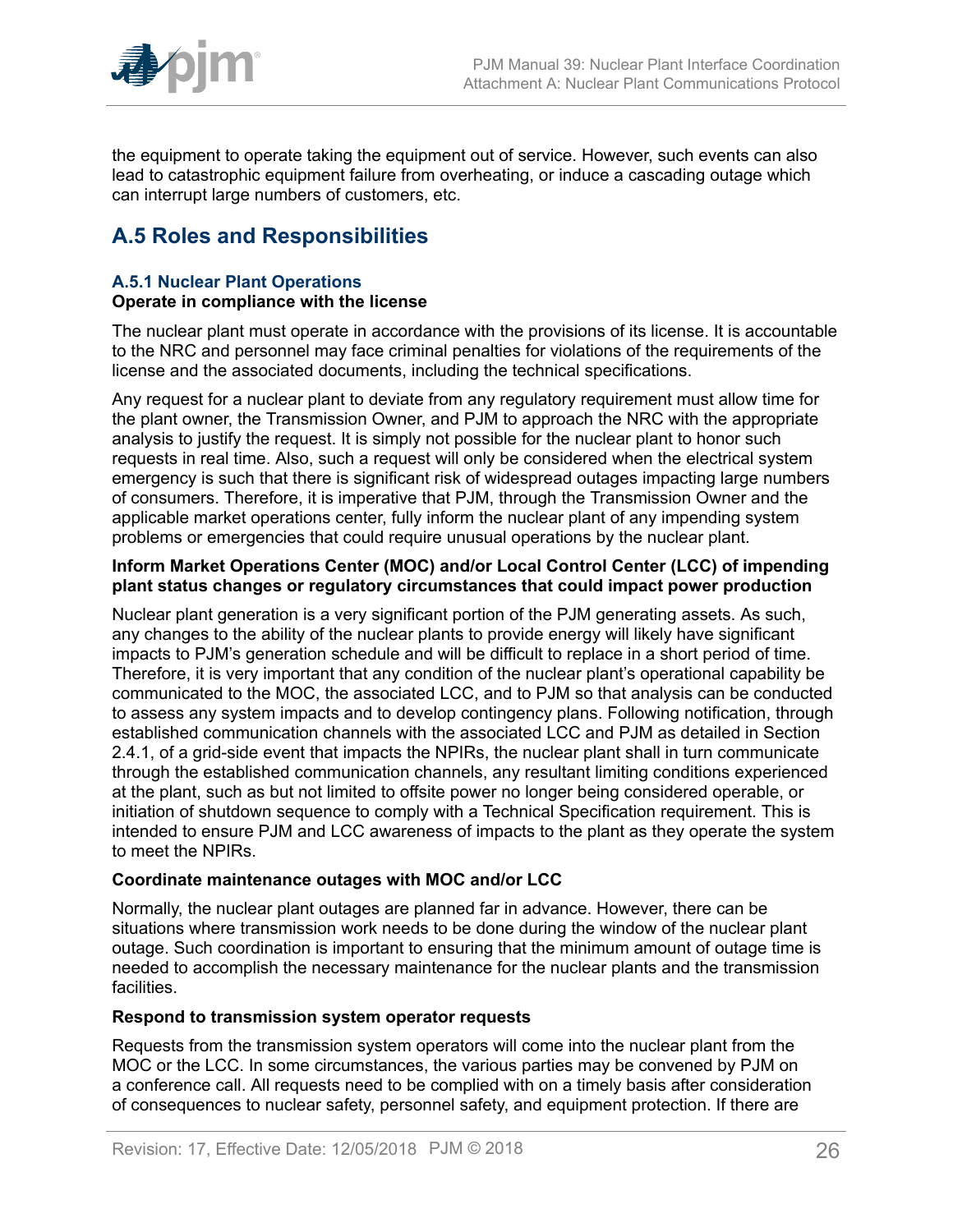

questions or doubts in the nuclear plant operators' minds, the request should be questioned with the requestor and elevated as necessary to assure that there is understanding of the situation and the request.

#### **A.5.2 Affiliated Power Marketer Operations Center (MOC)**

#### **Inform PJM of nuclear plant conditions that could impact the continued power production of the nuclear plant.**

If there are conditions that have the potential to result in a nuclear plant reducing generation or going off-line, the LCC and PJM need to know as soon as possible. If the situation is regulatoryrelated, that is important information that needs to be conveyed.

#### **Submit bidding information for applicable nuclear plants.**

The MOC needs to understand the business implications of any nuclear and transmission system situation that could impact the nuclear plant operations so that it can accurately reflect the impact into the market. The MOC shall interface with PJM regarding maintenance outage requests and other potential reliability issues.

If the situation will require the nuclear plant to taken off-line, the MOC shall process the appropriate outage request for approval by PJM.

#### **A.5.3 Transmission Owner Local Control Center (LCC)**

The LCC shall inform the nuclear plant operations staff of system events or conditions that could impact the continued safe operation of the nuclear plant.

The LCC is a critical link in the communications chain from PJM to the nuclear plant and back. The LCC also has the clearest picture of the local situation in the vicinity of the nuclear plant and can be an important facilitator in the discussions between PJM, the MOC, and the nuclear plants.

#### **A.5.4 PJM Control Center**

#### **Operate the transmission system in accordance with NERC Reliability Standards, regional reliability council requirements, PJM agreements, and PJM manuals.**

PJM is responsible for the safe and reliable operation of the transmission facilities on behalf of the PJM Transmission Owners. PJM is accountable to FERC, NERC, the Regional Entities, the PJM members, and the various state regulatory bodies who have oversight responsibility for PJM's activities.

In an emergency situation, PJM has the authority to direct any necessary action to be taken to preserve the reliability of the system. Normally, PJM will work directly with the LCCs to accomplish these actions, but there may be situations where PJM will need to gather the nuclear plant operators, LCCs, MOCs together to explain a request for coordinated action by all parties.

PJM shall inform the LCC and MOC of system conditions and events that need to be communicated to nuclear plant operations.

Timely information is the key for permitting the proper response to any operating situation. Regarding the nuclear plants, it is important to convey the details behind the event, so that the need for understanding that is ingrained in the nuclear business can be satisfied.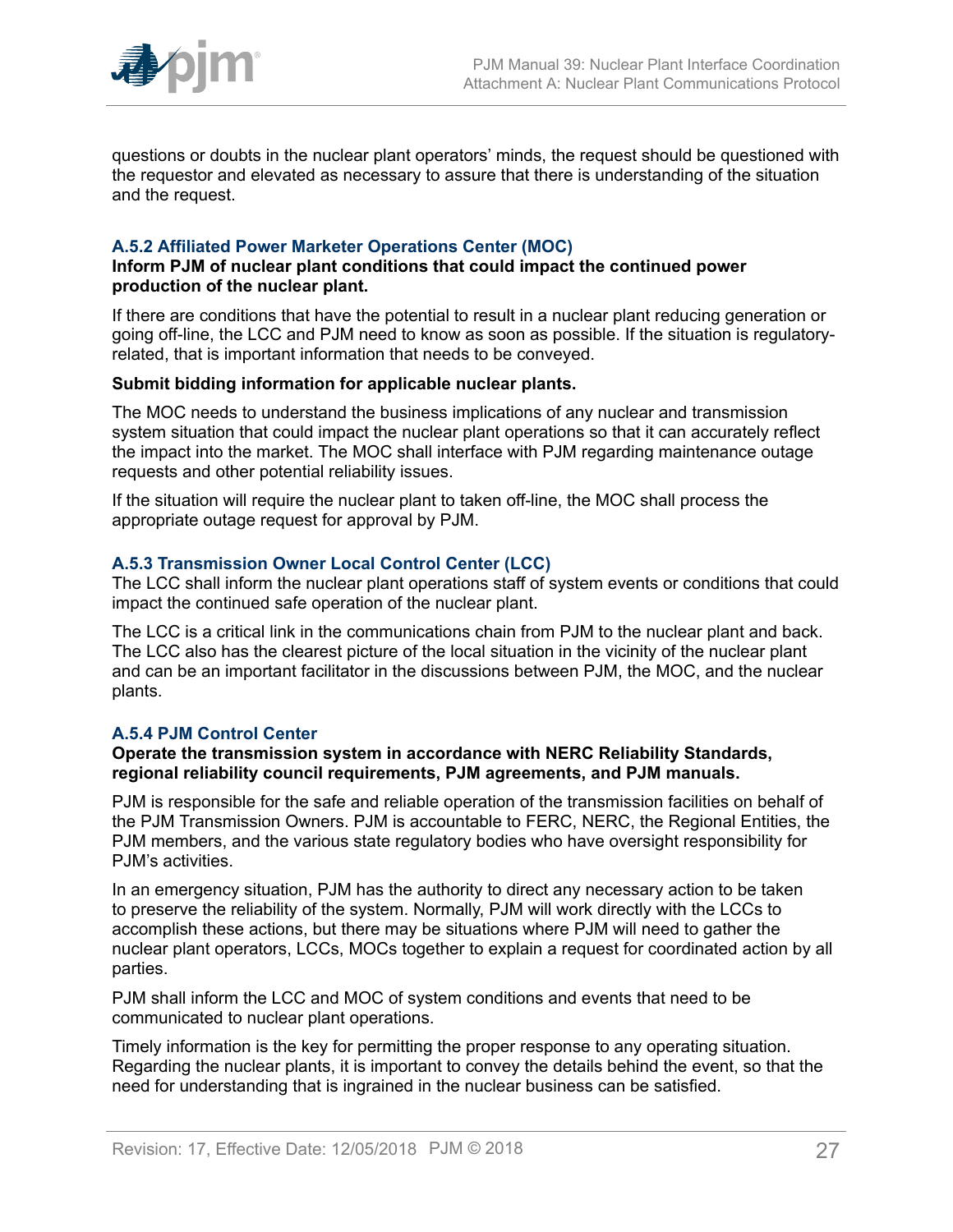

It is incumbent upon PJM to keep timely and accurate information flowing to all of the operating entities during the course of transmission system events. Effective concerted action can only be accomplished when the all of the operating entities completely understand the situation and their role in implementing the solution. In order to facilitate rapid communications to the nuclear plant, the Code of Conduct should be bypassed when conditions are such that the nuclear plant needs to have immediate information on the transmission system.

Facilitate communications among nuclear plant operations, MOC, and LLC as necessary to ensure that nuclear plant and transmission system event information is transferred and understood by the respective operational entities.

Ensuring that all entities understand the situation and are clear in their role in the response is the key to successfully mitigating any negative impacts. Since the level of understanding of the transmission system may be an issue, PJM must strive to get the right parties together and take the time to explain what is happening and what response PJM seeks.

## <span id="page-27-0"></span>**A.6 Implementation of the Protocol**

### **A.6.1 Event Initiation and Identification**

#### **Normal Communications**

Communications between and among the nuclear plants, MOCs, LCCs, and PJM should be in accordance with accepted professional practices. There is a need to be able to clearly direct and communicate instructions in a timely manner to ensure safe and reliable operations. Nothing in this protocol supersedes the need for professional behavior by all of the parties.

#### **Special Situations**

There will be special situations where the need to communicate rapidly and clearly will be heightened. The need for clear, accurate communications will be even more important due to the impact either to nuclear safety or transmission system reliability or both. All parties need to be prepared to understand the language used and the implications associated with the situation. Listed below are the special terms to which all parties need to be especially attentive. (The following is not intended to be an all-inclusive list, but is meant to identify many of the situations that operators can be expected to face.)

#### **KEY NUCLEAR TERMS**

#### **Limiting condition for operation (LCO)**

The section of Technical Specifications that identifies the lowest functional capability or performance level of equipment required for safe operation of the facility. Failure to resolve the LCO within the established timeframe will result in a controlled shutdown of the plant. Nuclear Power Plants are required to follow the actions of the LCO unless prior NRC approval is obtained.

**Implication**: If the LCO time period ends without satisfactory resolution of the problem, the nuclear plant is required to immediately implement a safe shutdown of the plant. Immediate replacement of the energy of the plant will be necessary. During the course of any LCO event, the transmission system operators should be planning for the potential loss of that plant's energy at the end of the LCO time limit. [Bear in mind that multiple unit sites can have differing requirements and an LCO may apply to one or all units at the site.]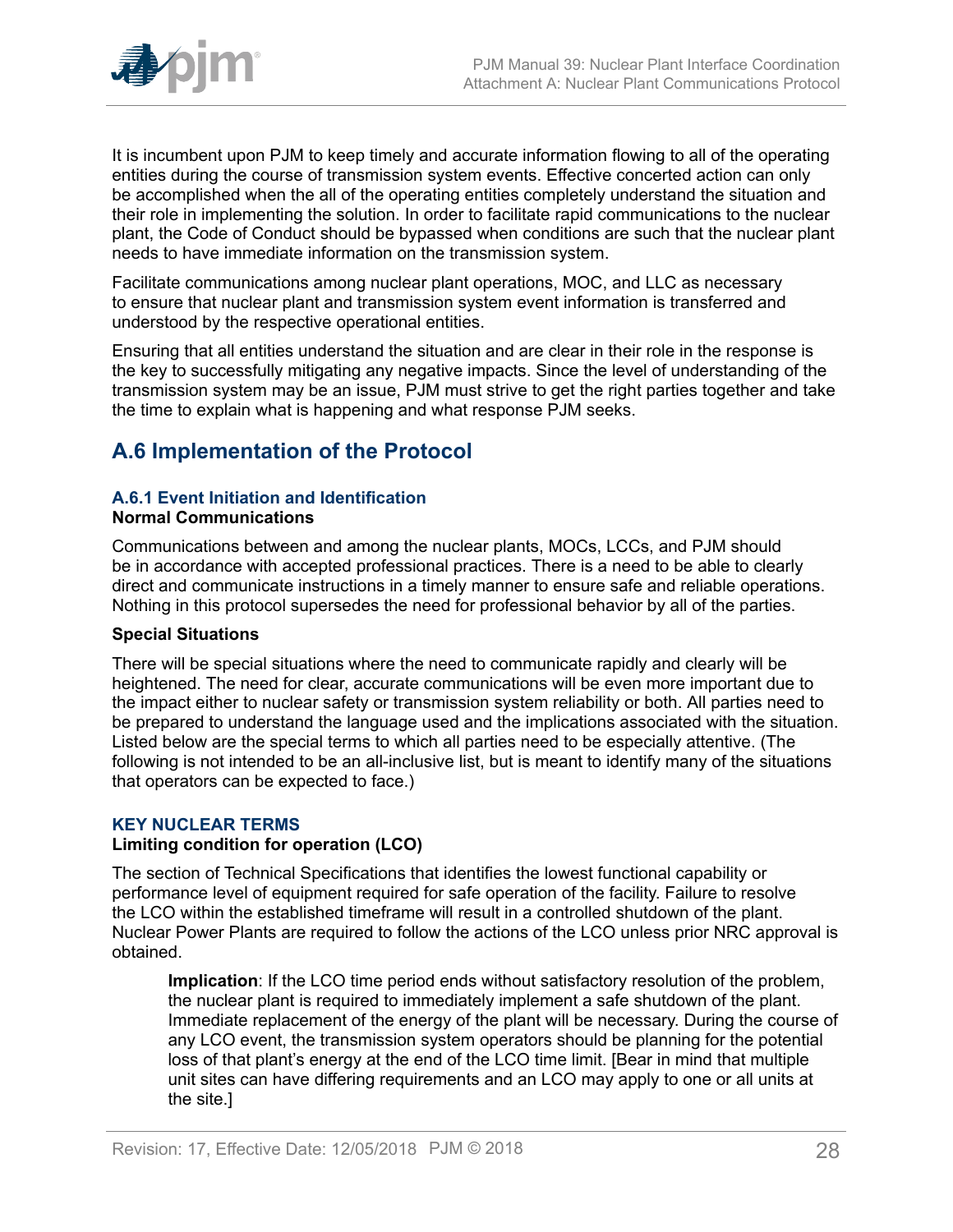

#### **Safety limit**

A restriction or range placed upon important process variables that are necessary to reasonably protect the integrity of the physical barriers that guard against the uncontrolled release of radioactivity. The nuclear plant cannot violate these limits under any circumstances.

**Implication**: When the nuclear plant communicates that it is up against a safety limit that is the end of any discussion about providing any additional output (MW or MVAR).

#### **Safety related**

The managerial controls, administrative documents, operating procedures, systems, structures, and components that have been designed to mitigate the consequences of postulated accidents that could cause undue risk to public health and safety.

**Implication**: When the nuclear plant reports degradation of safety related equipment (nuclear safety system unavailability, diesel generator unavailability, off site power loss, etc.), a serious situation exists which the nuclear plant is required to immediately resolve or face near-term shutdown. Any assistance that can be immediately rendered should be dispatched. Plans should be developed to replace the plant's energy.

#### **SCRAM**

The sudden shutting down of a nuclear reactor, usually by rapid insertion of control rods, either automatically or manually by the reactor operator. (May also be called a reactor trip)

**Implication***:* A SCRAM is an unplanned manual or automatic trip of a Nuclear Plant. In many cases the initiating event of a SCRAM may not be known. In these situations the Transmission system operators should be supportive to the nuclear plant information request, as the nuclear plant operators may need expeditious answers to questions from regulator or plant oversight safety review committees.

#### **Reactor Shutdown**

A decrease in the rate of fission (and heat production) in a reactor.

**Implication**: A nuclear plant is never completely out of service, unless it is decommissioned. A nuclear plant in shutdown mode still is required to have its safety systems and off site power sources in service and maintain them in service throughout any outage.

#### **Technical Specifications**

Part of an NRC license authorizing the operation of a nuclear production or utilization facility. A Technical Specification establishes requirements for items such as safety limits, limiting safety system settings, limiting control settings, limiting conditions for operation, surveillance requirements, design features, and administrative controls.

**Implication**: Technical specifications are non-negotiable, mandatory requirements that the nuclear plant must comply with as part of its license to operate. Requesting that the nuclear plant provide a variance to a technical specification is simply not an option.

#### **Notice of Enforcement Discretion (NOED)**

Term used when the nuclear facility goes to the NRC to request an extension of an LCO to prevent plant shutdown when the LCO limit is reached. NRC can grant extension of LCO time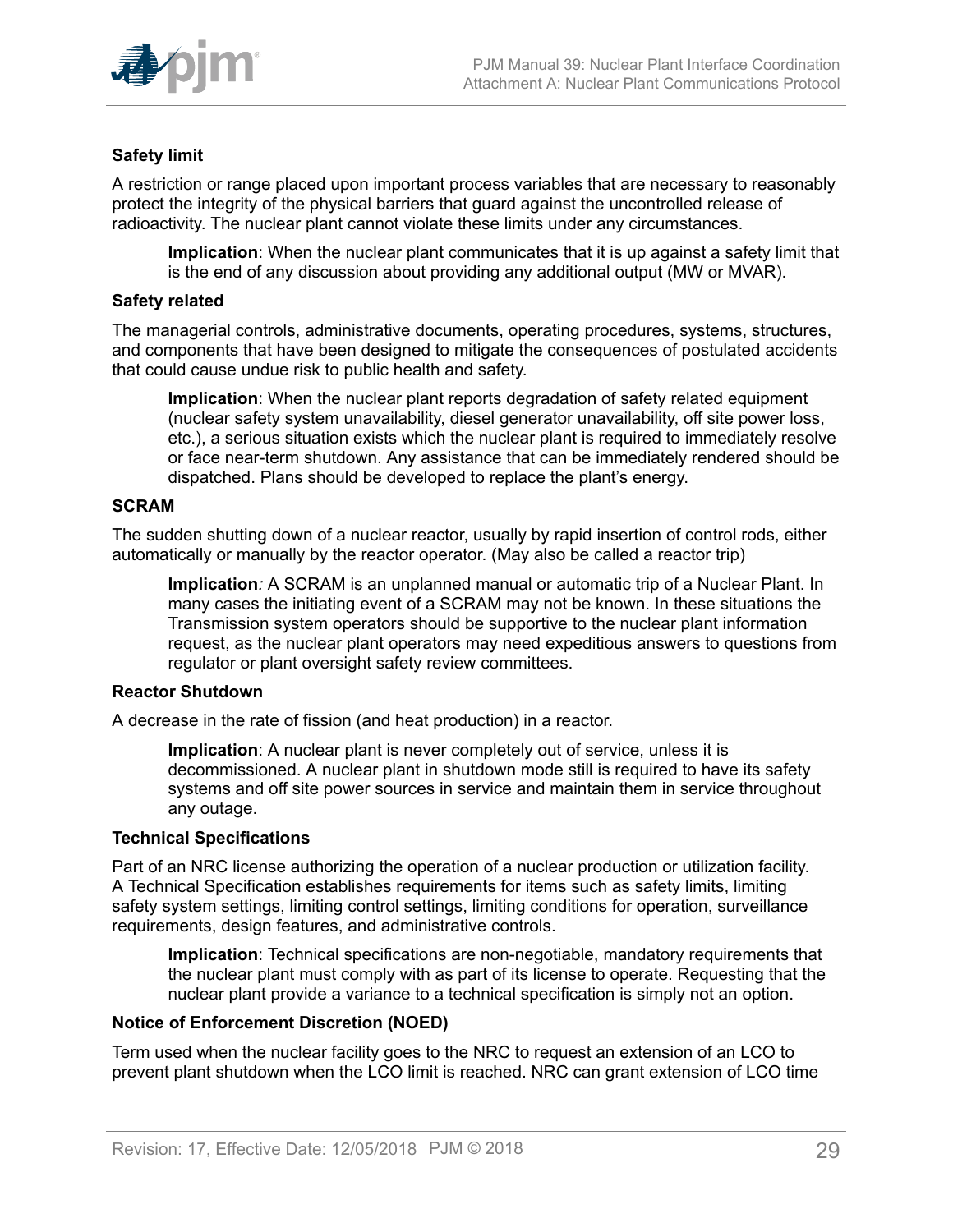

if the nuclear facility can demonstrate that they know precisely the problem (i.e. they are not troubleshooting) and a clear time estimate to fix the problem is available.

**Implication**: In order to provide this discretion to the nuclear plant, the NRC may require detailed information from the transmission operators that would provide the justification for granting this discretion. These requests should be immediately elevated to management for a response.

#### **KEY TRANSMISSION TERMS**

#### **First Contingency Violation**

The transmission system is operated so that the single loss of any facility (line, generator, etc.) will not result in violation of any operating limit. The single loss is called the first contingency. The transmission operators have software that simulates the first contingency individually for a number of facilities on the system.

**Implication**: The operators are required to correct any first contingency violation that will violate the emergency ratings on any facility within a period of time (normally within 30 minutes). If the operators ask the nuclear plant to take action as the result of the first contingency violation, the action should be implemented unless the action will jeopardize nuclear safety, personnel safety, or equipment protection.

#### **Actual Overload/Voltage Violation**

The transmission operators receive telemetered data from a large number of facilities and are monitoring actual thermal overloads (excessive flow) and actual voltages. Violations are alarmed and require immediate action from the operators to prevent equipment damage.

**Implication**: Actual overloads need to be mitigated quickly (minutes). Requests to the nuclear plant should be accommodated unless nuclear safety, personnel safety, or equipment protection would be jeopardized. Such requests may include changing voltage regulator modes to either increase or decrease VAR output.

#### **Voltage Collapse/Instability**

Stability or collapse conditions are serious situations for the transmission system because they can result in significant loss of load in an instant. Stability problems occur in two scenarios: Transient instability—Instability caused by a sudden outage of equipment. Normally, these situations are analyzed ahead of time but may arise when equipment is removed from service for maintenance in certain combinations or patterns. Dynamic instability—Instability caused by the interaction of various system elements, characterized by oscillating flows or voltages.

Voltage collapse can occur when there are insufficient reactive resources (capacitors, generator VARs, etc.) in an area leading to local blackout or a cascading outage, which is an outage that spreads to large areas of the system (e.g. the Northeast Blackout of August 14, 2003).

**Implication**: All of these situations are serious situations that require quick action by the transmission operators. Transmission operators will attempt to mitigate these conditions as quickly as possible. The transmission operators may ask for additional VAR output from the nuclear plant in these scenarios.

These requests need to be implemented immediately to avoid system collapse and blackout.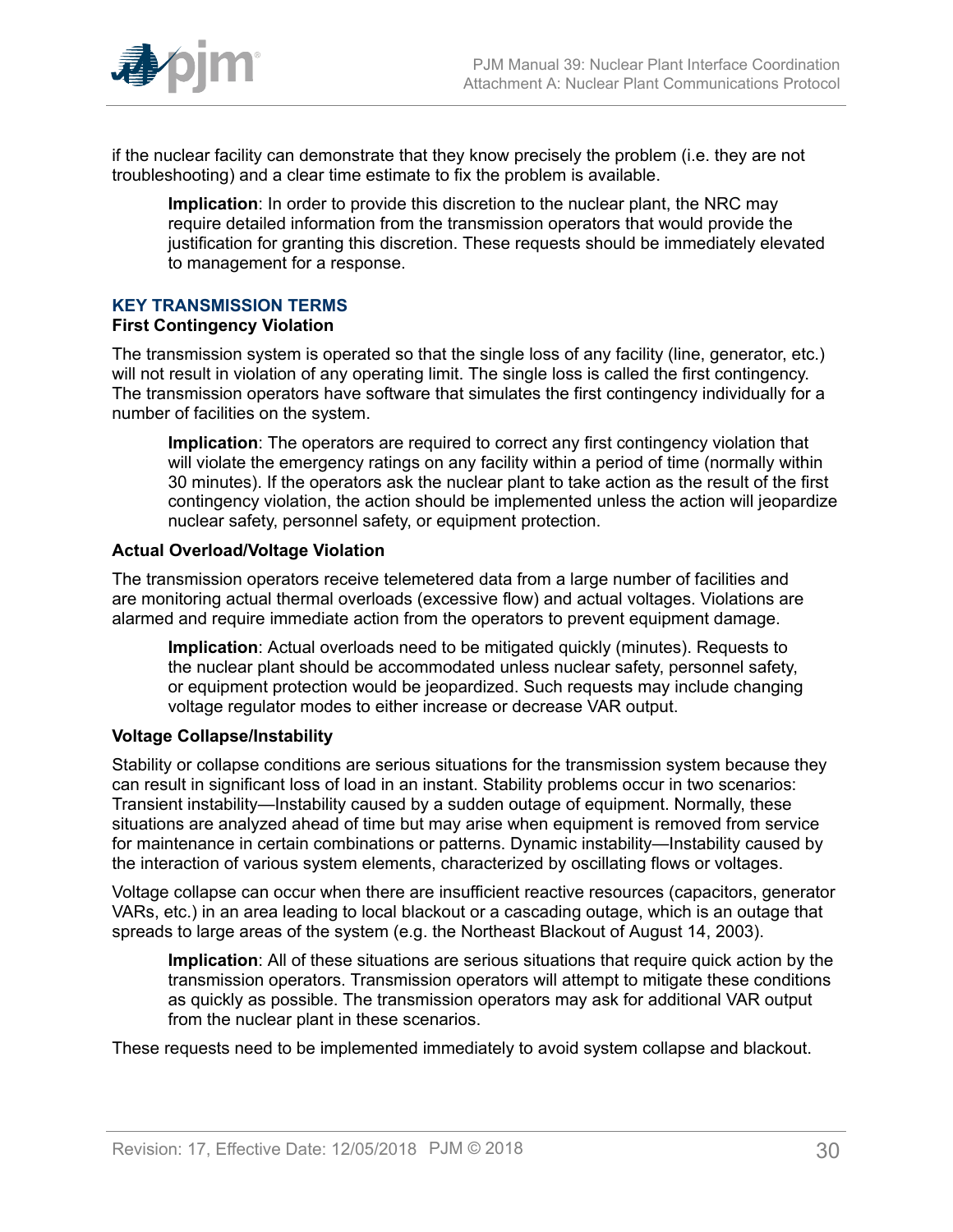

## <span id="page-30-0"></span>**A.7 Emergency Procedures**

Emergency procedures are a set of steps that are implemented by transmission system operators to avoid loss of load associated with a lack of capacity (capacity emergency) or loss of transmission elements. The procedures are a sequence of escalating measures, generally starting with alerts and warnings, progressing to voluntary curtailments, voltage reductions, and ultimately mandatory load shedding. Issuance of NERC EEAs (Energy Emergency Alerts) can also be a part of emergency procedures, indicating an impending capacity or transmission emergency.

Another type of emergency procedure is a Minimum Generation Emergency. In this scenario, demand is forecast to be lower than the level of economically dispatchable generation. Demand and generation must match in real time, so PJM will issue a Minimum Generation event, and call for reducible generation to reduce output. There may be times when the call for reducible generation will fall upon the nuclear plants.

Emergency procedures can also be implemented for other situations. Responses to security threats, solar magnetic disturbances (SMDs), or local reliability issues are examples of other problems that can cause PJM to invoke emergency procedures. PJM Manual M-13, Emergency Procedures should be consulted for complete descriptions of emergency procedure scenarios and guidance as to the associated PJM response.

**Implication**: Invoking emergency procedures means that a capacity emergency or other reliability problem is anticipated or imminent. The last stages of the emergency procedures can result in load shedding. These situations are very serious situations and *require the full support of all of the parties.*

### <span id="page-30-1"></span>**A.8 Communication of the Event**

#### **Dissemination**

The receiver of the initial message concerning a special situation needs to quickly disseminate the message among their shift team, particularly to the shift supervision. 3-part communication is necessary to verify that the received message is correct and any requested action is accurately heard and recorded. Any questions regarding the message or requested action should be immediately raised with the requester. Reference to this protocol may be necessary. Accurate logging is important to assure that actions that were requested for later investigation. (Inevitably, these special situations are of such a magnitude that post-event investigations are the norm in both the nuclear and transmission businesses.)

PJM operators may be required to report some of these events to the Department of Energy, FERC, NERC, or other entities. Similarly, nuclear plant operators may be required to report to the NRC or other regulatory bodies. All organizations should be mindful of these reporting responsibilities and be supportive to ensure that all reporting obligations are carried out within the mandated times.

Transmission operators, including PJM and the PJM Transmission Owners are required to abide by a Code of Conduct as required by FERC Order 889. Normally, the Code of Conduct prohibits the disclosure of transmission information by PJM or the LCCs to market entities outside of the OASIS system.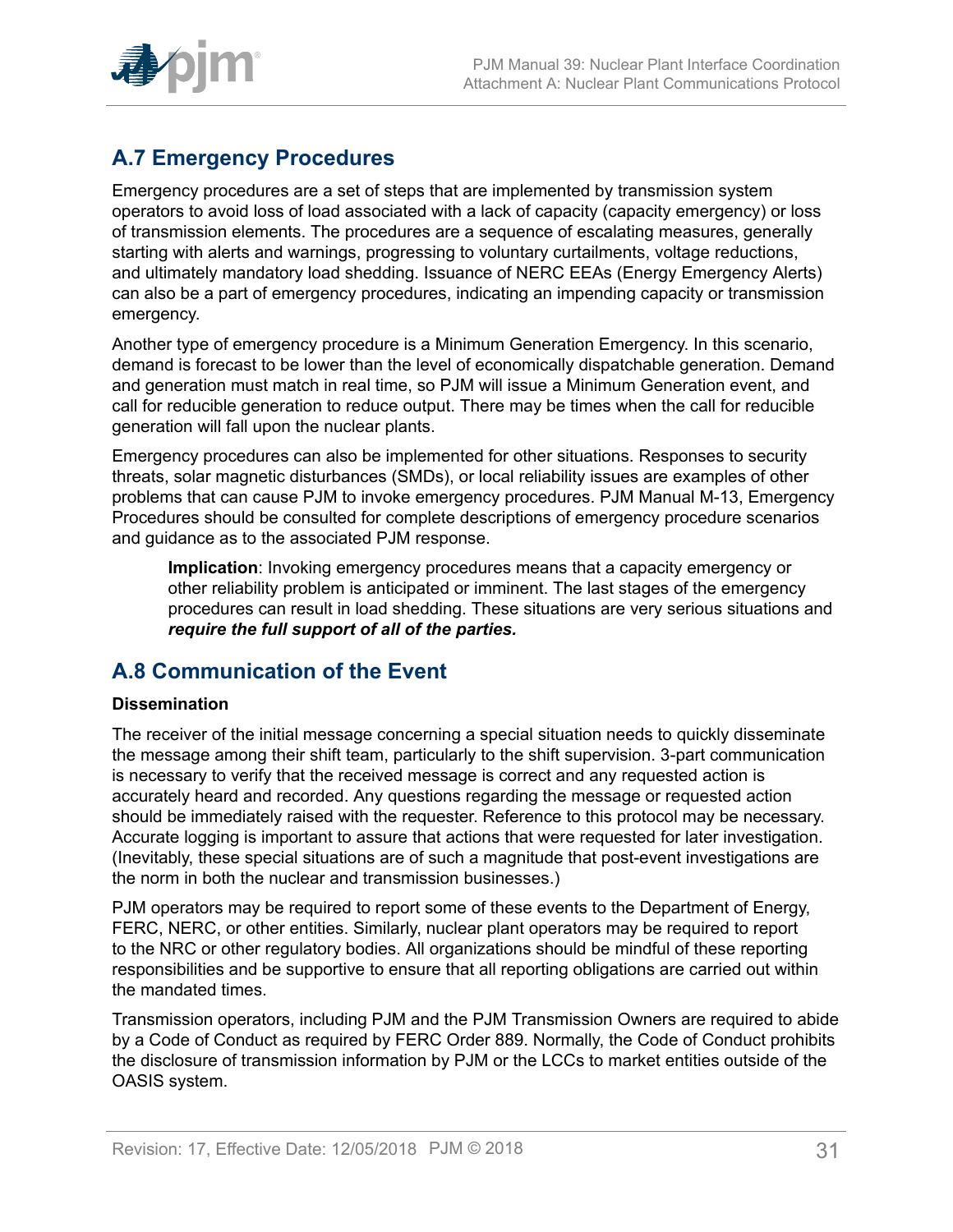

There will be situations where the Code of Conduct should be bypassed, because the potential nuclear safety implications take precedence. Examples of applicable situations are: (1) actual or imminent transmission system degradation or failure that could impact the nuclear plant and its off-site power sources; (2) ongoing or forecasted system conditions that may result in emergency procedures, outages, or blackout; (3) transmission stability issues that could impact the nuclear plant and its off-site power sources. If PJM or the LCCs choose to disclose this information to the market entiti*e*s, PJM will be required to follow-up that information with a posting on the PJM OASIS.

#### **Elevation**

Shift personnel should not carry the full burden of managing these events. It is important to elevate the event to management. Management may decide to further communicate the event within the respective organization. PJM will normally implement conference calls with the System Operators Subcommittee to coordinate information and response to special situations. PJM may also implement additional communications with neighboring systems as necessary to assure coordinated action.

#### **Monitoring**

Vigilance is necessary to ensure that any continuing surveillance or action is being properly implemented. Periodic reviews of the situation are required, both within the shift personnel and management. Shift turnovers are particularly important as a means to make sure that accurate information is both available and being acted upon in these events.

#### **Close Out**

Once the situation has been resolved, communications are needed to close out the event and to clearly indicate to the operating entities to resume normal operations.

### <span id="page-31-0"></span>**Appendix 1 – Regulatory Background**

#### **US Nuclear Regulatory Commission (NRC)**

The U.S. Nuclear Regulatory Commission (NRC) was formed in 1975 to regulate the various commercial and institutional uses of nuclear energy, including nuclear power plants. The agency succeeded the Atomic Energy Commission, which previously had responsibility for both developing and regulating nuclear activities. It is the NRC's job to protect people and the environment from radiation hazards through regulation of the various commercial and institutional uses of nuclear material, including nuclear power plants in the United States. The mission is accomplished through (1) establishment of standards, regulations and requirements governing licensed activities: (2) licensing of nuclear facilities and the possession, use and disposal of nuclear materials: and (3) inspection of facilities and users to ensure compliance with these requirements.<sup>6</sup>

#### **Nuclear Plant Licensing Summary**

The licenses for nuclear power plants are issued for a 40-year period. Licenses for nuclear power plants can be amended and updated as the result of operating experiences at that plant

<sup>&</sup>lt;sup>6</sup> NRC Website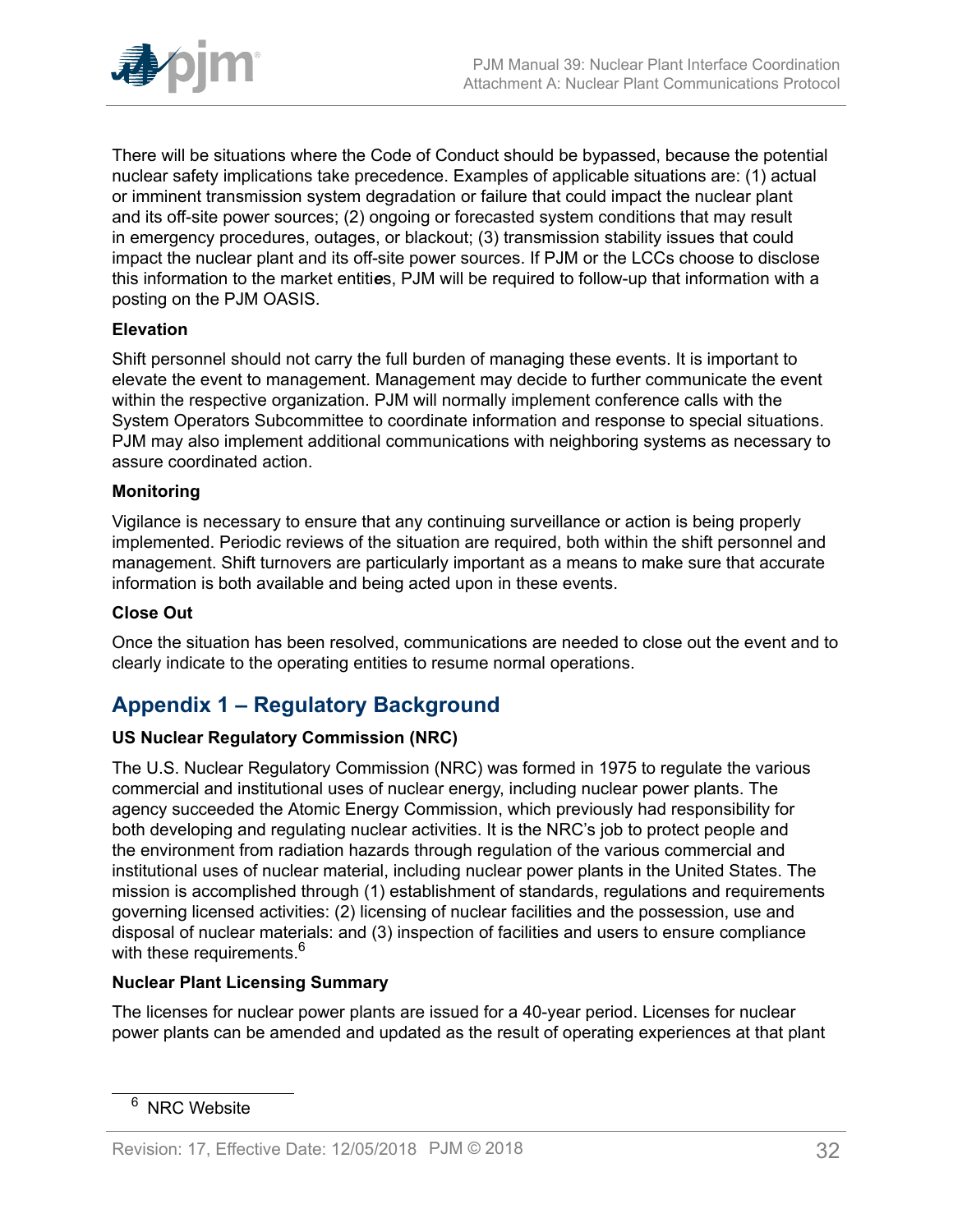

or at other plants. When necessary, the NRC can impose new regulations or require changes in operating procedures or equipment to improve the safety of nuclear power plant operations.

In addition to licensing the facility, the NRC also licenses the individuals who operate the controls of the reactor. Licenses fall into two categories -- reactor operator and senior reactor operator. The second category is necessary for supervisory positions. Before operator licenses are issued, individuals must complete an extensive training program conducted by the utility and pass license examinations administered by NRC examiners. Once licensed, the operators continue to receive training and are periodically tested to show they remain qualified to operate the plant.

#### **Key Licensing Documents**

The application for a nuclear plant license contains many parts which form the basis for the enforcement program that follows once the application is approved and the plant goes into service. Key documents include:

#### **Updated Final Safety Analysis Report (UFSAR).**

Each application for a license to operate a facility shall include a final safety analysis report. The final safety analysis report shall include information that describes the facility, presents the design bases and the limits on its operation, and presents a safety analysis of the structures, systems, and components and of the facility as a whole.<sup>7</sup>

The Final Safety Analysis report contains information on the plants Transient Stability Studies that are required to show, for transmission configurations with various bus and line faults, the system remains stable and satisfactory recovery voltages are maintained, resulting in uninterrupted supply to the offsite power system. The acceptance criteria are based on the reliability requirements of the applicable NERC regional reliability council along with any plant specific stability requirements listed in their FSAR or design basis documents.

In order for the nuclear power plants to be able to support their design basis, the transmission system minimum allowable voltages have been determined and provided to PJM. PJM uses these plant specific voltage requirements to ensure under all contingency cases and as part of the PJM planning process; these voltage limits are not violated. The plant specific voltage requirements are usually contained in design basis calculations or plant Technical Specifications. The FSAR provides the design basis criteria in which the plant voltage limits need to support.

#### **Technical Specifications**

Each license authorizing operation of a production or utilization facility of a type described in §50.21 or §50.22 will include technical specifications. The technical specifications will be derived from the analyses and evaluation included in the safety analysis report, and amendments thereto, submitted pursuant to §50.34. The Commission may include such additional technical specifications as the Commission finds appropriate. Technical specifications will include items in the following categories:

• Safety limits, limiting safety system settings, and limiting control settings.

<sup>7</sup> 10CFR 50.34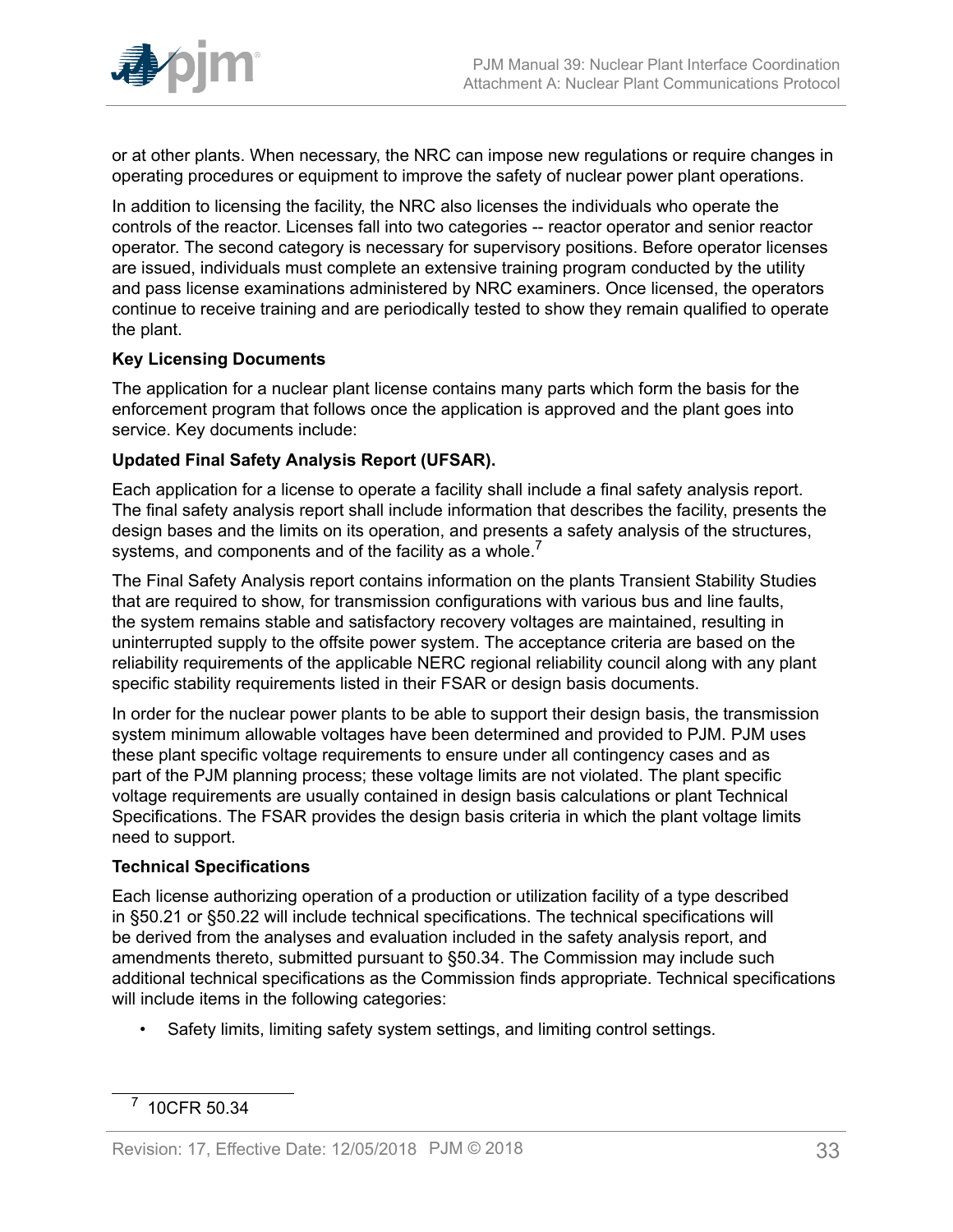

- Limiting conditions for operation (LCO) Limiting conditions for operation are the lowest functional capability or performance levels of equipment required for safe operation of the facility. When a limiting condition for operation of a nuclear reactor is not met, the licensee shall shut down the reactor or follow any remedial action permitted by the technical specifications until the condition can be met.
- Surveillance requirements are requirements relating to test, calibration, or inspection to assure that the necessary quality of systems and components is maintained, that facility operation will be within safety limits, and that the limiting conditions for operation will be met.
- Design features
- Administrative controls
- Decommissioning
- Initial notification
- Written Reports<sup>8</sup>

#### **Enforcement**

Violations are identified through inspections and investigations. All violations are subject to civil enforcement action and may also be subject to criminal prosecution. Unlike the burden of proof standard for criminal actions (beyond a reasonable doubt), the NRC uses the Administrative Procedures Act standard in enforcement proceedings (preponderance of evidence, i.e., information that is of greater weight or credibility or is more likely correct than not). After an apparent violation is identified, it is assessed in accordance with the Commission's Enforcement Policy.<sup>9</sup>

- 1. The Commission may obtain an injunction or other court order to prevent a violation of the provisions of -- (1) The Atomic Energy Act of 1954, as amended; (2) Title II of the Energy Reorganization Act of 1974, as amended; or (3) A regulation or order issued pursuant to those Acts.
- 2. The Commission may obtain a court order for the payment of a civil penalty imposed under Section 234 of the Atomic Energy Act: (1) For violations of -- (i) Sections 53, 57, 62, 63, 81, 82, 101, 103, 104, 107, or 109 of the Atomic Energy Act of 1954, as amended; (ii) Section 206 of the Energy Reorganization Act; (iii) Any rule, regulation, or order issued pursuant to the sections specified in paragraph (b)(1)(i) of this section; (iv) Any term, condition, or limitation of any license issued under the sections specified in paragraph (b)(1)(i) of this section. (2) For any violation for which a license may be revoked under section 186 of the Atomic Energy Act of 1954, as amended.<sup>10</sup>

#### **Federal Energy Regulatory Commission (FERC)**

 $^8\,$  10CFR 50.36 (33 FR 18612, Dec. 17, 1968, as amended at 48 FR 33860, July 26, 1983; 51 FR 40308, Nov. 6, 1986; 53 FR 19249, May 27, 1988; 60 FR 36959, July 19, 1995; 61 FR 39299, July 29, 1996)

NRC Website, Enforcement Program Overview

<sup>10</sup> 10CFR50.110 Violations (57 FR 55075, Nov. 24, 1992)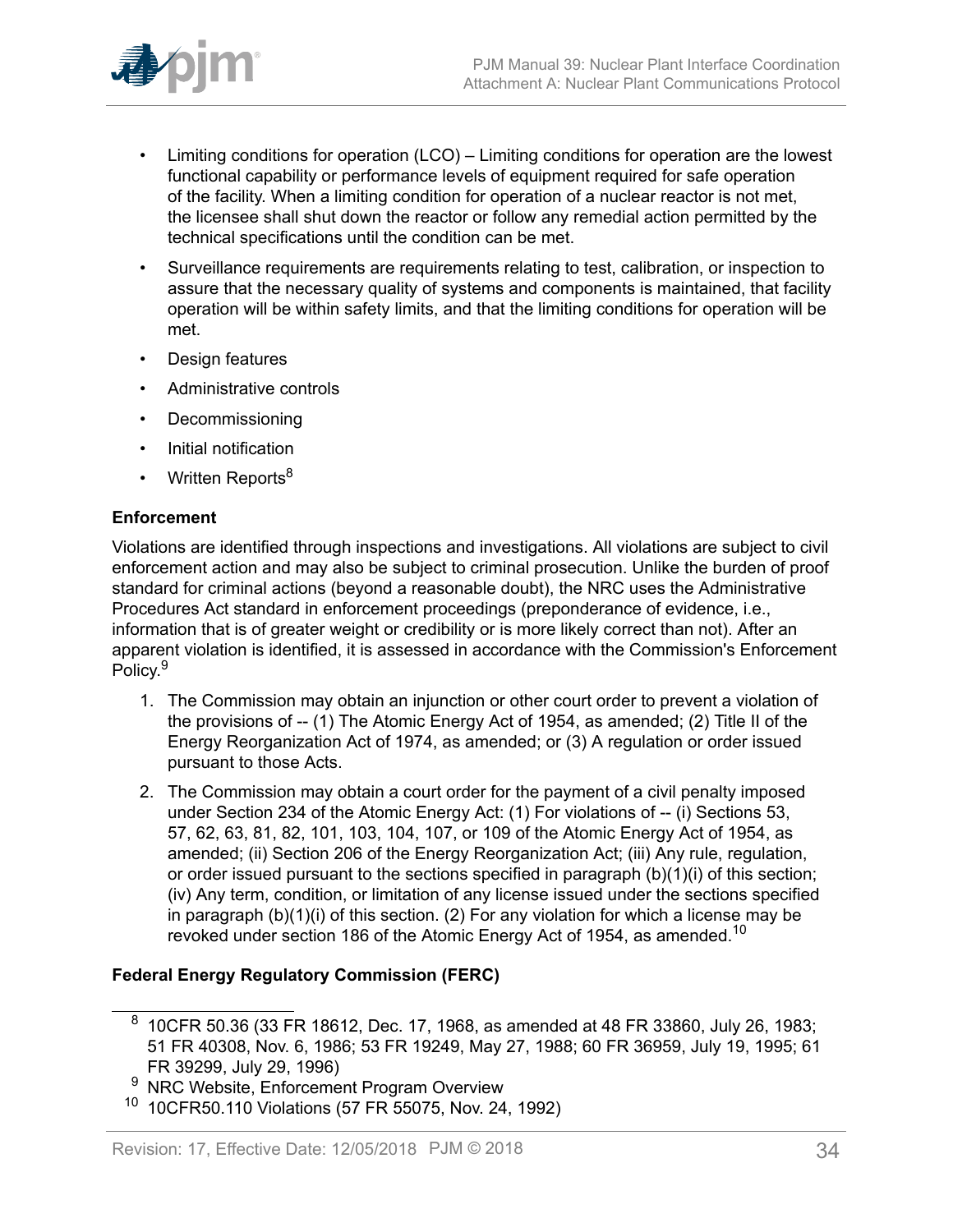

The Commission is a five-member independent regulatory agency, which succeeded to the regulatory responsibilities of the Federal Power Commission in 1977. The Commission's responsibilities include the licensing of non-federal hydroelectric facilities, the certification of natural gas pipelines, regulating the rates of natural gas pipelines and pipelines transporting crude oil and oil products, regulating the rates and other aspects of electric utility activities, protects the reliability of the high voltage interstate transmission system through mandatory reliability standards, monitors and investigates energy markets and enforces FERC regulatory requirements through imposition of civil penalties and other means.

Since 1935, the Commission has regulated certain electric utility activities under the Federal Power Act (FPA). Under FPA Sections 205 and 206, the Commission oversees the rates, terms and conditions of sales for resale of electric energy and transmission service in interstate commerce by public utilities. The Commission must ensure that those rates, terms and conditions are just and reasonable, and not unduly discriminatory or preferential. Under FPA Section 203, the Commission reviews mergers and other asset transfers involving public utilities. The utilities regulated under FPA sections 203, 205 and 206 are primarily investorowned utilities; government-owned utilities (such as the Tennessee Valley Authority [TVA], the federal power marketing agencies, and municipal utilities) and most cooperatively-owned utilities are not subject to the Commission's regulation, with certain exceptions.<sup>11</sup>

#### **Open Access Order (Order No. 888)**

FERC issued Order 888 in April 1996, requiring investor-owned utilities to file tariffs for openaccess transmission. The Order also encouraged utilities to form and join independent system operators (ISOs) to operate transmission grids and be independent of all commercial interests.

Today, these systems are used to transport power over longer distances, often across several utility systems. Both the number and complexity of these wholesale power transactions have grown dramatically in recent years, stimulated by the creation of more than 700 FERC-approved power marketers.<sup>12</sup>

#### **Code of Conduct and OASIS (Order No. 889)**

FERC issued Order 889 in April 1996, requiring each transmission service provider to provide an Open Access Same-time Information System (OASIS), where transmission customers could view availability and product information to enable them to make informed purchase decisions. In addition, the Order required transmission service providers and others who possess transmission information to establish a Code of Conduct which would ensure that transmission information was not made available to affiliated marketing organizations of vertically integrated utilities and other power marketers in a preferential manner. Such information was only to be made available via OASIS or other suitable electronic means.

#### **FERC Interpretive Orders on 888/889**

FERC issued Interpretive Orders on 888/889 on February 16, 2006 and May 18,2006.

The Order on February 16, 2006 clarified that Transmission Providers may communicate with affiliated nuclear power plants regarding certain matters related to the safety and reliability of the

<sup>&</sup>lt;sup>11</sup> See, generally, FERC Website, About FERC (2015) http://www.ferc.gov/about/about.asp.

<sup>&</sup>lt;sup>12</sup> Hirst, Eric. Electric Reliability—Potential Problems and Possible Solutions. May 2000, page 6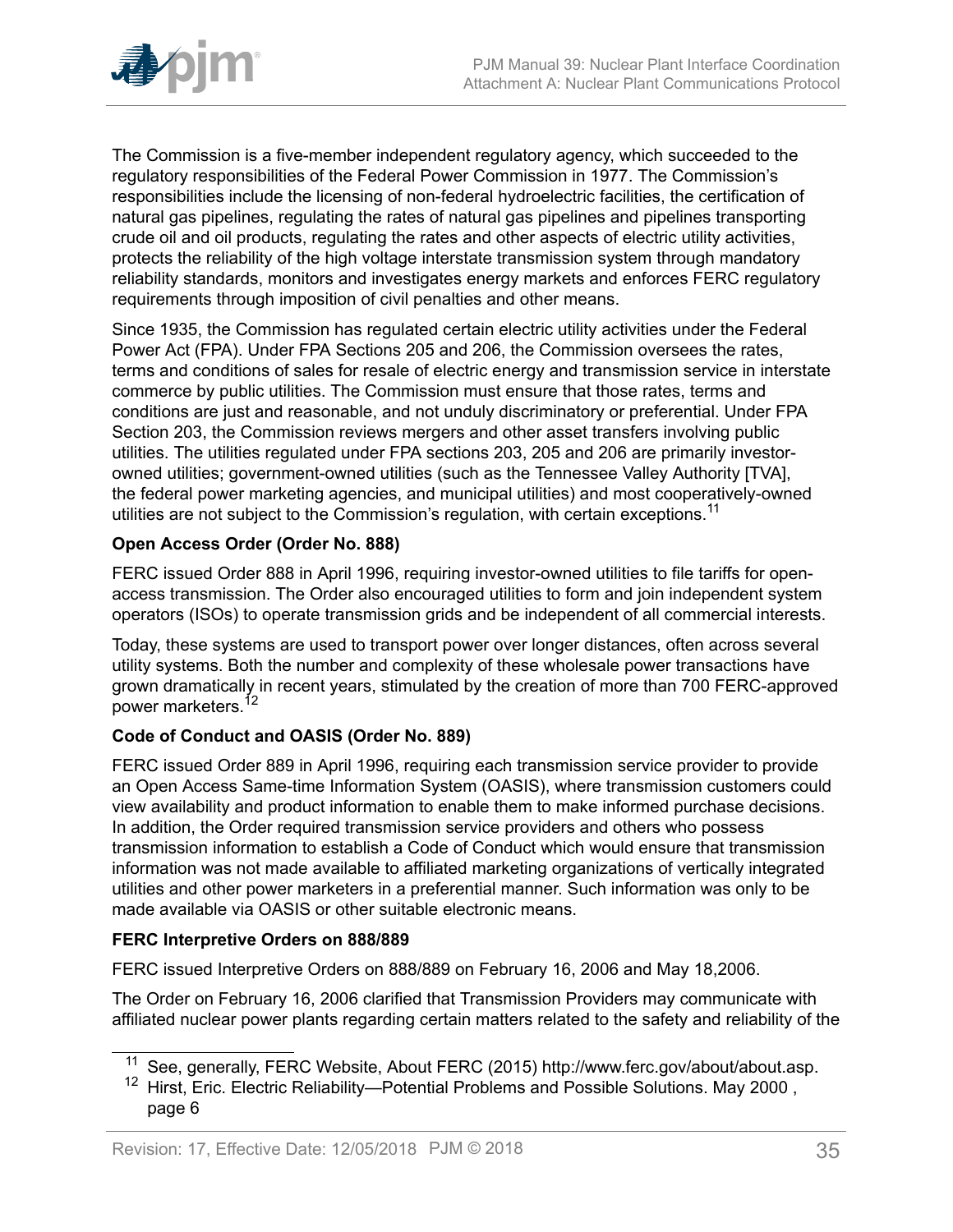

transmission system on the nuclear power plants, in order to comply with the requirements of the Nuclear Regulatory Commission.

The Order on May 18, 2006 clarified that, in the event of a grid disturbance, a Transmission Provider may communicate to affiliated nuclear power plant specific information about transmission system conditions on a real-time basis.

#### **RTO Order (Order No. 2000)**

FERC issued Order 2000 in December 1999, setting forth requirements for the formation of Regional Transmission Organizations (RTO) which FERC indicated were the key to advancing competitive wholesale markets and eliminating anticompetitive behaviors by vertically integrated utilities. The RTO characteristics and functions are as follows:

Minimum Characteristics:

- 1. Independence
- 2. Scope and Regional Configuration
- 3. Operational Authority
- 4. Short-term Reliability
- 5. Minimum Functions:
- 6. Tariff Administration and Design
- 7. Congestion Management
- 8. Parallel Path Flow
- 9. Ancillary Services
- 10. OASIS and Total Transmission Capability (TTC) and Available Transmission Capability (ATC)
- 11. Market Monitoring
- 12. Planning and Expansion
- 13. Interregional Coordination

PJM was granted RTO status by FERC in July 2001.

#### **North American Electric Reliability Corporation (NERC)**

The North American Electric Reliability Corporation's (NERC) mission is to ensure the reliability of the North American bulk power system. NERC is the electric reliability organization (ERO) certified by the Federal Energy Regulatory Commission to establish and enforce reliability standards for the bulk power system. NERC develops and enforces reliability standards; assesses adequacy annually via a 10-year forecast and summer and winter forecasts; monitors the bulk power system; and educates, trains and certifies industry personnel. ERO activities in Canada related to the reliability of the bulk power system are recognized and overseen by the appropriate governmental authorities in that country.<sup>13</sup>

<sup>&</sup>lt;sup>13</sup> NERC Website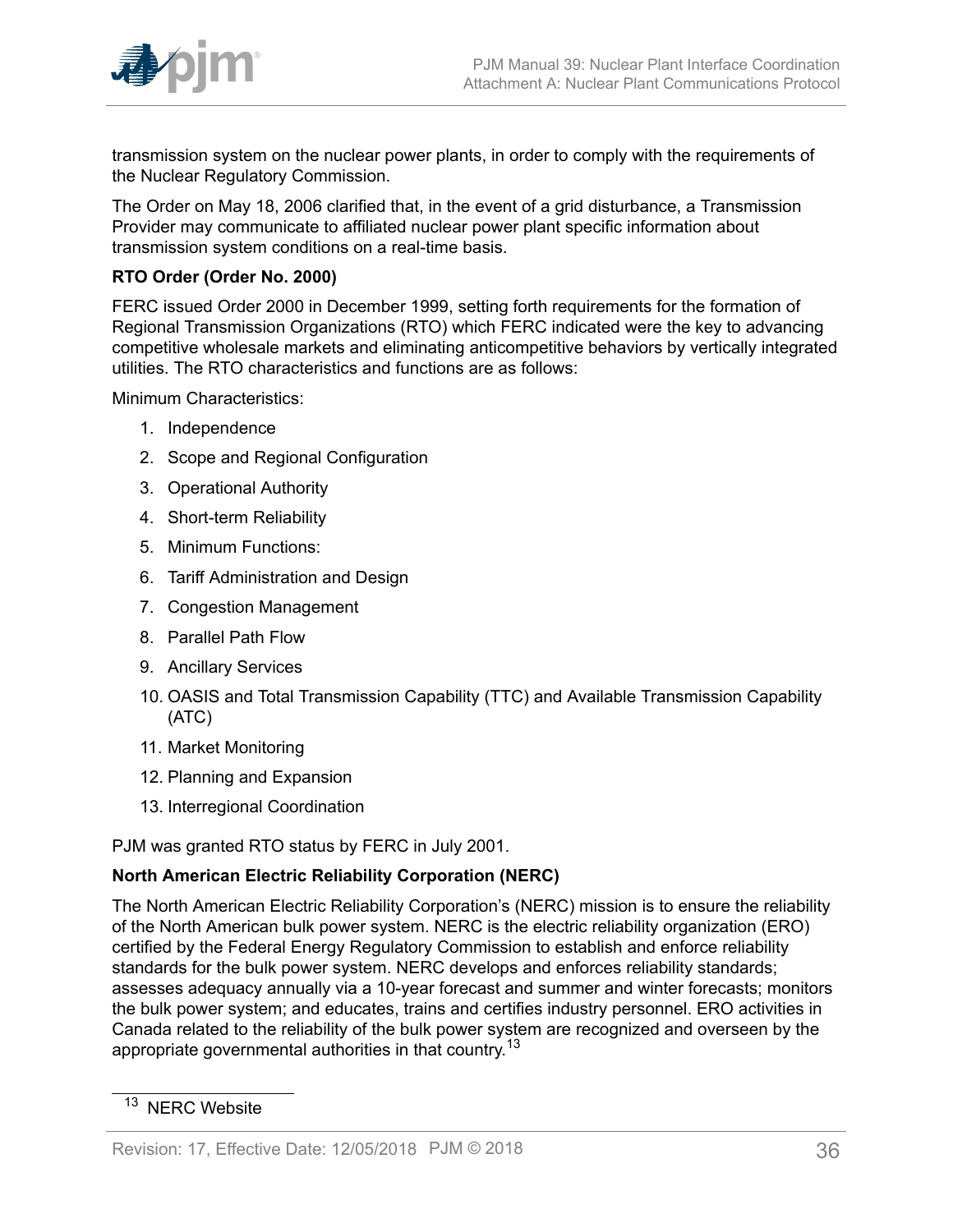

#### **Planning and Operating Standards**

NERC reliability standards define the reliability requirements for planning and operating the North American bulk power system. NERC's ANSI-accredited standards development process is defined in the Standard Processes Manual and is guided by reliability and market interface principles. The Reliability Functional Model defines the functions that need to be performed to ensure the Bulk Electric System operates reliably and is the foundation upon which the reliability standards are based. Standards Drafting Teams, made up of industry volunteers and supported by NERC staff, work collaboratively to develop requirements using results-based principles that focus on three areas: measurable performance, risk mitigation strategies and entity capabilities.

#### **Compliance and Enforcement Function**

NERC's compliance efforts comprise three key activities:

- 1. **Compliance monitoring** is the process used to assess, investigate, evaluate and audit in order to measure compliance with NERC Reliability Standards.
- 2. **Compliance enforcement** is the process by which NERC issues sanctions and ensures mitigation of confirmed violations of mandatory NERC reliability standards. As part of these efforts, NERC can also issue remedial action directives to immediately address and deter new or further violation(s), irrespective of the presence or status (i.e. confirmed or alleged) of a violation. Sanctioning of confirmed violations is determined pursuant to the NERC Sanction Guidelines and is based heavily upon the Violation Risk Factors and Violation Severity Levels of the standards requirements violated and the violations' duration. Entities found in violation of any standard must submit a mitigation plan for approval by NERC and, once approved, must execute this plan as submitted.
- 3. **Due Process** provides registered entities the opportunity to contest any finding of a violation of a NERC reliability standard. The process allows for hearings at the regional entity and appeals before NERC. Further appeals may be possible at the appropriate governmental authority.

#### **Regional Entities**

NERC relies on the regional entities to enforce the NERC Reliability Standards with bulk power system owners, operators, and users through approved delegation agreements. Regional entities are responsible for monitoring compliance of the registered entities within their regional boundaries, assuring mitigation of all violations of approved reliability standards and assessing penalties and sanctions for failure to comply. The PJM members are contained within two REs: Reliability*First Corporation* and SERC Reliability Corporation.

#### **State Regulatory Commissions**

State regulatory commissions exert broad powers over jurisdictional utilities and are involved with most activities of utilities as it relates to providing reliable and cost effective service to distribution customers. Transmission is not normally state jurisdictional; it is regulated by FERC. Similarly, nuclear power generation is not normally state jurisdictional; it is regulated by the NRC. However, to varying degrees, PJM members are vertically integrated and hence, subject to state regulatory oversight in many areas, including transmission and nuclear power generation.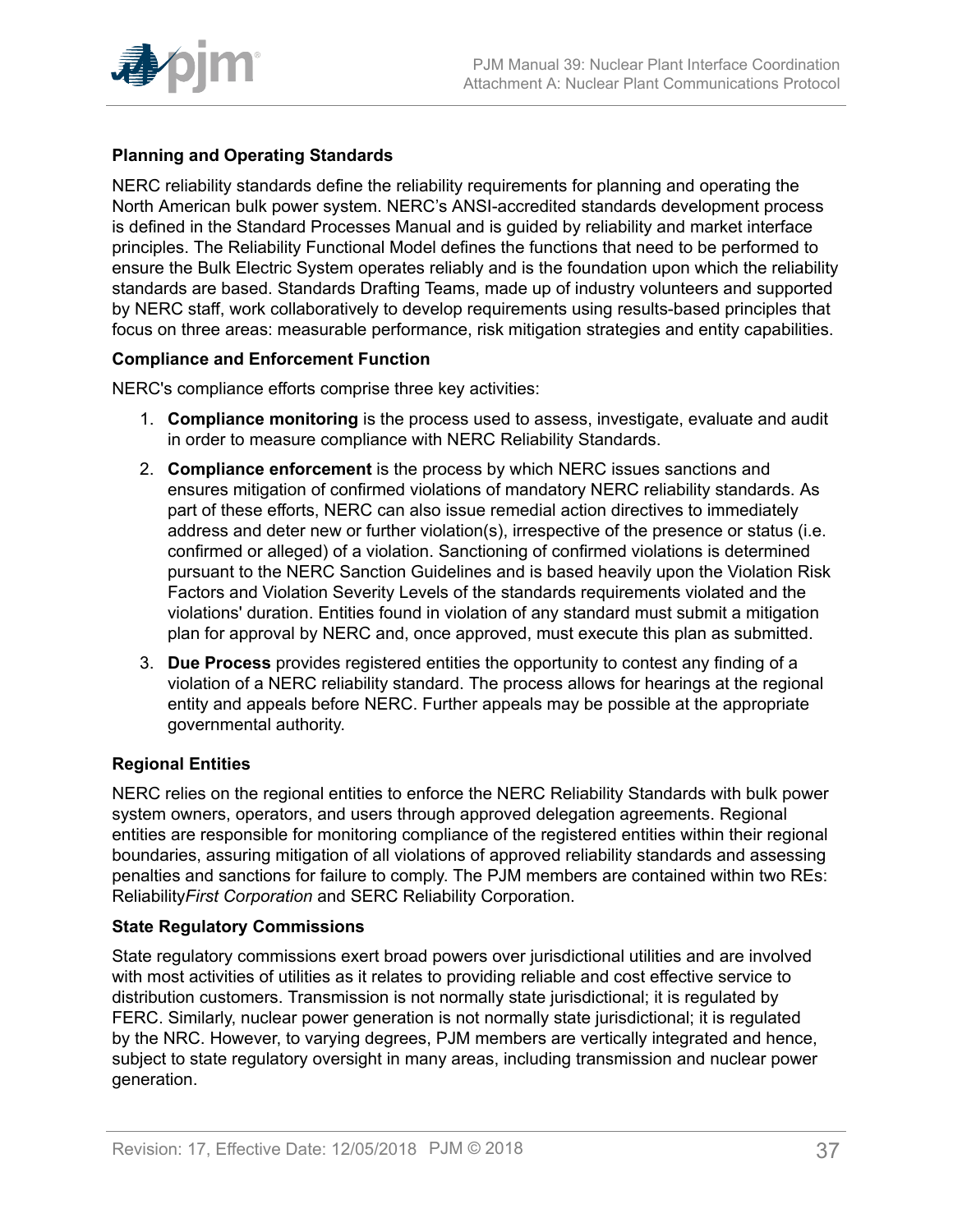

The following is an explanation of the Pennsylvania state regulatory process, which is typical of state regulatory regimes:

#### **Regulation**

In order to provide the most economical, efficient and practical service to a community, the state grants a utility the sole right to provide its service within a specified geographical area. Experience and past history have determined that the construction of facilities by more than one utility company in the same location would be extremely costly and disruptive to community life and property. In exchange for the geographic monopoly, the utility accepts regulation by state government to assure that rates are fair and service safe and adequate for customers who cannot choose a different company.

#### **Commission Role**

The PUC is responsible for ensuring safe, adequate service for consumers at fair and reasonable rates. The Commission is required to make decisions that allow utilities to meet all prudent expenses including the cost of borrowing money for expansion to provide service. The PUC does not exist solely for the benefit of any one group, but must balance the concerns of all the parties. The Office of Trial Staff, which has experts in economics, engineering, law and financial accounting, represents the public at large by reviewing the company records and rate requests and presenting its view on what is in the public interest.

#### **Utility Role**

Regulated utilities must meet all reasonable requests for service by customers within their designated territories. To provide adequate service, it is recognized that the company must obtain a return on its investment sufficient to attract investors. If a company must expand its capacity to provide increased or improve service, it must borrow money, persuade investors to make money available, or seek a rate increase from the PUC.

#### **Ratepayer Role**

Ratepayers must pay for the service they use, which includes a share of the cost of utility company expenses, such as salaries, equipment, maintenance and taxes. While the ratemaking process is complex, consumers have the right to be informed about the process; to receive an explanation of their utility bills; to have their complaints resolved in a prompt and fair manner; and to receive continuous utility service if payment responsibilities are met.<sup>14</sup>

#### **PJM Agreements**

PJM and member roles and responsibilities are defined in the main agreements that PJM members must execute as a condition of membership— the Amended and Restated Operating Agreement of PJM Interconnection, L.L.C. (Operating Agreement), Consolidated Transmission Owners Agreement, and PJM Open Access Transmission Tariff (PJM Tariff). Following are excerpts from the agreements which outline major roles for each party:

#### **Operating Agreement**

#### **PJM Duties and Responsibilities**

<sup>&</sup>lt;sup>14</sup> "An Overview of the Ratemaking Process", PA PUC Annual Report, 2001-2002, Page 6.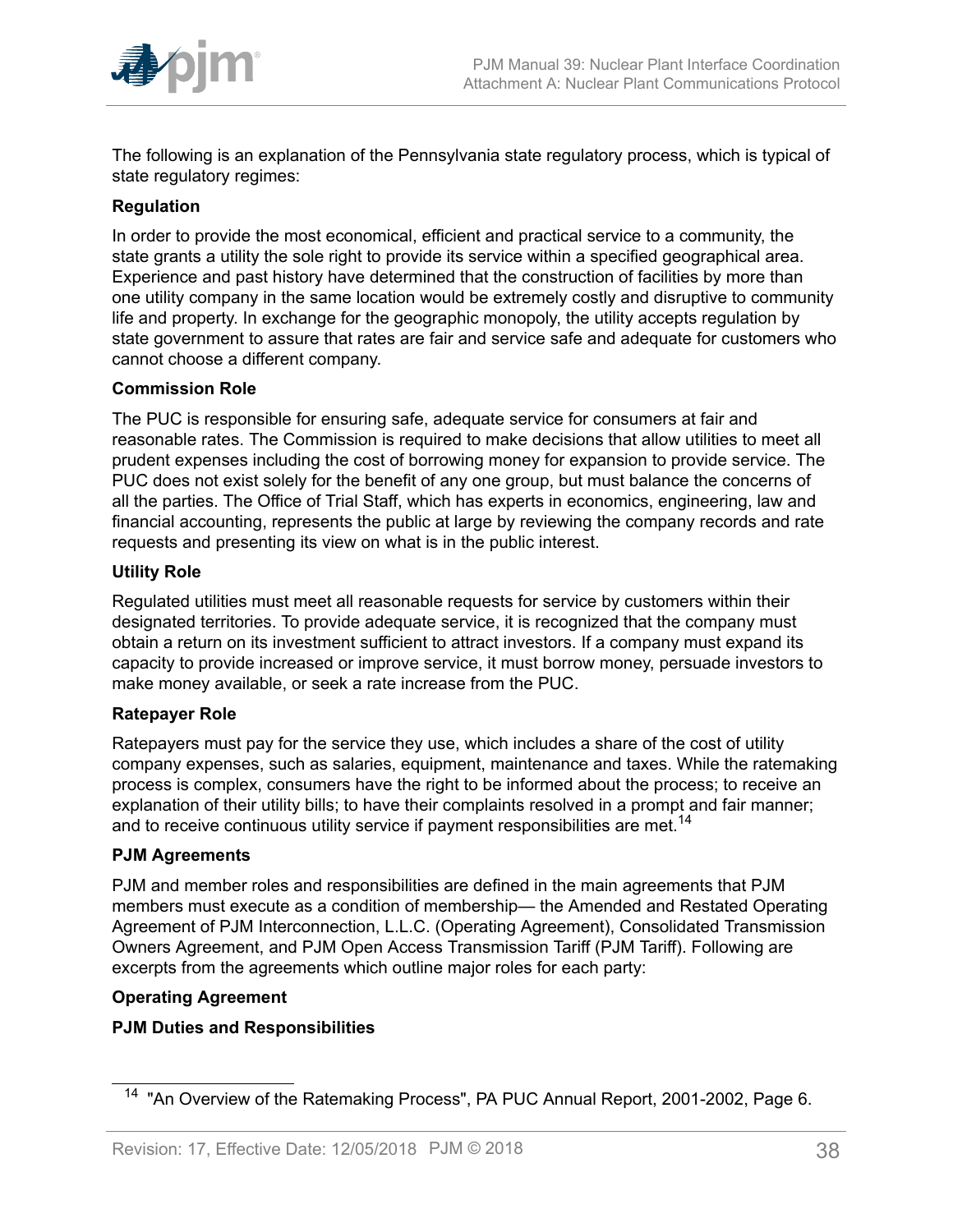

Generally, the duties and responsibilities of the Office of the Interconnection are lin section 10.4 of the Operating Agreement.

#### **Member Roles and Responsibilities**<sup>15</sup>

Generally, the roles and responsibilities of PJM's members are in section 11.3 of the Operating Agreement.

#### **Transmission Owners Agreement**

Generally, Article 4 and Article 6 of Transmission Owners Agreement contain the commitments and obligations of the parties to the Transmission Owners Agreement.

#### **PJM Tariff**

Roles and responsibilities of PJM and its members are specified throughout the PJM Tariff.

<sup>15</sup> PJM Operating Agreement, Section 11.3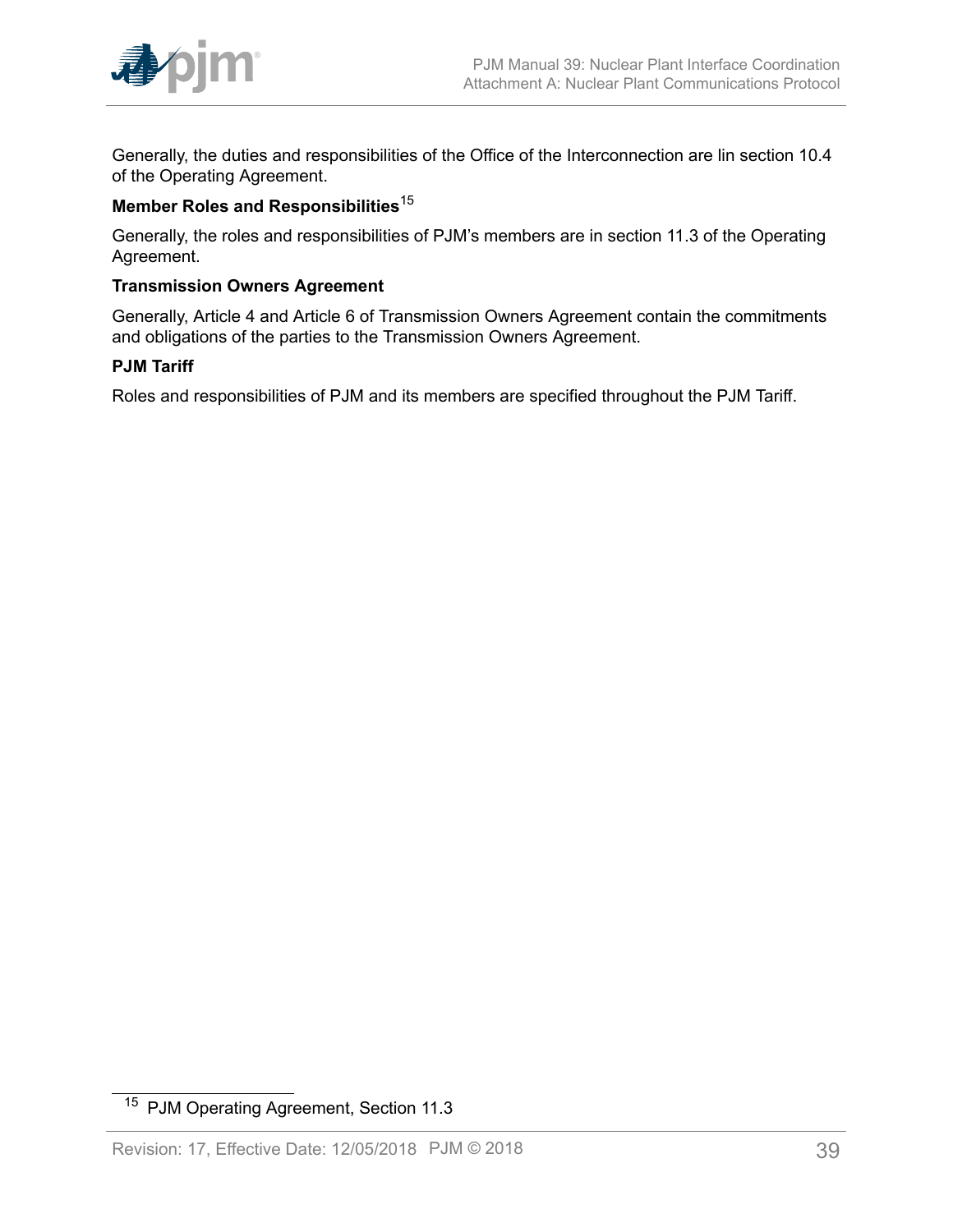

## <span id="page-39-0"></span>**Attachment B: Plant Specific NPIRs Template**

This attachment provides a Plant Specific NPIR template.

Unit: **With Lines and Science Company: Operating Company: Company: Company: Company: Company: Company: Company: Company: Company: Company: Company: Company: Company: Company: Company: Compan** 

**Transmission Zone(s):** \_\_\_\_\_\_\_\_\_\_\_\_\_\_\_\_\_

Requirement Categories:

1. **Operational requirements** (e.g. minimum and maximum voltage, voltage drop or stability limits, configuration or topology limitations, post-accident load requirements, environmental limitations, etc. that are required to be respected in real time operations.) The requirements should contain associated communications requirements to ensure that the nuclear licensee is properly informed about the ability of the Transmission Entities to comply with the requirements.

2. **Planning Requirements** (e.g. minimum and maximum voltage, voltage drop or stability limits, configuration or topology limitations, post-accident load requirements, environmental limitations, etc. that are required to be respected in planning studies and analysis.)

3. **Design Criteria**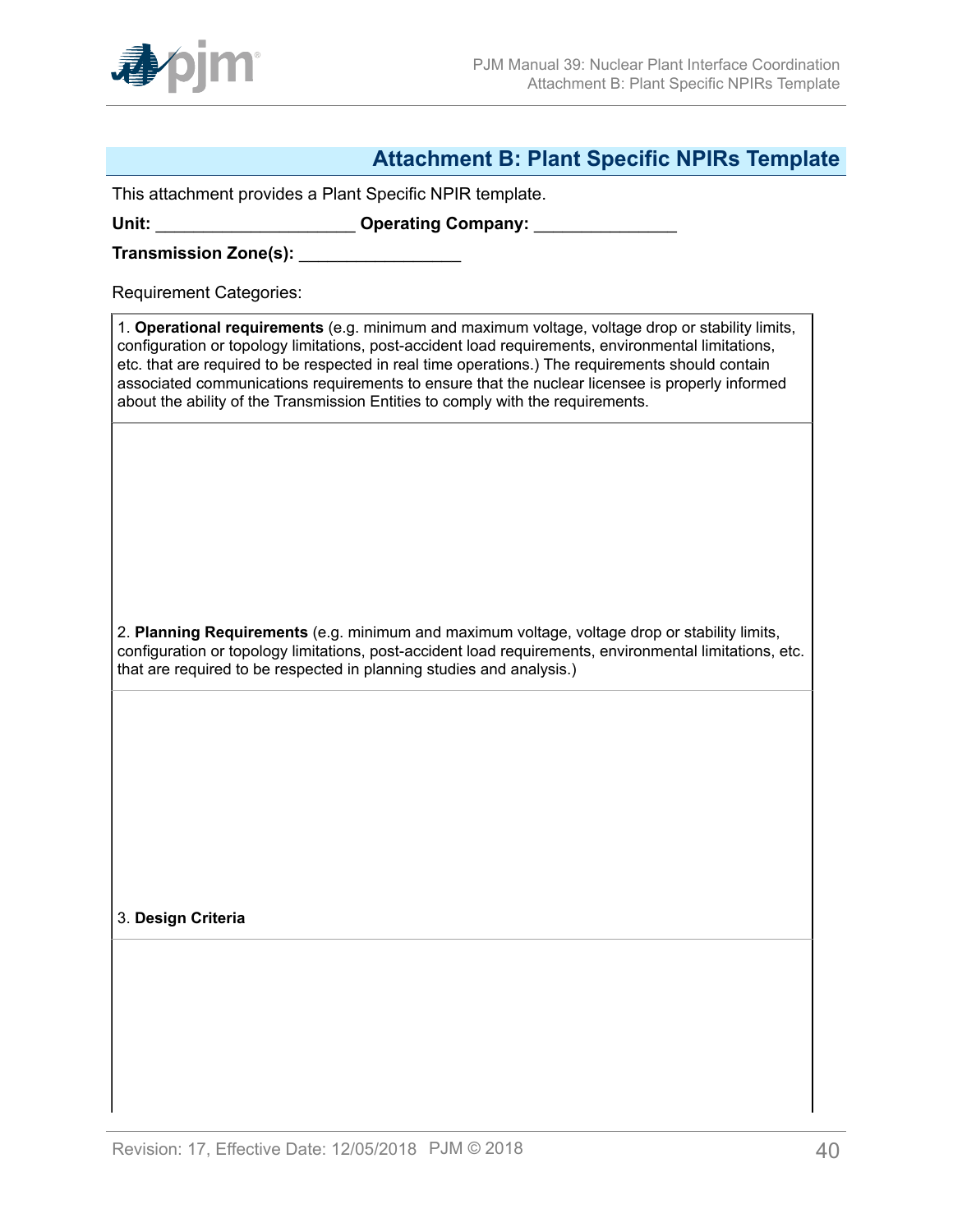

4. **Restoration Requirements** (e.g. Minimum service level requirements to enable restoration of nuclear plant generation, minimum restoration times for the restoration of service to the nuclear plant station service busses, etc.)

5. **Equipment Maintenance Requirements** (e.g., equipment performance requirements, notification and/or communication requirements to inform the plant of degraded equipment function or capability, etc.)

6. **Communication Requirements** (e.g. Emergency Procedures, Conservative Operations, Emergent Grid Issues, Periodic Operations/Planning Study Results, Periodic Restoration/ Emergency Procedure Drill Results, RTEP upgrades impacting Nuclear Stations.)

#### **Note:**

**1:** Maintenance will be addressed between Nuclear Owner and Transmission Owner or designee.

**2:** Attachment B is completed for each nuclear unit on the PJM RTO footprint. Since the completed template may include Critical Infrastructure information it is maintained by PJM Operations Support Division but not published as part of the manual.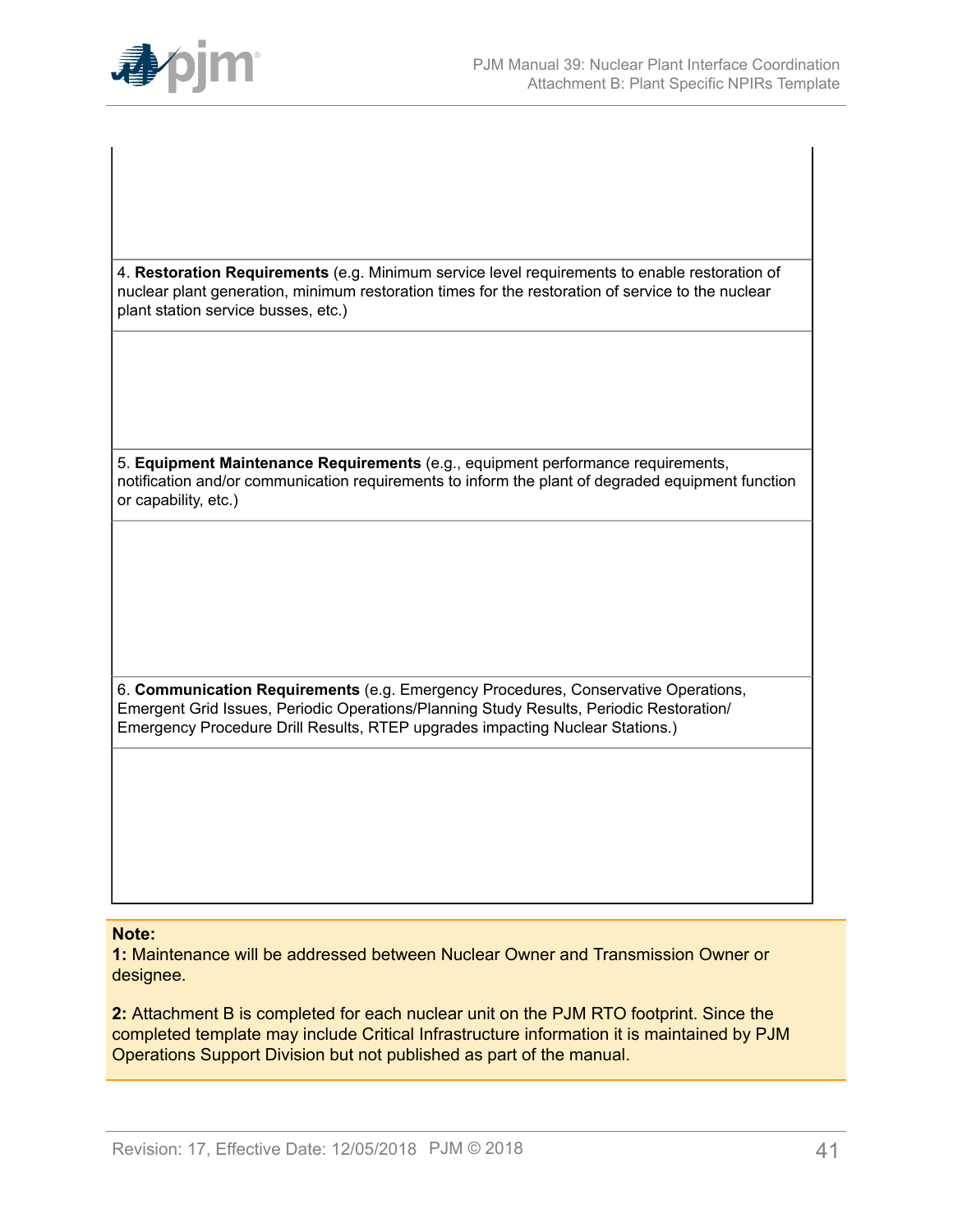

|                                                           | Allachment C. Fiant Opecnic INFINS Nevision mistor |                 |                                  |
|-----------------------------------------------------------|----------------------------------------------------|-----------------|----------------------------------|
| <b>Asset Owner</b>                                        | <b>Plant Name</b>                                  | <b>App Date</b> | <b>Revision</b><br><b>Number</b> |
| Calvert Cliffs Nuclear PP Inc                             | <b>Calvert Cliffs Nuclear Power Plant 1</b>        | 11/19/2015      | 3                                |
| Calvert Cliffs Nuclear PP Inc                             | <b>Calvert Cliffs Nuclear Power Plant 2</b>        | 11/19/2015      | 3                                |
| <b>Exelon Generation Company,</b><br>LLC - Exelon Nuclear | <b>Braidwood Station 1</b>                         | 9/1/2015        | 3                                |
| <b>Exelon Generation Company,</b><br>LLC - Exelon Nuclear | <b>Braidwood Station 2</b>                         | 9/1/2015        | 3                                |
| Exelon Generation Company,<br>LLC - Exelon Nuclear        | <b>Byron Station 1</b>                             | 4/7/2017        | $\overline{4}$                   |
| Exelon Generation Company,<br>LLC - Exelon Nuclear        | <b>Byron Generating Station 2</b>                  | 8/10/2018       | 5                                |
| <b>Exelon Generation Company,</b><br>LLC - Exelon Nuclear | <b>Dresden Station 2</b>                           | 1/5/2018        | 8                                |
| Exelon Generation Company,<br>LLC - Exelon Nuclear        | Dresden Station 3                                  | 1/5/2018        | 8                                |
| <b>Exelon Generation Company,</b><br>LLC - Exelon Nuclear | LaSalle Station 1                                  | 12/7/2016       | 3                                |
| Exelon Generation Company,<br>LLC - Exelon Nuclear        | <b>LaSalle Station 2</b>                           | 12/7/2016       | 3                                |
| <b>Exelon Generation Company,</b><br>LLC - Exelon Nuclear | <b>Limerick Generating Station 1</b>               | 4/14/2018       | 3                                |
| <b>Exelon Generation Company,</b><br>LLC - Exelon Nuclear | <b>Limerick Generating Station 2</b>               | 12/1/2015       | $\overline{2}$                   |
| <b>Exelon Generation Company,</b><br>LLC - Exelon Nuclear | Peach Bottom Atomic Power Station 2                | 7/24/2017       | 7                                |
| Exelon Generation Company,<br>LLC - Exelon Nuclear        | Peach Bottom Atomic Power Station 3                | 7/24/2017       | $\overline{7}$                   |
| Exelon Generation Company,<br>LLC - Exelon Nuclear        | Quad Cities Nuclear Power Station 1                | 9/1/2015        | 5                                |
| <b>Exelon Generation Company,</b><br>LLC - Exelon Nuclear | Quad Cities Nuclear Power Station 2                | 9/1/2015        | 5                                |
| <b>Exelon Generation Company,</b><br>LLC - Exelon Nuclear | Three Mile Island 1                                | 7/7/2015        | $\overline{2}$                   |

# <span id="page-41-0"></span>**Attachment C: Plant Specific NPIRs Revision History**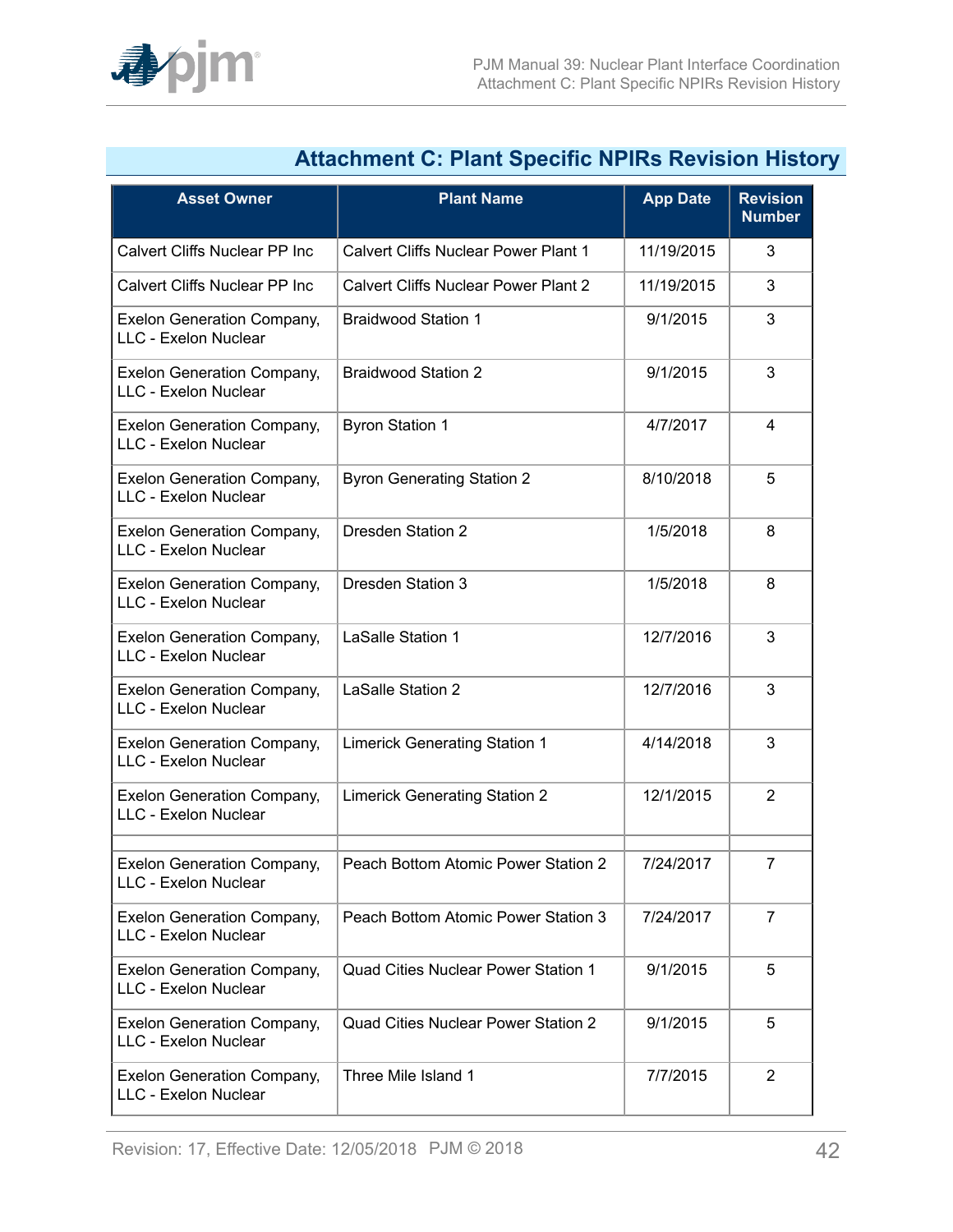

| <b>Asset Owner</b>                              | <b>Plant Name</b>                       | <b>App Date</b> | <b>Revision</b><br><b>Number</b> |
|-------------------------------------------------|-----------------------------------------|-----------------|----------------------------------|
| <b>FirstEnergy Nuclear Operating</b><br>Company | Beaver Valley 1                         | 8/1/2015        | 3                                |
| <b>FirstEnergy Nuclear Operating</b><br>Company | Beaver Valley 2                         | 8/1/2015        | 3                                |
| FirstEnergy Nuclear Operating<br>Company        | Davis Besse                             | 8/1/2018        | 5                                |
| FirstEnergy Nuclear Operating<br>Company        | Perry                                   | 11/18/2016      | 3                                |
| Indiana Michigan Power Co                       | Donald C Cook 1                         | 7/13/2016       | $\overline{2}$                   |
| Indiana Michigan Power Co                       | Donald C Cook 2                         | 7/13/2016       | 2                                |
| PPL Susquehanna LLC                             | PPL Susquehanna 1                       | 12/22/2014      | 2                                |
| PPL Susquehanna LLC                             | PPL Susquehanna 2                       | 12/22/2014      | 2                                |
| <b>PSEG Nuclear LLC</b>                         | PSEG Hope Creek Generating Station<br>1 | 5/1/2015        | 1                                |
| <b>PSEG Nuclear LLC</b>                         | PSEG Salem Generating Station 1         | 5/1/2015        | 1                                |
| <b>PSEG Nuclear LLC</b>                         | PSEG Salem Generating Station 2         | 5/1/2015        | 1                                |
| Virginia Electric & Power Co                    | North Anna 1                            | 12/1/2018       | 4                                |
| Virginia Electric & Power Co                    | North Anna 2                            | 12/1/2018       | 4                                |
| Virginia Electric & Power Co                    | Surry 1                                 | 12/1/2018       | 4                                |
| Virginia Electric & Power Co                    | Surry 2                                 | 12/1/2018       | 4                                |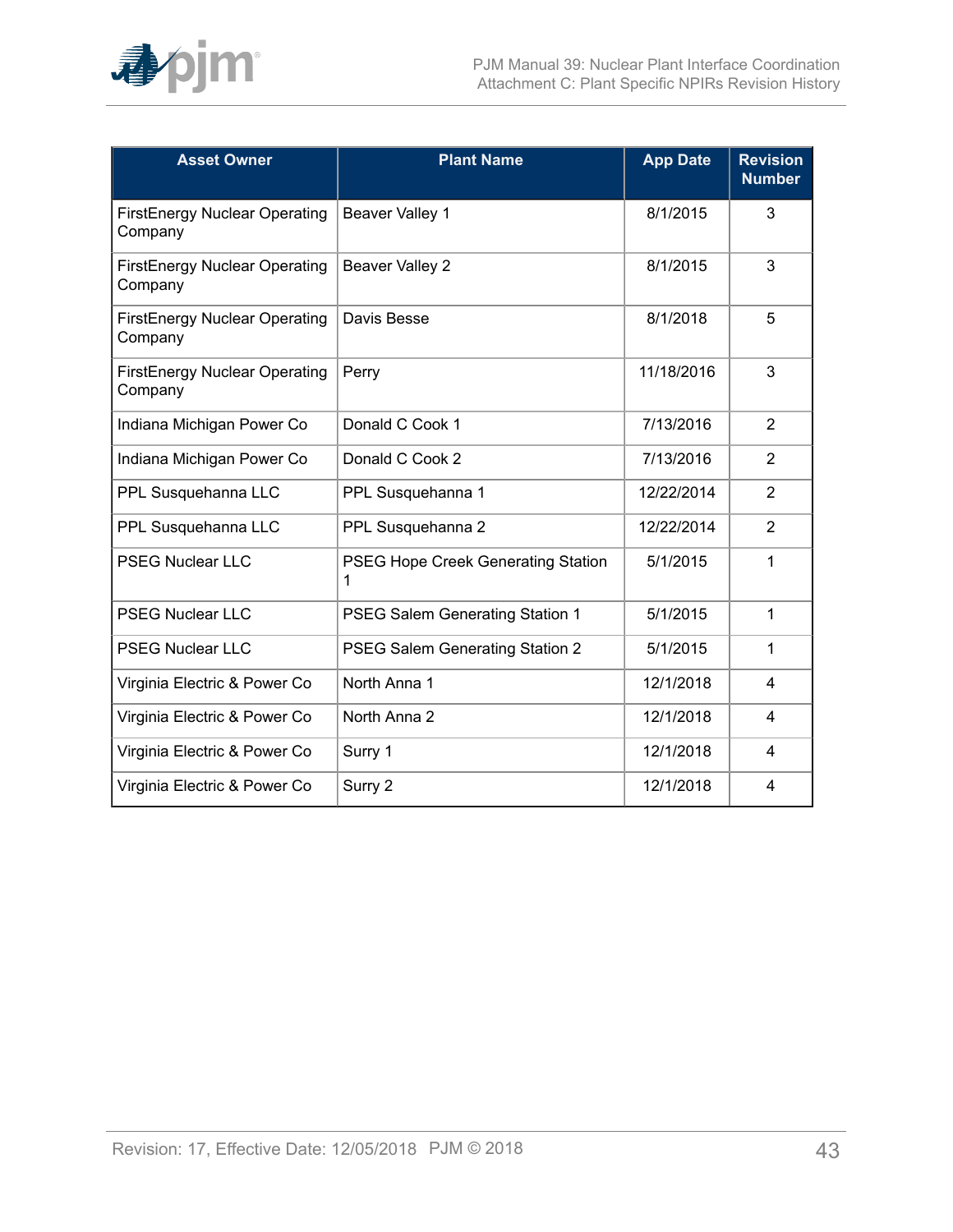

### <span id="page-43-0"></span>**Revision History**

#### **Revision 16 (07/11/2018):**

• Attachment C: Plant Specific NPIRs Revision History: NPIR revision update

#### **Revision 15 (01/15/2018):**

• Attachment C: Plant Specific NPIRs Revision History: NPIR revision update

#### **Revision 14 (07/01/2017):**

- Section 3.1: Clarified language to ensure all changes made to Nuclear Plant Interface Requirements (NPIR) are clearly highlighted with drivers communicated
- Attachment A, Section 5: Added clarification to reinforce that NPGO notifies PJM and associated LCC of conditions at nuclear plant impacted by grid-side event
- Attachment C: Plant Specific NPIRs Revision History: NPIR revision update

#### **Revision 13 (12/23/2016):**

• Attachment C: Plant Specific NPIRs Revision History: NPIR revision update

#### **Administrative Change (11/18/2016):**

• Section 2.1 – removed struck out language and footnote (Production System) as this change was inadvertently not made during the periodic review.

#### **Revision 12 (01/01/2016):**

- Updates to align with NUC-001-3 (effective 01/01/2016) Grammatical corrections; edits to be consistent with NERC documentation.
- Section 2.6: System Restoration updated to include safe shutdown loading requirement for plant specific Nuclear Plant Interface Requirements (NPIRs) developed and endorsed by the Nuclear Generation Owners User Group (NGOUG).
- Attachment A; Appendix 1: Regulatory Background Removed Operating Agreement (OA) and Transmission Owners Agreement (TOA) text; replaced with appropriate references to OA, TOA, and Open Access Transmission Tariff (OATT)
- Periodic Review

#### **Revision 11 (12/07/2015):**

• Attachment C: Plant Specific NPIRs Revision History: NPIR revision update

#### **Revision 10 (07/15/2015):**

• Attachment C: Plant Specific NPIRs Revision History: NPIR revision update

#### **Revision 09 (04/15/2015):**

• Attachment C: Plant Specific NPIRs Revision History: NPIR revision update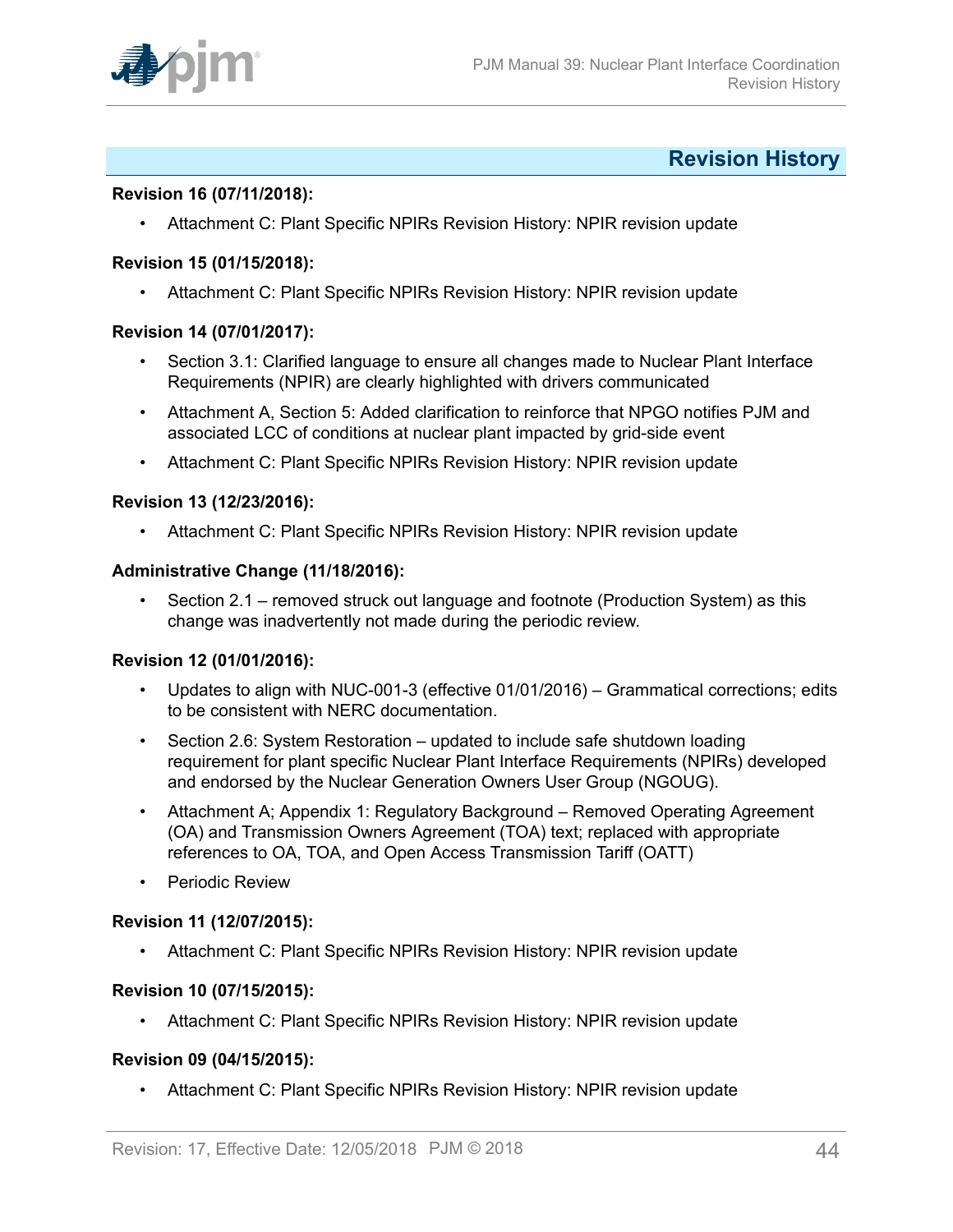

#### **Revision 08 (10/1/2014):**

• Attachment C: Plant Specific NPIRs Revision History: NPIR revision update

#### **Revision 07 (9/25/2013):**

• Attachment C: Plant Specific NPIRs Revision History: NPIR revision update

#### **Revision 06 (03/01/2013):**

- 3 year review was performed for M39, including NPIR attachments, in accordance with NUC-001-2 R9.1.3
- Introduction: Note added to page 1, that NPIR means Nuclear Plant Interface Requirements
- Introduction: Note 1: revised to read NUC-001
- Section 1.1: *Background* now references when NUC-001 was implemented
- Section 1.1: Added Footnote 1 which was inadvertently deleted in a prior revision.
- Section 1.2: Revised to apply to TEs not just TOs. Clarified that PJM notifies the TOs and not the NPGOs (in accordance with M03) when the ability to monitor the operation of the Bulk Electric System in accordance with the NPIRs is lost.
- Section 2.4.2: *NPGO Action:*  - -will notify PJM and *not* the Transmission Owner when voltage limits are revised
- Section 2.6: Minor edits.
- Section 3.1 Revised to apply to TEs not just TOs.
- Section 3.5: Added clarifying phrase, as part of 3-year review that revisions to NPIRs are made only if required.
- Attachment A and the associated Appendix 1: Updated several paragraphs and references.
- Changed template for Attachment B, Note 1: to read Nuclear Plant Generator Operator (NPGO )
- Attachment C: Plant Specific NPIRs Revision History: NPIR revision updates.

#### **Revision 05 (11/01/2012):**

- Section 3: Other NPIR Issues / Section 3.1: Added clarifying text to address sequencing of M39 revision approval with respect to effective dates of plant specific NPIR revisions.
- Attachment C: Plant Specific NPIRs Revision History: NPIR revision updates.

#### **Revision 04 (07/01/2012):**

- Introduction / About this Manual / Note 1: Added Operating Agreement section number reference.
- Section 4.1: Additional Nuclear Plant Generator Operator Requirements: Expanded section to include NUC-001 requirements that are not applicable to PJM.